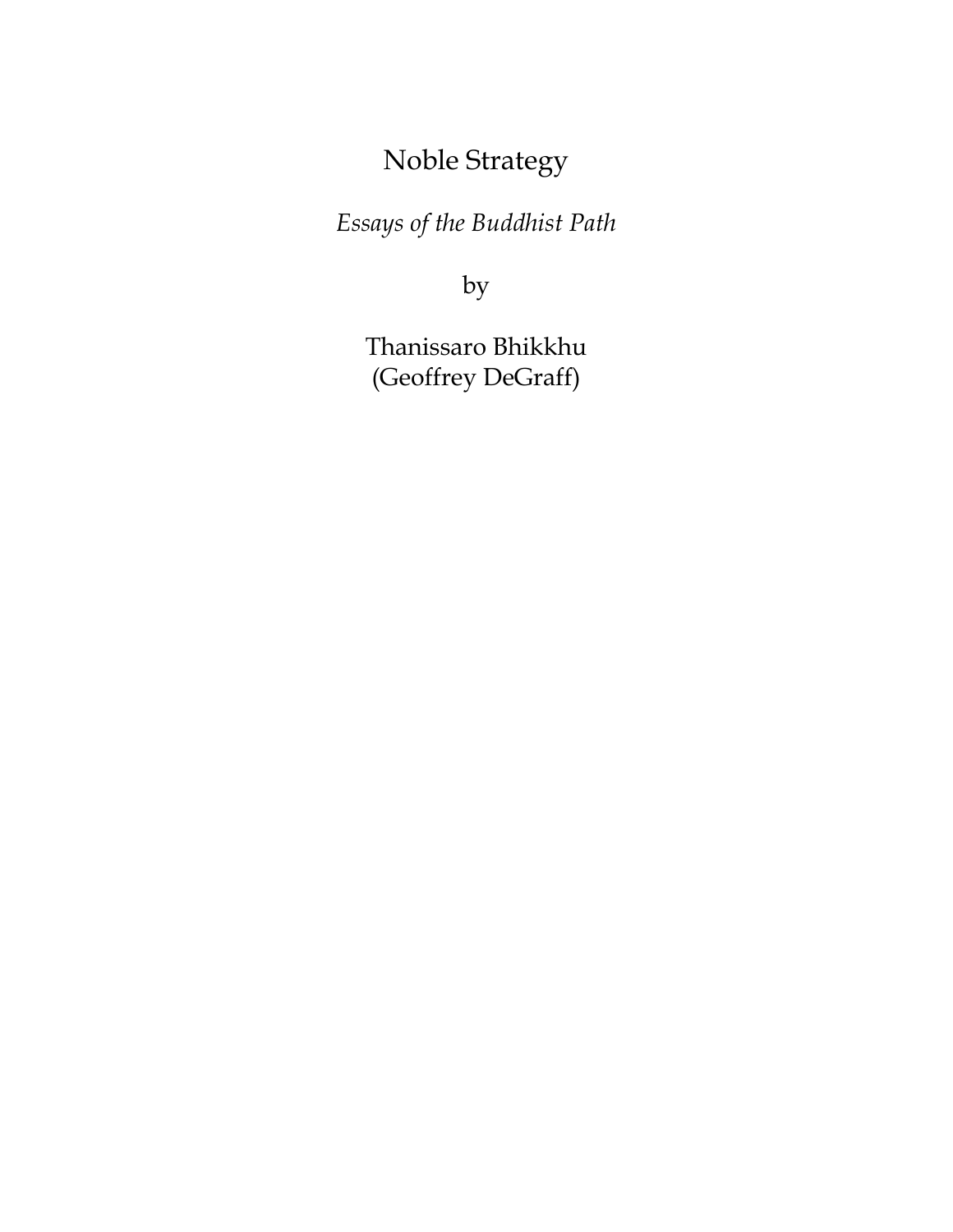# **Contents**

Introduction Affirming the Truths of the Heart Karma The Road to Nirvana Is Paved with Skillful Intentions The Healing Power of the Precepts Right Speech Trading Candy for Gold A Guided Meditation The Path of Concentration *&* Mindfulness One Tool Among Many What is Emptiness? No-self or Not-self? The Image of Nirvana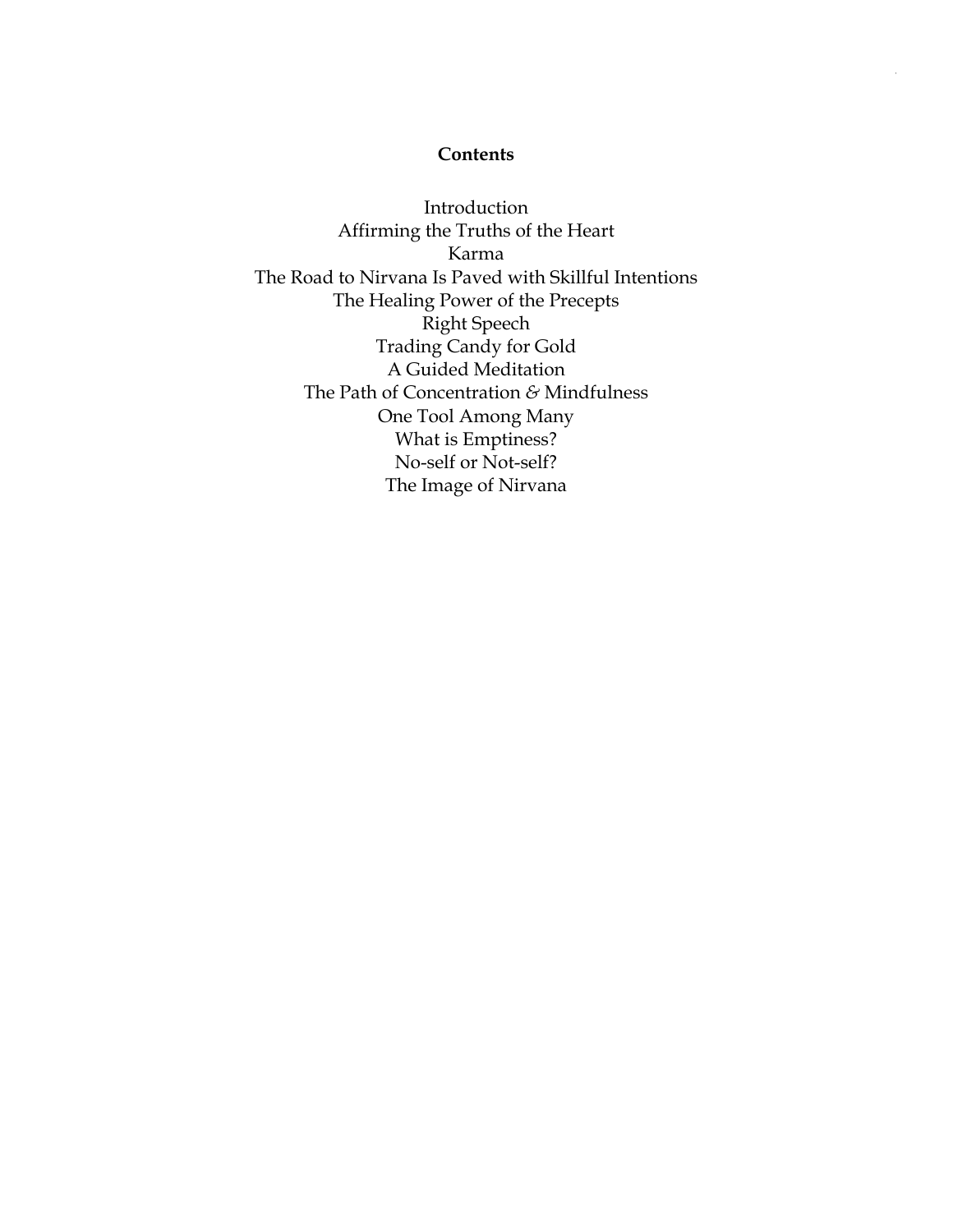## **Introduction**

Views.

The essays in this book present views on basic elements in the Buddhist path—the attitudes, concepts, and practices that lead to total freedom for the mind. If the views are right, they themselves form a part of the path. Thus, in learning how to make best use of these essays, it's important to understand how views function in bringing about freedom.

Any correct statement about the path is a part of right view. And yet the goal of the path—total freedom—includes freedom from attachment to all views. This means that right views don't stand at the end of the path. In other words, we don't practice the path simply to arrive at right view. And yet we can't follow the path without making use of right views. So right views are tools—strategies—to a higher end. They are unique in that their approach to reality leads ultimately to their own transcendence. They are meant to spark the sort of inquiry that takes the mind beyond them. Their efficacy is what proves their truth. Their integrity in action, combined with the worthiness of their outcome, is what makes them as strategies—noble.

So the essays collected here are intended as aids to this program of noble strategy. There is much more to this program than can be contained in this—or any other—book. After all, right view is only part of the path. But my hope is that these essays will help get you started on the right path to freedom, and that the points they raise will prove useful along the way.

Thanissaro Bhikkhu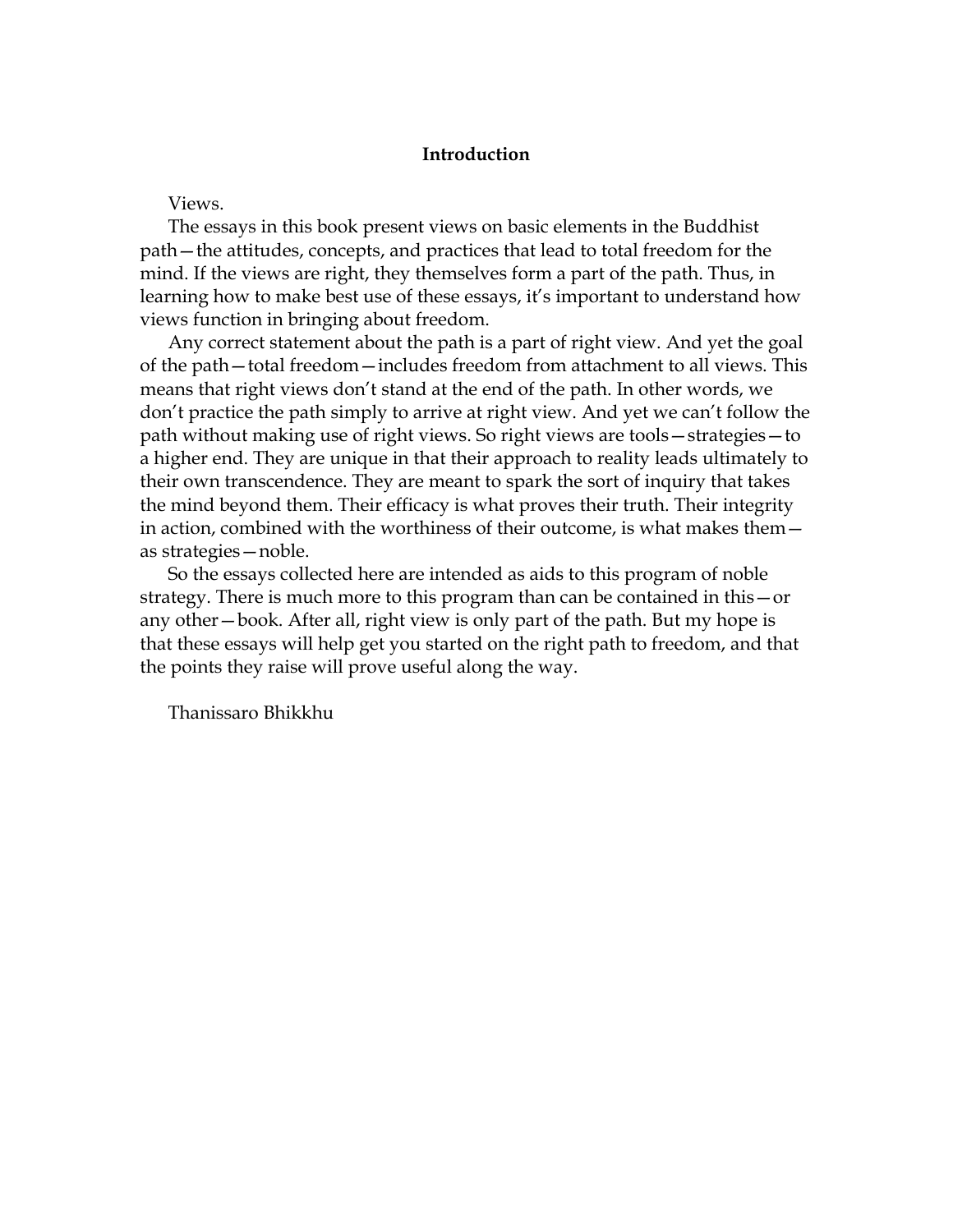# **Affirming the Truths of the Heart:**

#### *The Buddhist Teachings on Samvega & Pasada*

We rarely think of Buddhism as an emotional religion. Early Buddhism in particular is often depicted as centered more in the upper left quadrant of the head than in the heart. But if you look closely at the tradition, you'll find that from the very beginning it has been fueled by a deeply felt emotional core.

Think back for a moment on the story of the young Prince Siddhartha and his first encounters with aging, illness, death, and a wandering forest contemplative. It's one of the most accessible chapters in the Buddhist tradition, largely because of the direct, true-to-the-heart quality of the young prince's emotions. He saw aging, illness, and death as an absolute terror, and pinned all his hopes on the contemplative forest life as his only escape. As Asvaghosa, the great Buddhist poet, depicts the story, the young prince had no lack of friends and family members to try to talk him out of those perceptions, and Asvaghosa was wise enough to show their life-affirming advice in a very appealing light. Still, the prince realized that if he were to give in to their advice, he would be betraying his heart. Only by remaining true to his honest emotions was he able to embark on the path that led away from the ordinary values of his society and toward an Awakening into what lay beyond the limitations of life and death.

This is hardly a life-affirming story in the ordinary sense of the term, but it does affirm something more important than living: the truth of the heart when it aspires to a happiness that's absolutely pure. The power of this aspiration depends on two emotions, called in Pali *samvega* and *pasada.* Very few of us have heard of them, but they're the emotions most basic to the Buddhist tradition. Not only did they inspire the young prince in his quest for Awakening, but even after he became the Buddha he advised his followers to cultivate them on a daily basis. In fact, the way he handled these emotions is so distinctive that it may be one of the most important contributions his teachings have to offer to our culture today.

*Samvega* was what the young Prince Siddhartha felt on his first exposure to aging, illness, and death. It's a hard word to translate because it covers such a complex range—at least three clusters of feelings at once: the oppressive sense of shock, dismay, and alienation that comes with realizing the futility and meaninglessness of life as it's normally lived; a chastening sense of our own complicity, complacency, and foolishness in having let ourselves live so blindly; and an anxious sense of urgency in trying to find a way out of the meaningless cycle. This is a cluster of feelings that we've all experienced at one time or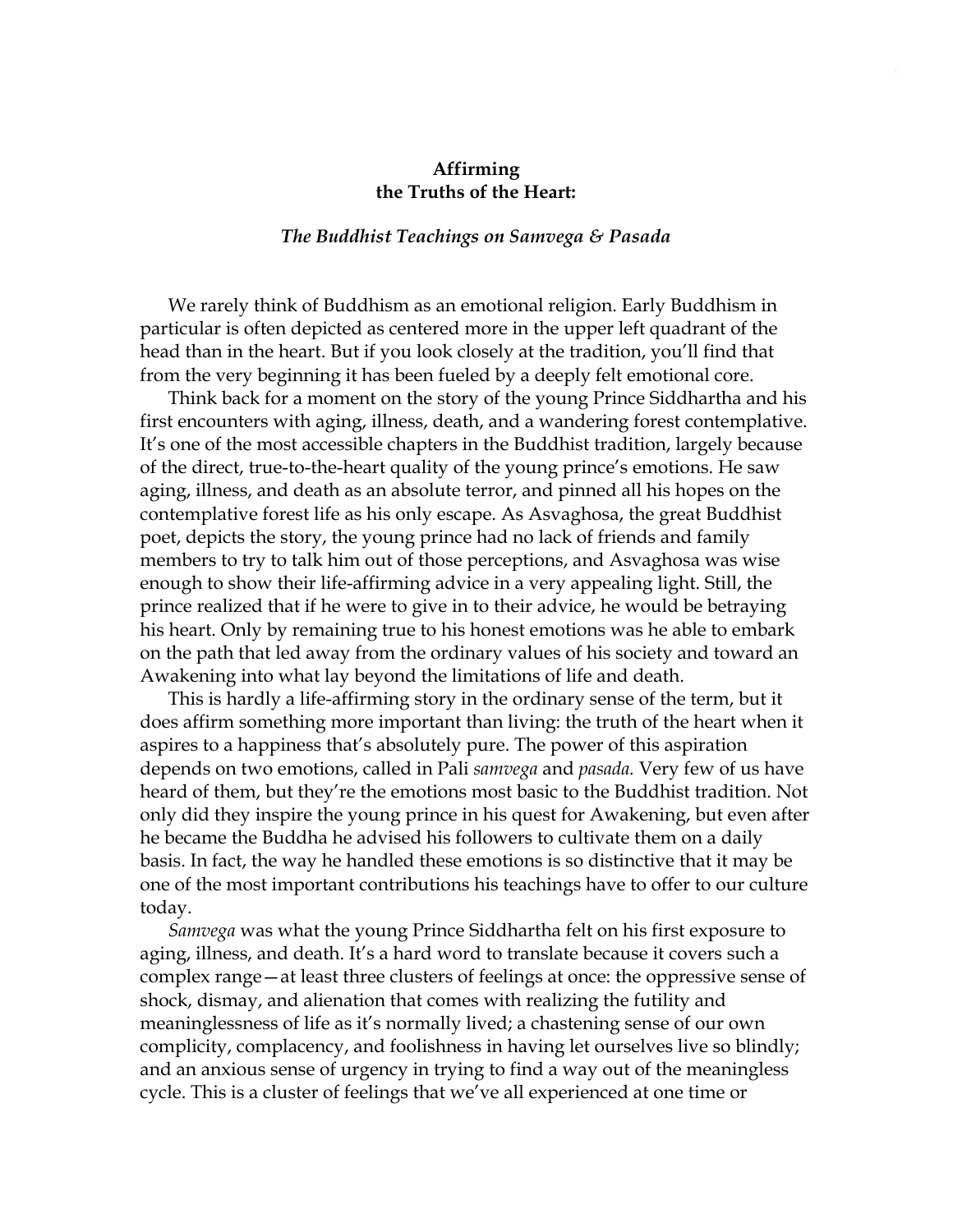another in the process of growing up, but I don't know of a single English term that adequately covers all three. Such a term would be useful to have, and maybe that's reason enough for simply adopting the word *samvega* into our language.

But more than providing a useful term, Buddhism also offers an effective strategy for dealing with the feelings behind it—feelings that modern culture finds threatening and handles very poorly. Ours, of course, is not the only culture threatened by feelings of samvega. In the Siddhartha story, the father's reaction to the young prince's discovery stands for the way most cultures try to deal with these feelings: He tried to convince the prince that his standards for happiness were impossibly high, at the same time trying to distract him with relationships and every sensual pleasure imaginable. Not only did he arrange an ideal marriage for the prince, but he also built him a palace for every season of the year, bought him only the best clothes and toiletries, sponsored a constant round of entertainments, and kept the servants well paid so that they could put at least a semblance of joy into their job of satisfying the prince's every whim. To put it simply, the father's strategy was to get the prince to lower his aims and to find satisfaction in a happiness that was less than absolute and far from pure. If the young prince were alive today, the father would have other tools for dealing with the prince's dissatisfaction—including psychotherapy and religious counseling—but the basic strategy would be the same: to distract the prince and dull his sensitivity so that he could settle down and become a well-adjusted, productive member of society.

Fortunately, the prince was too eagle-eyed and lion-hearted to submit to such a strategy. And, again fortunately, he was born into a society that offered him the opportunity to find a solution to the problem of samvega that did justice to the truths of his heart.

The first step in that solution is symbolized in the Siddhartha story by the prince's reaction to the fourth person he saw on his travels outside of the palace: the wandering forest contemplative. Compared to what he called the confining, dusty path of the householder's life, the prince saw the freedom of the contemplative's life as the open air. Such a path of freedom, he felt, would allow him the opportunity to find the answers to his life-and-death questions, and to live a life in line with his highest ideals, "as pure as a polished shell."

The emotion he felt at this point is termed *pasada.* Like *samvega, pasada* covers a complex set of feelings. It's usually translated as "clarity and serene confidence"—mental states that keep samvega from turning into despair. In the prince's case, he gained a clear sense of his predicament, together with confidence that he had found the way out.

As the early Buddhist teachings freely admit, the predicament is that the cycle of birth, aging, and death *is* meaningless. They don't try to deny this fact and so don't ask us to be dishonest with ourselves or to close our eyes to reality. As one teacher has put it, the Buddhist recognition of the reality of suffering—so important that suffering is honored as the first noble truth—is a gift. It confirms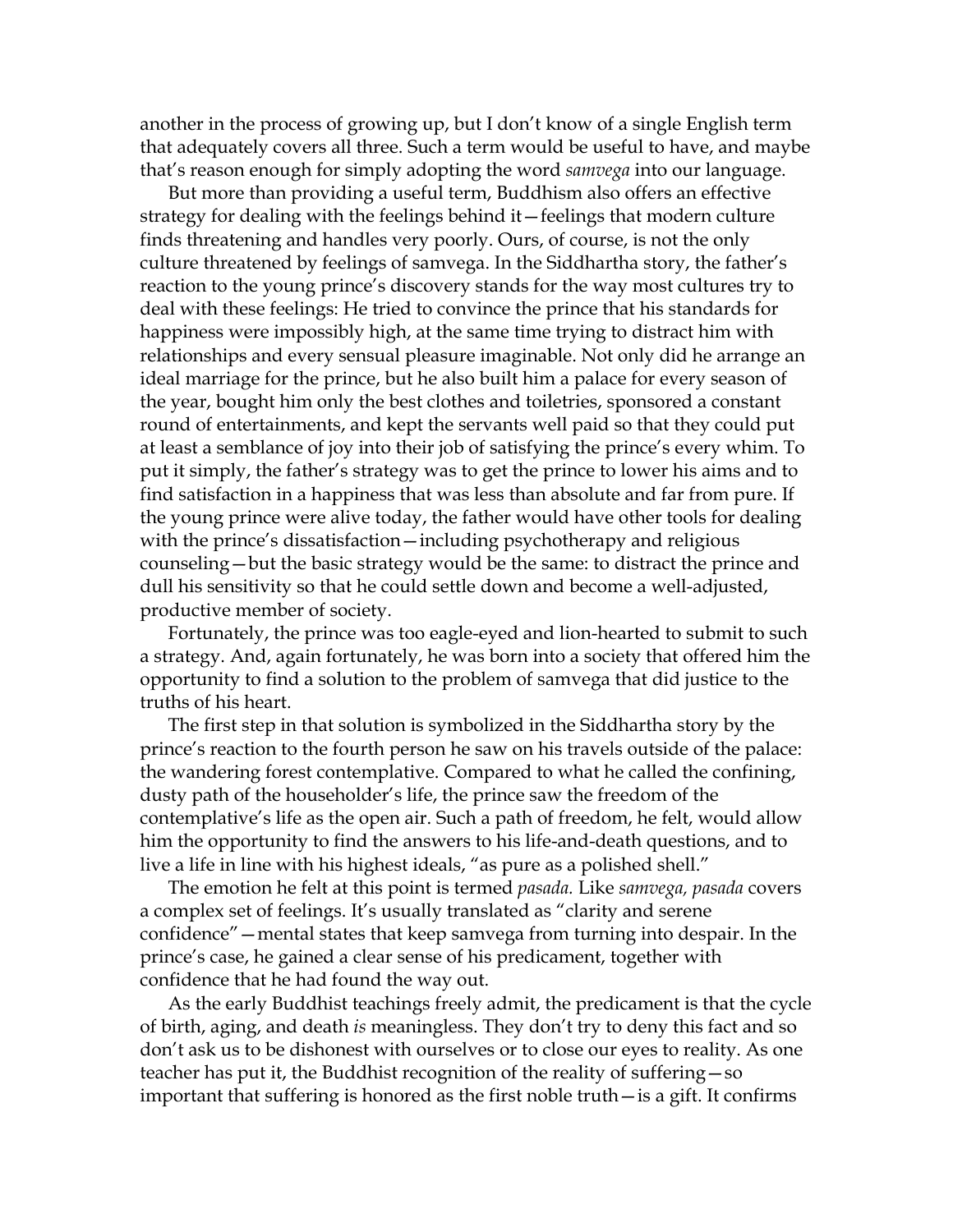our most sensitive and direct experience of things, an experience that many other traditions try to deny.

From there, the early teachings ask us to become even more sensitive, until we see that the true cause of suffering is not *out there*—in society or some outside being—but *in here,* in the craving present in each individual mind. They then confirm that there is an end to suffering, a release from the cycle. And they show the way to that release, through developing noble qualities already latent in the mind to the point where they cast craving aside and open onto Deathlessness. Thus the predicament has a practical solution, a solution within the powers of every human being.

It's also a solution open to critical scrutiny and testing—an indication of the Buddha's own confidence in his handling of the problem of samvega. This is one of the aspects of authentic Buddhism that most attracts people who are tired being told that they should try to deny the insights that inspired their sense of samvega in the first place.

In fact, Buddhism is not only confident that it can handle feelings of samvega but it's one of the few religions that actively cultivates them in a thorough-going way. Its solution to the problems of life demands so much dedicated effort that only strong samvega will keep the practicing Buddhist from slipping back into his or her old ways. Hence the recommendation that all men and women, lay or ordained, should reflect daily on the facts of aging, illness, separation, and death—to develop feelings of samvega—and on the power of one's own actions, to take samvega one step further, to pasada.

For people whose sense of samvega is so strong that they want to abandon any social ties that interfere with the path to the end of suffering, Buddhism offers both a long-proven body of wisdom to draw on, as well as a safety net: the monastic sangha, an institution that enables them to leave lay society without having to waste time worrying about basic survival. For those who can't leave their social ties, Buddhism offers a way to live in the world without being overcome by the world, following a life of generosity, virtue, and meditation to strengthen the noble qualities of the mind that will lead to the end of suffering. The close, symbiotic relationship maintained between these two branches of the Buddhist *parisa,* or following, guarantees that the monastics don't turn into misfits and misanthropes, and that the laity don't lose touch with the values that will keep their practice alive.

So the Buddhist attitude toward life cultivates samvega—a strong sense of the meaninglessness of the cycle of birth, aging, and death—and develops it into pasada: a confident path to the Deathless. That path includes not only timeproven guidance, but also a social institution that nurtures and keeps it alive. These are all things that we and our society desperately need. As we look into the Buddha's teachings to see what they offer to the mainstream of our modern life, we should remember that one source of Buddhism's strength is its ability to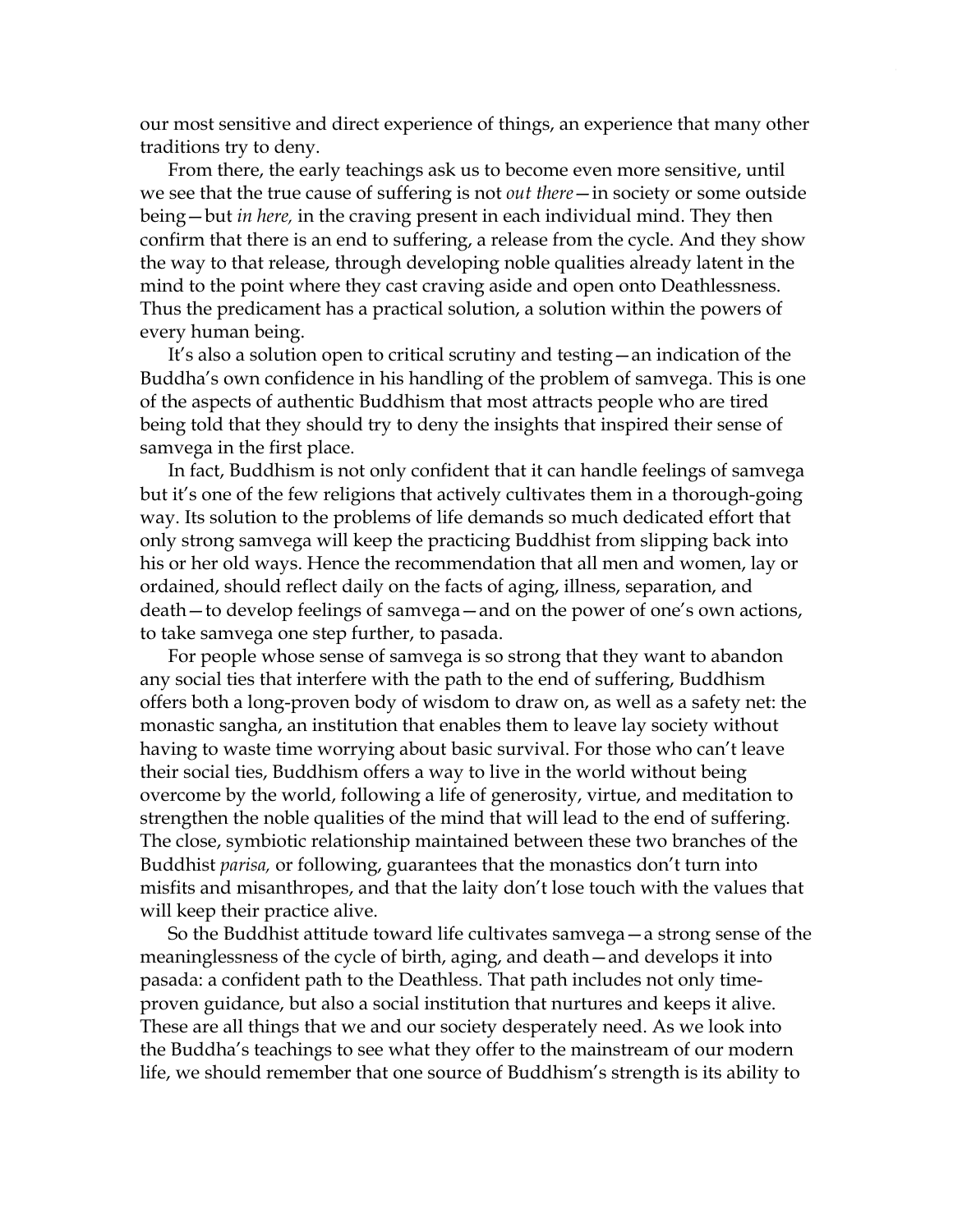keep one foot out of the mainstream, and that the traditional metaphor for the practice is that it crosses *over* the stream to the further shore.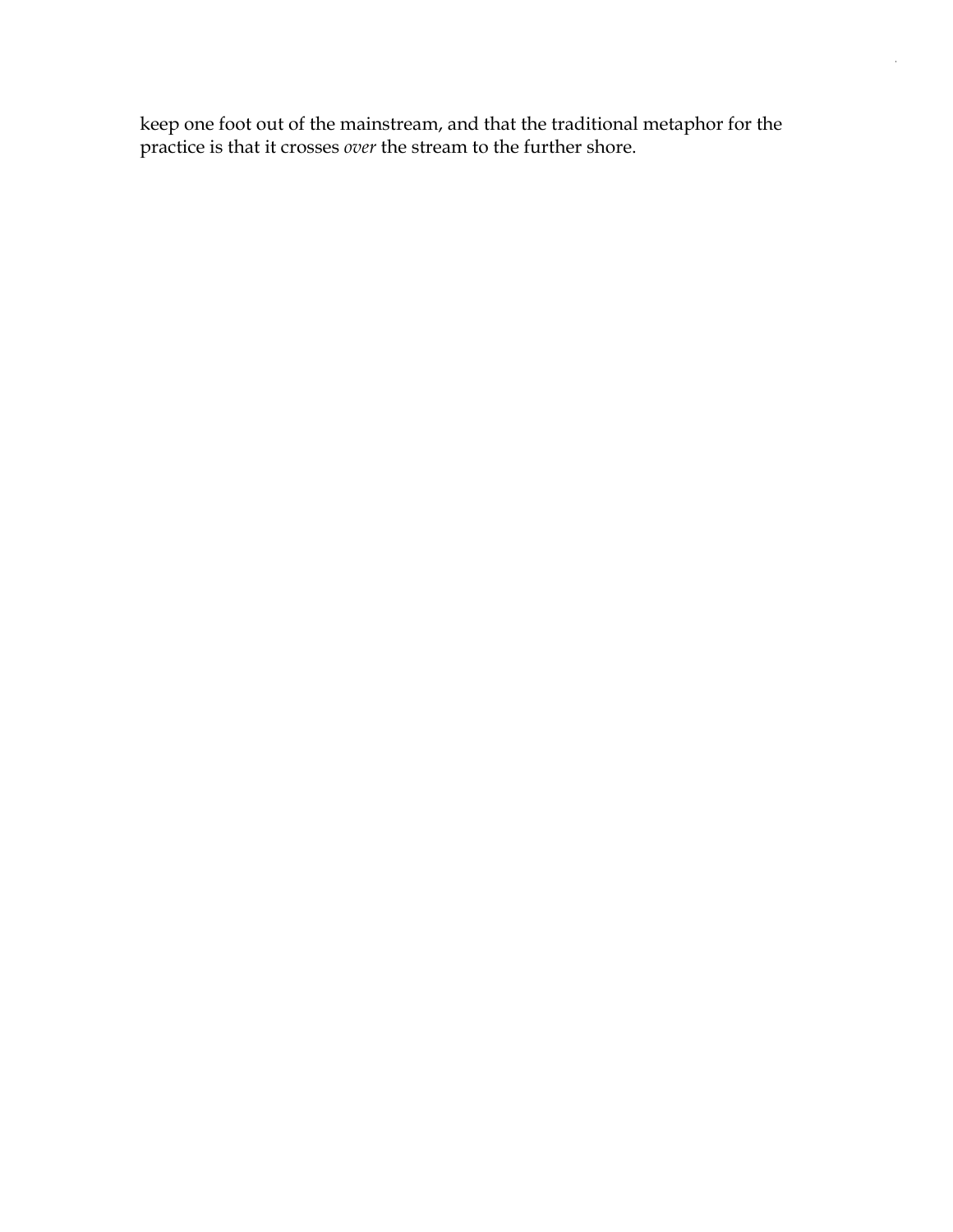# **Karma**

*Karma* is one of those words we don't translate. Its basic meaning is simple enough—*action*—but because of the weight the Buddha's teachings give to the role of action, the Sanskrit word *karma* packs in so many implications that the English word *action* can't carry all its luggage. This is why we've simply airlifted the original word into our vocabulary.

But when we try unpacking the connotations the word carries now that it has arrived in everyday usage, we find that most of its luggage has gotten mixed up in transit. For most people, karma functions like fate—and bad fate, at that: an inexplicable, unchangeable force coming out of our past, for which we are somehow vaguely responsible and powerless to fight. "I guess it's just my karma," I've heard people sigh when bad fortune strikes with such force that they see no alternative to resigned acceptance. The fatalism implicit in this statement is one reason why so many of us feel repelled by the concept of karma, for it sounds like the kind of callous myth-making that can justify almost any kind of suffering or injustice in the status quo: "If he's poor, it's because of his karma." "If she's been raped, it's because of her karma." From this it seems a short step to saying that he or she *deserves* to suffer, and so doesn't deserve our help.

This misperception comes from the fact that the Buddhist concept of karma came to the West at the same time as non-Buddhist concepts, and so ended up with some of their luggage. Although many ancient concepts of karma are fatalistic, the early Buddhist concept was not fatalistic at all. In fact, if we look closely at early Buddhist ideas of karma, we'll find that they give even less importance to myths about the past than most modern people do.

For the early Buddhists, karma was non-linear. Other Indian schools believed that karma operated in a straight line, with actions from the past influencing the present, and present actions influencing the future. As a result, they saw little room for free will. Buddhists, however, saw that karma acts in feedback loops, with the present moment being shaped both by past and by present actions; present actions shape not only the future but also the present. This constant opening for present input into the causal process makes free will possible. This freedom is symbolized in the imagery the Buddhists used to explain the process: flowing water. Sometimes the flow from the past is so strong that little can be done except to stand fast, but there are also times when the flow is gentle enough to be diverted in almost any direction.

So, instead of promoting resigned powerlessness, the early Buddhist notion of karma focused on the liberating potential of what the mind is doing at every moment. Who you are—what you come from—is not anywhere near as important as the mind's motives for what it's doing right now. Even though the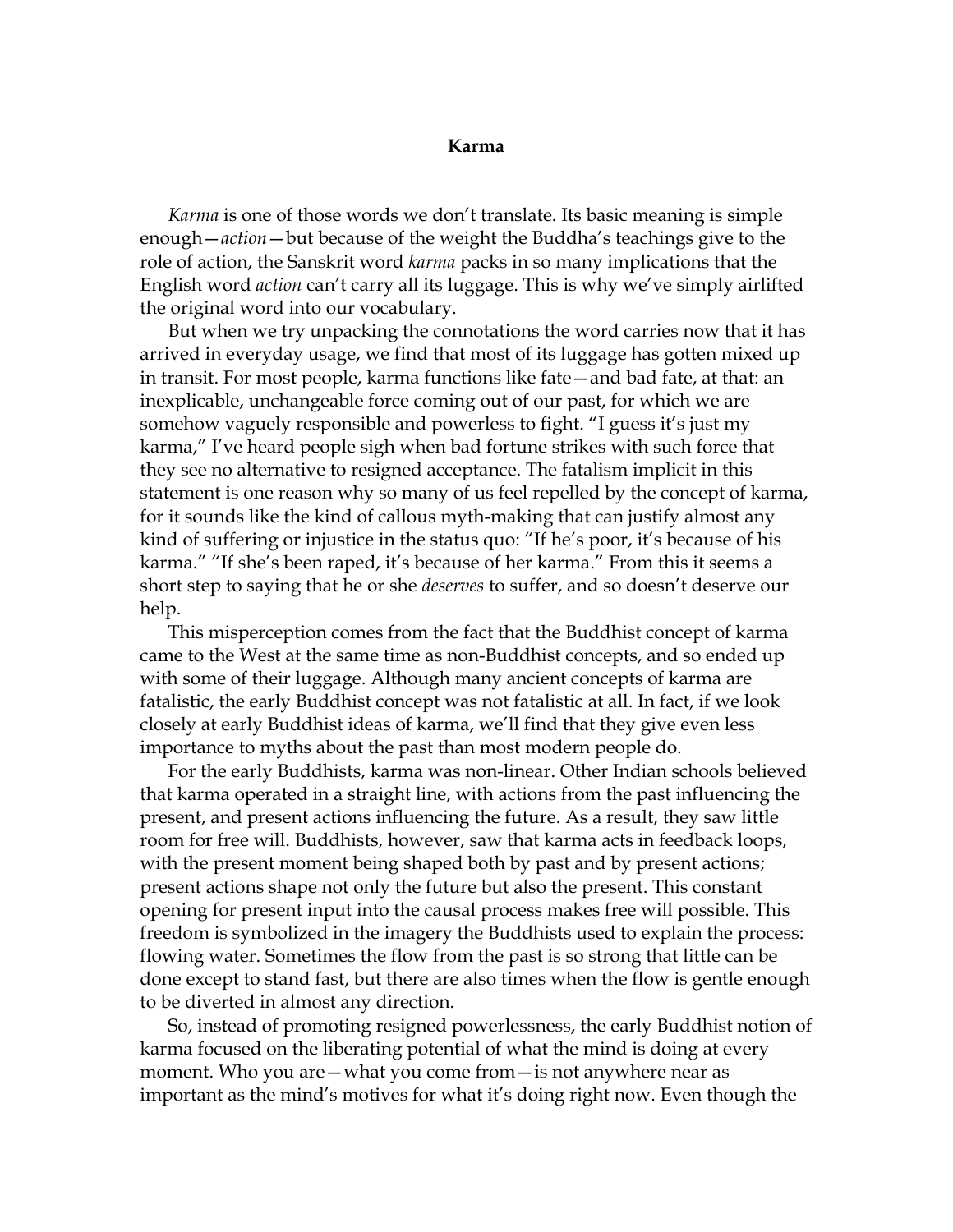past may account for many of the inequalities we see in life, our measure as human beings is not the hand we've been dealt, for that hand can change at any moment. We take our own measure by how well we play the hand we've got. If you're suffering, you try not to continue the unskillful mental habits that would keep that particular karmic feedback going. If you see that other people are suffering, and you're in a position to help, you focus not on their karmic past but your karmic opportunity in the present: Someday you may find yourself in the same predicament they're in now, so here's your opportunity to act in the way you'd like them to act toward you when that day comes.

This belief that one's dignity is measured, not by one's past, but by one's present actions, flew right in the face of the Indian traditions of caste-based hierarchies, and explains why early Buddhists had such a field day poking fun at the pretensions and mythology of the brahmins. As the Buddha pointed out, a brahmin could be a superior person not because he came out of a brahmin womb, but only if he acted with truly skillful intentions.

We read the early Buddhist attacks on the caste system, and aside from their anti-racist implications, they often strike us as quaint. What we fail to realize is that they strike right at the heart of our myths about our own past: our obsession with defining who we are in terms of where we come from—our race, ethnic heritage, gender, socio-economic background, sexual preference—our modern tribes. We put inordinate amounts of energy into creating and maintaining the mythology of our tribe so that we can take vicarious pride in our tribe's good name. Even when we become Buddhists, the tribe comes first. We demand a Buddhism that honors our myths.

From the standpoint of karma, though, where we come from is old karma, over which we have no control. What we "are" is a nebulous concept at best and pernicious at worst, when we use it to find excuses for acting on unskillful motives. The worth of a tribe lies only in the skillful actions of its individual members. Even when those good people belong to our tribe, their good karma is theirs, not ours. And, of course, every tribe has its bad members, which means that the mythology of the tribe is a fragile thing. To hang onto anything fragile requires a large investment of passion, aversion, and delusion, leading inevitably to more unskillful actions on into the future.

So the Buddhist teachings on karma, far from being a quaint relic from the past, are a direct challenge to a basic thrust—and basic flaw—in modern culture. Only when we abandon our obsession with finding vicarious pride in our tribal past, and can take actual pride in the motives that underlie our present actions, can we say that the word *karma,* in its Buddhist sense, has recovered its luggage. And when we open the luggage, we'll find that it's brought us a gift: the gift we give ourselves and one another when we drop our myths about who we are, and can instead be honest about what we're doing with each moment—at the same time making the effort to do it right.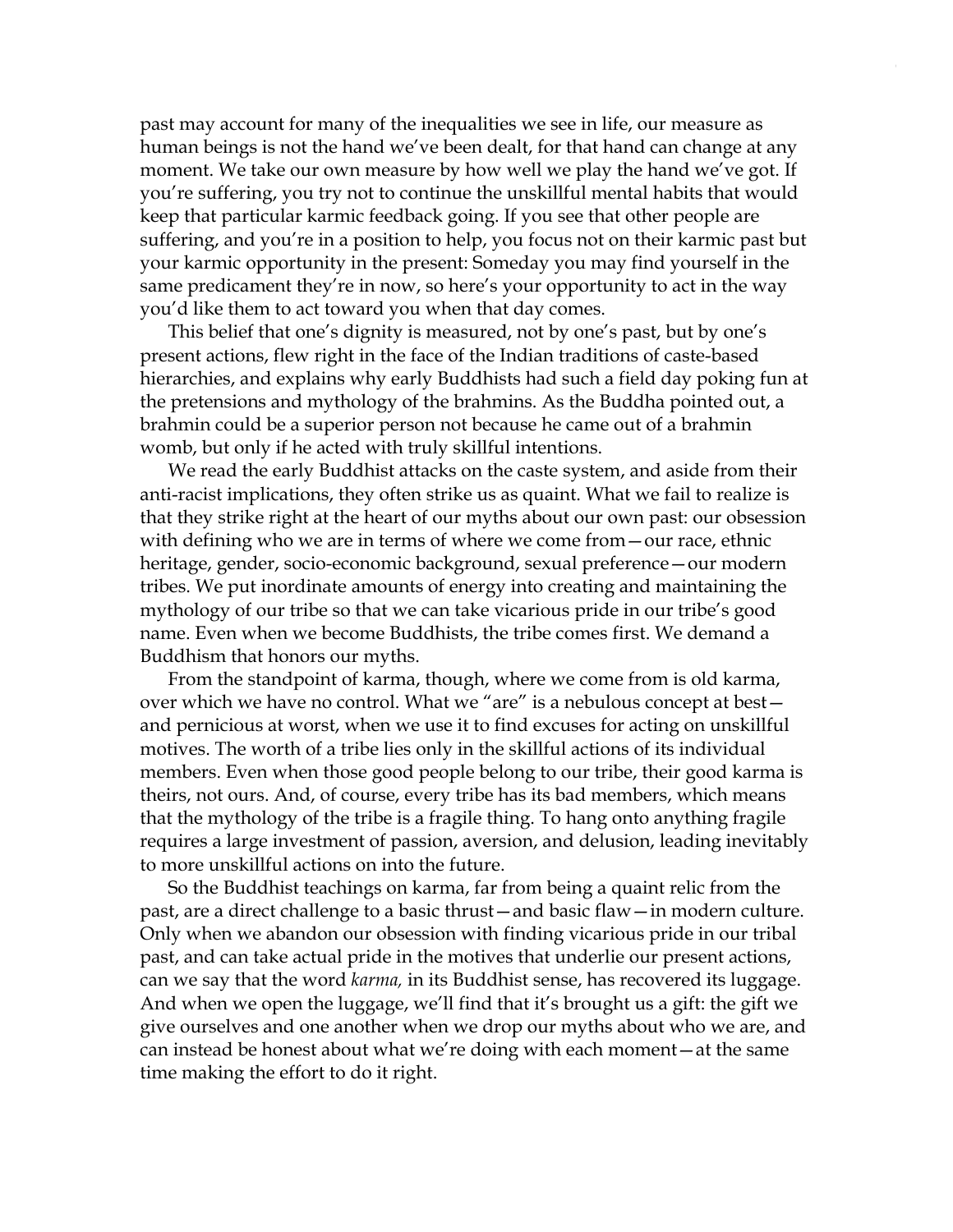# **The Road to Nirvana Is Paved with Skillful Intentions**

There's an old saying that the road to hell is paved with good intentions, but that's not really the case. The road to hell is paved with intentions that are lustful, harmful, and mean. Good intentions—well-meaning and harmless—pave roads leading to heavens of pleasure. So why do they have such a bad reputation? There are three main reasons. One is that not all good intentions are especially skillful. They can be misguided and inappropriate for the occasion, thus resulting in pain and regret. A second reason is that we often misunderstand the quality of our own intentions. We may mistake a mixed intention for a good one, for instance, and thus get disappointed when it gives mixed results. A third reason is that we easily misread the way intentions yield their results—as when the painful results of an bad intention in the past obscure the results of a good intention in the present, and yet we blame our present intention for the pain. All these reasons, acting together, lead us to become disillusioned with the potential of good intentions. As a result, we either grow cynical about them or else simply abandon the care and patience needed to perfect them.

One of the Buddha's most penetrating discoveries is that our intentions are the main factors shaping our lives and that they can be mastered as a skill. If we subject them to the same qualities of mindfulness, persistence, and discernment involved in developing any skill, we can perfect them to the point where they will lead to no regrets or damaging results in any given situation; ultimately, they can lead us to the truest possible happiness. To train our intentions in this way, though, requires a deep level of self-awareness. Why is that? If you look carefully at the reasons for our disillusionment with good intentions, you'll find that they all come down to delusion. And as the Buddha tells us, delusion is one of the three main roots for unskillful intentions, the other two being greed and aversion. These unskillful roots lie entangled with skillful roots—states of mind that are free of greed, aversion, and delusion—in the soil of the untrained heart. If we can't isolate and dig up the unskillful roots, we can never be fully sure of our intentions. Even when a skillful intention seems foremost in the mind, the unskillful roots can quickly send up shoots that blind us as to what's actually going on.

If we were to illustrate this state of affairs, the picture would look something like this: The straight road to hell is paved with bad intentions, some of which may look good to a casual glance. Roads paved with good intentions, leading to heavens of pleasure—some of them quite skillful—branch off on either side of the way, but all too often they get lost in an underbrush of unskillfulness, and we find ourselves back on the road to hell. The Buddha's discovery was that if we nourish the skillful roots, they can grow and effectively block the road to hell; if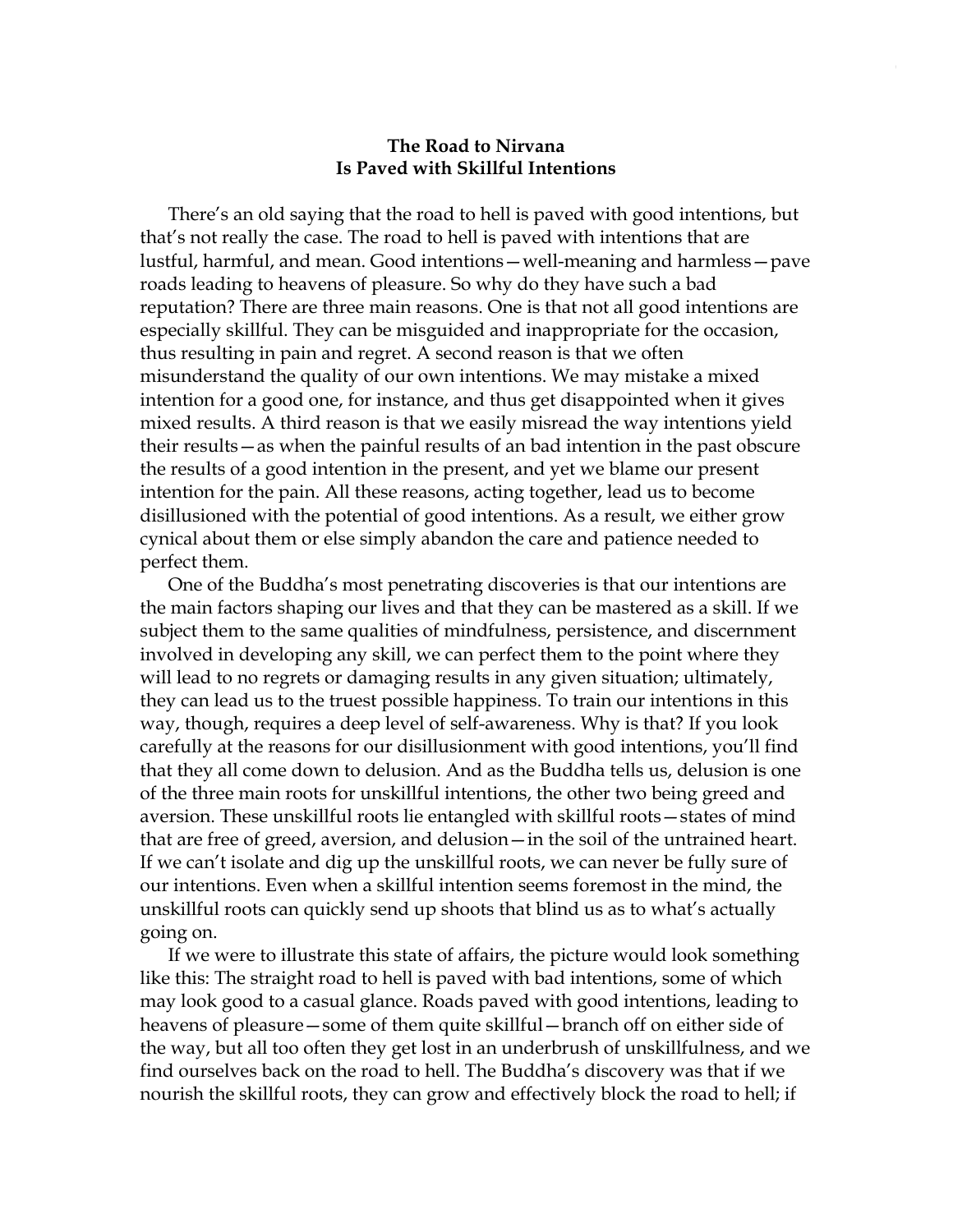we cut away the underbrush of unskillfulness and dig out its roots, we can develop our good intentions to higher and higher levels of skill until ultimately they bring us to a happiness totally unlimited, beyond any further need for a path.

The most basic step in this process is to make sure that we stay off the road to hell. We do this through the practice of generosity and virtue, consciously replacing unskillful intentions with more skillful ones. We then refine our intentions even further through meditation, digging up the roots of greed, aversion, and delusion to prevent them from influencing the choices shaping our lives. Greed and anger are sometimes easy to detect, but delusion—by its very nature—is obscure. When we're deluded, we don't *know* we're deluded. That's why meditation has to focus on strengthening and quickening our powers of mindfulness and alertness: so that we can catch sight of delusion and uproot it before it takes over our minds.

The Buddha's most basic meditation instructions for refining intention start, not on the cushion, but with the activity of daily life. They are contained in a discourse to his young son, Rahula, and attack the Catch-22 of delusion through two approaches. The first is what the early Buddhist texts call "appropriate attention"—the ability to ask yourself the right questions, questions that cut straight to the causes of pleasure and pain, without entangling the mind in needless confusion. The second approach is friendship with admirable people associating with and learning from people who are virtuous, generous, and wise. These two factors, the Buddha said, are the most helpful internal and external aids for a person following the path.

In essence, the Buddha told Rahula to use his actions as a mirror for reflecting the quality of his mind. Each time before he acted—and here "acting" covers any action in thought, word, or deed—he was to reflect on the result he expected from the action and ask himself: "Is this going to lead to harm for myself and others, or not?" If it was going to be harmful, he shouldn't do it. If it looked harmless, he could go ahead and act. However, the Buddha cautioned Rahula, he shouldn't blindly trust his expectations. While he was in the process of acting, he should ask himself if there were any unexpected bad consequences arising. If there were, he should stop. If there weren't, he could continue his action to the end. Even then, though, the job of reflection wasn't finished. He should also notice the actual short- and long-term consequences of the action. If an action in word or deed ended up causing harm, then he should inform a fellowpractitioner on the path and listen to that person's advice. If the mistaken action was purely an act of the mind, then he should develop a sense of shame and disgust toward that kind of thought. In both cases, he should resolve never to make the same mistake again. If, however, the long-term consequences of the original action were harmless, he should take joy in being on the right path and continue his training.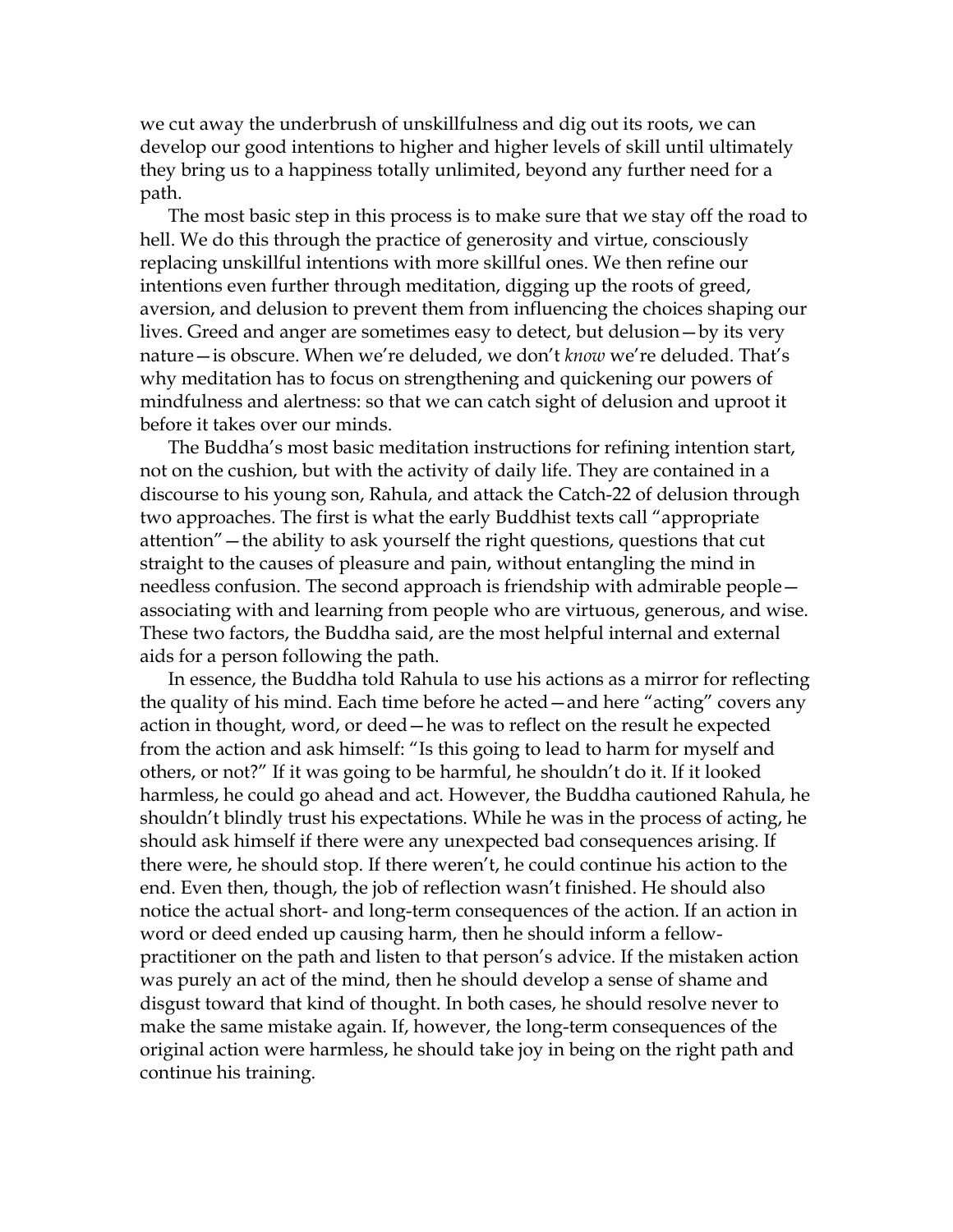From this we can see that the essential approach for uncovering delusion is the familiar principle of learning from our own mistakes. The way the Buddha formulates this principle, though, has important implications, for it demands qualities of self-honesty and maturity in areas where they are normally hard to find: our evaluation of our own intentions and of the results of our actions.

As children we learn to be dishonest about our intentions simply as a matter of survival: "I didn't mean to do it," "I couldn't help it," "I was just swinging my arm and he got in the way." After a while, we begin to believe our own excuses and don't like to admit to ourselves when our intentions are less than noble. Thus we get into the habit of not articulating our intentions when faced with a choice, of refusing to consider the consequences of our intentions, and—in many cases—of denying that we had a choice to begin with. This is how addictive behavior starts, and unskillful intentions are given free rein.

A similar dynamic surrounds our reactions to the consequences of our actions. We start learning denial at an early age—"It wasn't my fault," "It was already broken when I lay down on it"—and then internalize the process, as a way of preserving our self-image, to the point where it becomes second nature to turn a blind eye to the impact of our mistakes.

As the Buddha points out, the end of suffering requires that we abandon craving and ignorance, but if we can't be honest with ourselves about our intentions, how can we perceive craving in time to abandon it? If we can't face up to the principle of cause and effect in our actions, how will we ever overcome ignorance? Ignorance is caused less by a lack of information than by a lack of self-awareness and self-honesty. To understand the noble truths requires that we be truthful with ourselves in precisely the areas where self-honesty is most difficult.

It also requires maturity. As we examine our intentions, we need to learn how to say no to unskillful motives in a way that's firm enough to keep them in check but not so firm that it drives them underground into subconscious repression. We can learn to see the mind as a committee: the fact that unworthy impulses are proposed by members of the committee doesn't mean that *we* are unworthy. We don't have to assume responsibility for everything that gets brought to the committee floor. Our responsibility lies instead in our power to adopt or veto the motion.

At the same time, we should be adult enough to admit that our habitual or spontaneous impulses are not always trustworthy—first thought is not always best thought—and that what we feel like doing now may not give results that will be pleasant to feel at a later date. As the Buddha said, there are four courses of action that may be open to us at any particular time: one that we want to do and will give good results; one that we don't want to do and will give bad results; one that we want to do but will give bad results; and one that we don't want to do but will give good results. The first two are no-brainers. We don't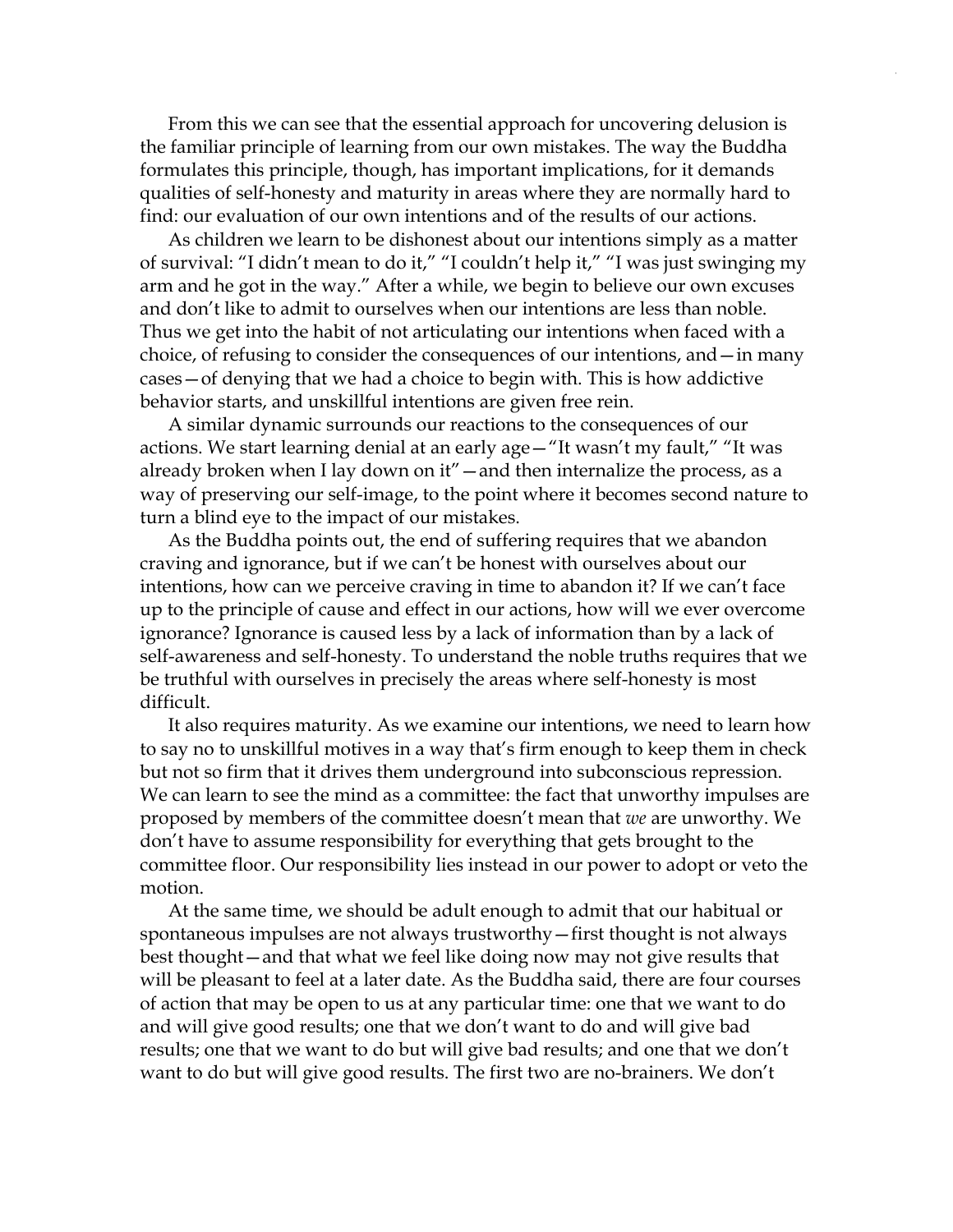need much intelligence to do the first and avoid the second. The measure of our true intelligence lies in how we handle the last two choices.

Examining the results of our actions requires maturity as well: a mature realization that self-esteem can't be based on always being right, and that there's nothing demeaning or degrading in admitting a mistake. We all come from a state of delusion—even the Buddha was coming from delusion as he sought Awakening—so it's only natural that there will be mistakes. Our human dignity lies in our ability to recognize those mistakes, to resolve not to repeat them, and to stick to that resolution. This in turn requires that we not be debilitated by feelings of guilt or remorse over our errors. As the Buddha states, feelings of guilt can't undo a past error, and they can deprive the mind of the strength it needs to keep from repeating old mistakes. This is why he recommends an emotion different from guilt—shame —although his use of the word implies something totally unlike the sense of unworthiness we often associate with the term. Remember that both the Buddha and Rahula were members of the noble warrior class, a class with a strong sense of its own honor and dignity. And notice that the Buddha tells Rahula to see his past mistakes, not himself, as shameful. This implies that it's beneath Rahula's dignity to act in ways that are less than honorable. The fact that he can see his actions as shameful is a sign of his honor—and is also a sign that he'll be able not to repeat them. This sense of honor is what underlies a mature, healthy, and productive sense of shame.

At first glance, we might think that continual self-reflection of this sort would add further complications to our lives when they already seem more than complicated enough, but in fact the Buddha's instructions are an attempt to strip the questions in our minds down to the most useful essentials. He explicitly warns against taking on too many questions, particularly those that lead nowhere and tie us up in knots: "Who am I? Am I basically a good person? An unworthy person?" Instead, he tells us to focus on our intentions so that we can see how they shape our life, and to master the processes of cause and effect so that they can shape our life in increasingly better ways. This is the way every great artist or craftsman develops mastery and skill.

The emphasis on the intentions behind our actions and their resulting consequences also carries over from daily life onto the meditation seat, providing our meditation with the proper focus. In examining our actions in terms of cause and effect, skillful and unskillful, we are already beginning to look at experience in line with the two sets of variables that make up the four noble truths: the origination of stress (unskillful cause), the path to the cessation of stress (skillful cause), stress (unskillful effect), and the cessation of stress (skillful effect). The way the Buddha recommended that Rahula judge the results of his actions—both while doing them and after they are done—echoes the insight that formed the heart of his Awakening: that intentions have results both in the immediate present and over time.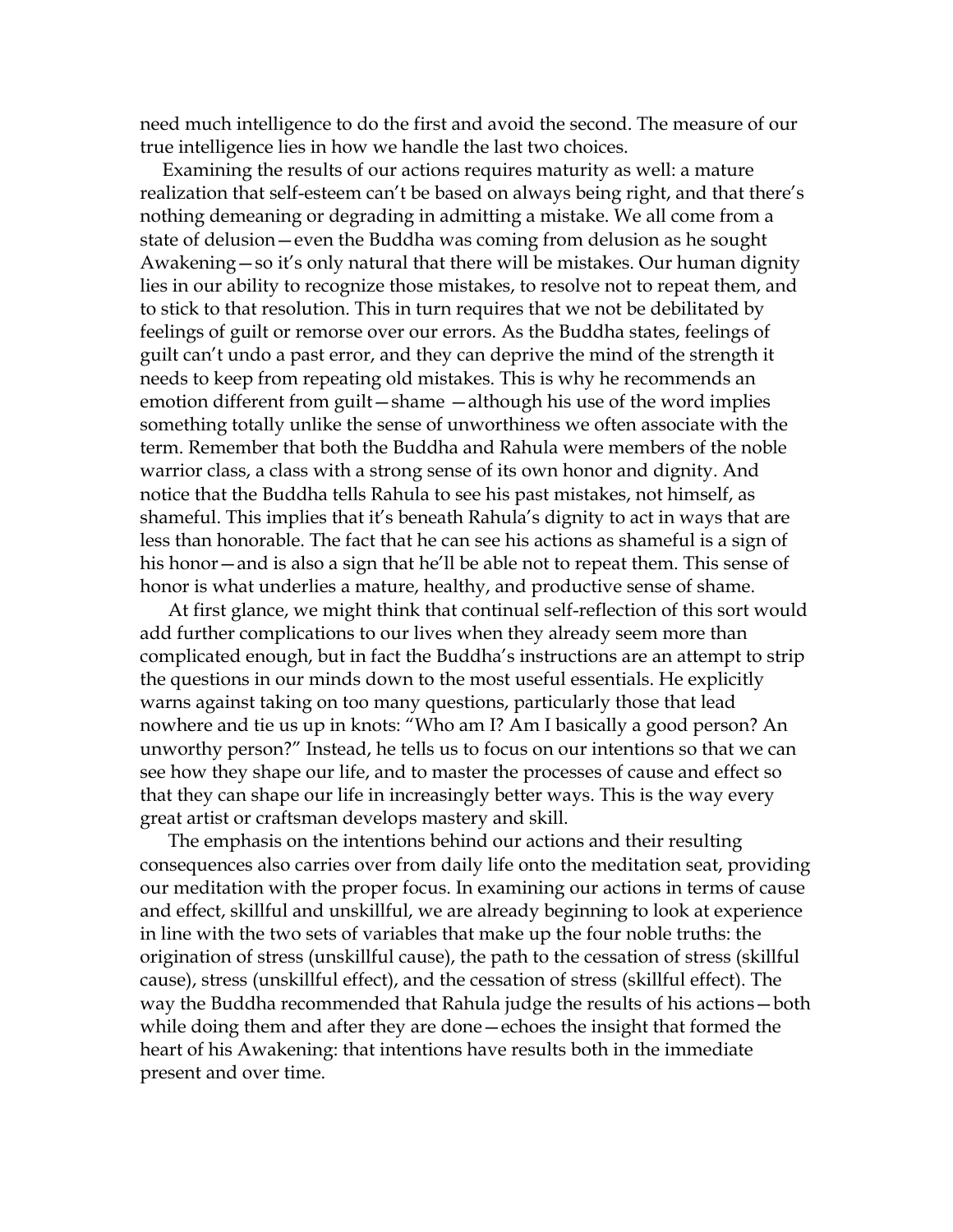When we look at the present moment from this perspective, we find that our experience of the present doesn't "just happen." Instead, it's a product of our involvement—in terms of present intentions, the results of present intentions, and the results of past intentions—in which present intentions are the most important factor. The more we focus on that involvement, the more we can bring it out of the half-light of the subconscious and into the full light of awareness. There we can train our intentions, through conscious trial and error, to be even more skillful, enabling us to lessen our experience of suffering and pain in the present. This is how skillful intentions pave the road to mental health and well being in the ordinary world of our lives.

As we work at developing our intentions to even higher levels of skill, we find that the most consummate intentions are those that center the mind securely in a clear awareness of the present. As we use them to become more and more familiar with the present, we come to see that *all* present intentions, no matter how skillful, are inherently burdensome. The only way out of this burden is to allow the unraveling of the intentions that provide the weave for our present experience. This provides an opening to the dimension of unlimited freedom that lies beyond them. That's how skillful intentions pave the road all the way to the edge of nirvana. And from there, the path - "like that of birds through space" can't be traced.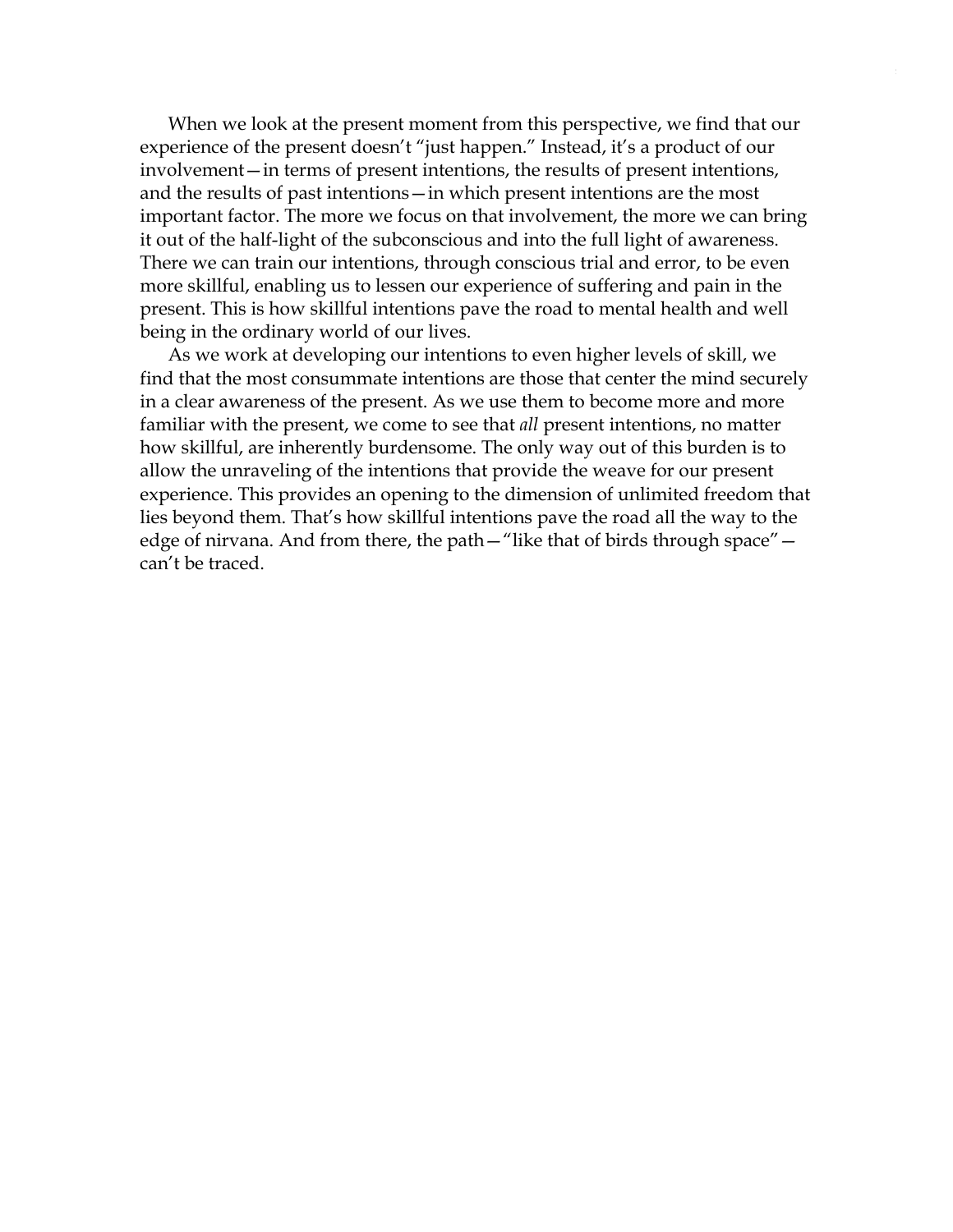#### **The Healing Power of the Precepts**

The Buddha was like a doctor, treating the spiritual ills of the human race. The path of practice he taught was like a course of therapy for suffering hearts and minds. This way of understanding the Buddha and his teachings dates back to the earliest texts, and yet is also very current. Buddhist meditation is often advertised as a form of healing, and quite a few psychotherapists now recommend that their patients try meditation as part of their treatment.

Experience has shown, though, that meditation on its own cannot provide a total therapy. It requires outside support. Modern meditators in particular have been so wounded by mass civilization that they lack the resilience, persistence, and self-esteem needed before concentration and insight practices can be genuinely therapeutic. Many teachers, noticing this problem, have decided that the Buddhist path is insufficient for our particular needs. To make up for this insufficiency they have experimented with ways of supplementing meditation practice, combining it with such things as myth, poetry, psychotherapy, social activism, sweat lodges, mourning rituals, and even drumming. The problem, though, might not be that there's anything lacking in the Buddhist path, but that we simply haven't been following the Buddha's full course of therapy.

The Buddha's path consists not only of mindfulness, concentration, and insight practices, but also of virtue, beginning with the five precepts. In fact, the precepts constitute the first step in the path. There is a modern tendency to dismiss the five precepts as Sunday-school rules bound to old cultural norms that no longer apply to modern society, but this misses the role that the Buddha intended for them: as part of a course of therapy for wounded minds. In particular, they are aimed at curing two ailments that underlie low self-esteem: regret and denial.

When our actions don't measure up to certain standards of behavior, we either (1) regret the actions or (2) engage in one of two kinds of denial, either (a) denying that our actions did in fact happen or (b) denying that the standards of measurement are really valid. These reactions are like wounds in the mind. Regret is an open wound, tender to the touch, whereas denial is like hardened, twisted scar tissue around a tender spot. When the mind is wounded in these ways, it can't settle down comfortably in the present, for it finds itself resting on raw, exposed flesh or calcified knots. When it's forced to stay in the present, it's there only in a tensed, contorted, and partial way. The insights it gains tend to be contorted and partial as well. Only if the mind is free of wounds and scars can it settle down comfortably and freely in the present and give rise to undistorted discernment.

This is where the five precepts come in: They are designed to heal these wounds and scars. Healthy self-esteem comes from living up to a set of standards that are practical, clear-cut, humane, and worthy of respect; the five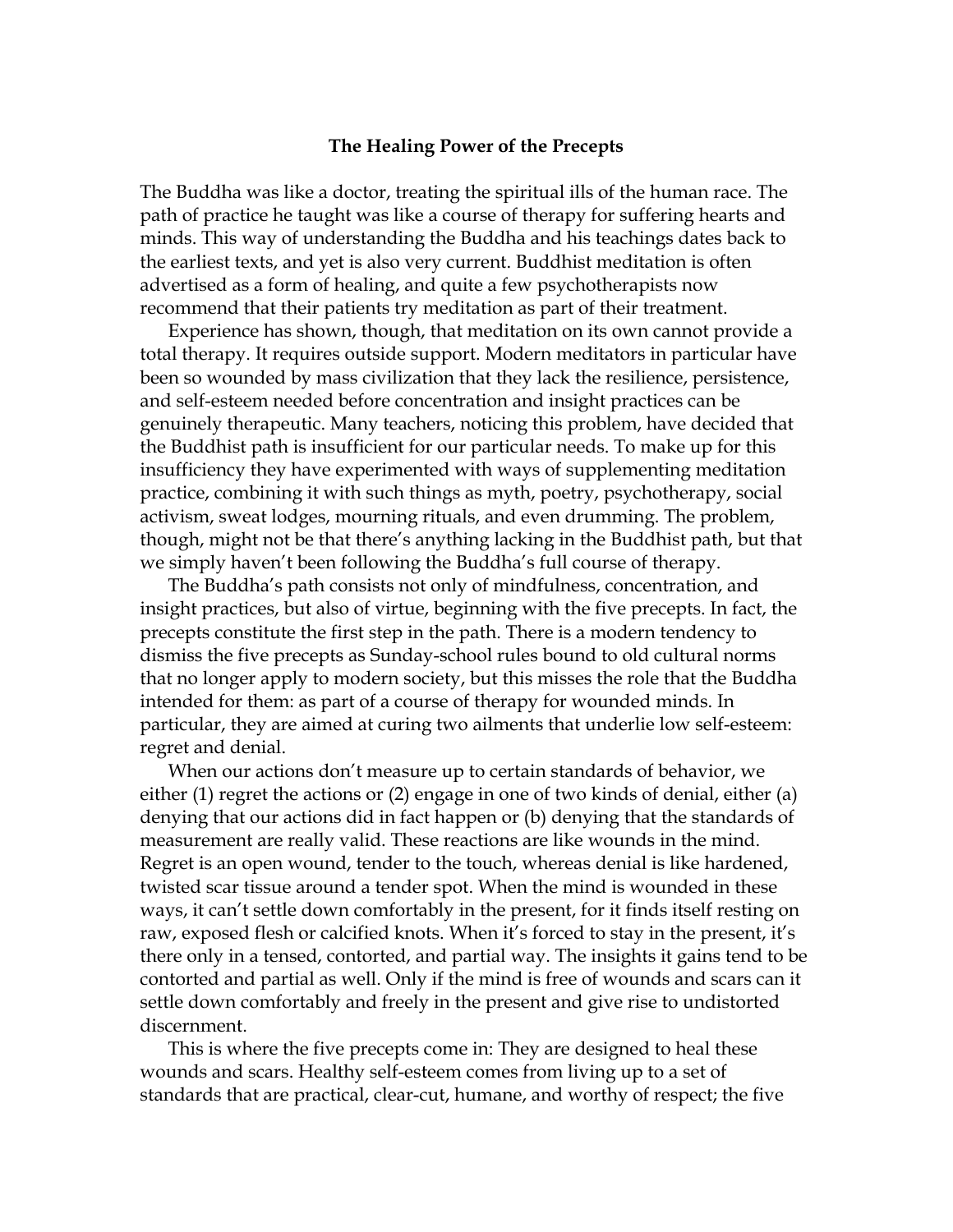precepts are formulated in such a way that they provide just such a set of standards.

*Practical:* The standards set by the precepts are simple—no intentional killing, stealing, having illicit sex, lying, or taking intoxicants. It's entirely possible to live in line with these standards—not always easy or convenient, maybe, but always possible. Some people translate the precepts into standards that sound more lofty or noble—taking the second precept, for example, to mean no abuse of the planet's resources—but even those who reformulate the precepts in this way admit that it's impossible to live up to them. Anyone who has dealt with psychologically damaged people knows the damage that can come from having impossible standards to live by. If you can give people standards that take a little effort and mindfulness but are possible to meet, their self-esteem soars dramatically as they find themselves actually capable of meeting those standards. They can then face more demanding tasks with confidence.

*Clear-cut:* The precepts are formulated with no ifs, ands, or buts. This means that they give very clear guidance, with no room for waffling or less-than-honest rationalizations. An action either fits in with the precepts or it doesn't. Again, standards of this sort are very healthy to live by. Anyone who has raised children has found that, although they may complain about hard and fast rules, they actually feel more secure with them than with rules that are vague and always open to negotiation. Clear-cut rules don't allow for unspoken agendas to come sneaking in the back door of the mind. If, for example, the precept against killing allowed you to kill living beings when their presence is inconvenient, that would place your convenience on a higher level than your compassion for life. Convenience would become your unspoken standard—and as we all know, unspoken standards provide huge tracts of fertile ground for hypocrisy and denial to grow. If, however, you stick by the standards of the precepts, then as the Buddha says, you are providing unlimited safety for the lives of all. There are no conditions under which you would take the lives of any living beings, no matter how inconvenient they might be. In terms of the other precepts, you are providing unlimited safety for their possessions and sexuality, and unlimited truthfulness and mindfulness in your communication with them. When you find that you can trust yourself in matters like these, you gain an undeniably healthy sense of self-esteem.

*Humane:* The precepts are humane both to the person who observes them and to the people affected by his or her actions. If you observe them, you are aligning yourself with the doctrine of karma, which teaches that the most important powers shaping your experience of the world are the intentional thoughts, words, and deeds you chose in the present moment. This means that you are not insignificant. With every choice you take—at home, at work, at play—you are exercising your power in the on-going fashioning of the world. At the same time, this principle allows you to measure yourself in terms that are entirely under your control: your intentional actions in the present moment. In other words,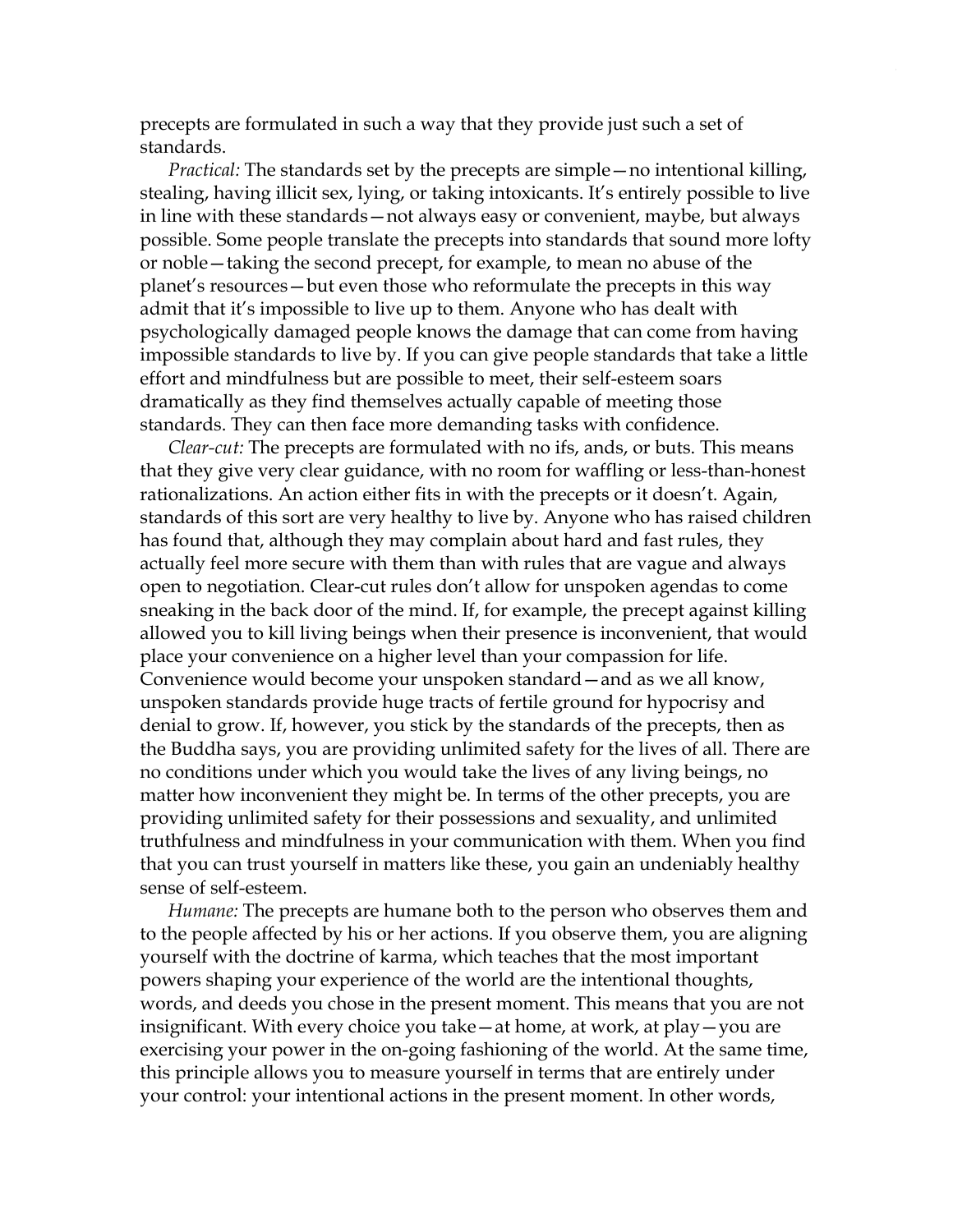they don't force you to measure yourself in terms of your looks, strength, brains, financial prowess, or any other criteria that depend less on your present karma than they do on karma from the past. Also, they don't play on feelings of guilt or force you to bemoan your past lapses. Instead, they focus your attention on the ever-present possibility of living up to your standards in the here and now. If you live with people who observe the precepts, you find that your dealings with them are not a cause for mistrust or fear. They regard your desire for happiness as akin to theirs. Their worth as individuals does not depend on situations in which there have to be winners and losers. When they talk about developing loving-kindness and mindfulness in their meditation, you see it reflected in their actions. In this way the precepts foster not only healthy individuals, but also a healthy society—a society in which the self-esteem and mutual respect are not at odds.

*Worthy of respect:* When you adopt a set of standards, it's important to know whose standards they are and to see where those standards come from, for in effect you are joining their group, looking for their approval, and accepting their criteria for right and wrong. In this case, you couldn't ask for a better group to join: the Buddha and his noble disciples. The five precepts are called "standards appealing to the noble ones." From what the texts tell us of the noble ones, they aren't people who accept standards simply on the basis of popularity. They've put their lives on the line to see what leads to true happiness, and have seen for themselves, for example, that all lying is pathological, and that any sex outside of a stable, committed relationship is unsafe at any speed. Other people may not respect you for living by the five precepts, but noble ones do, and their respect is worth more than that of anyone else in the world.

Now, many people find cold comfort in joining such an abstract group, especially when they have not yet met any noble ones in person. It's hard to be good-hearted and generous when the society immediately around you openly laughs at those qualities and values such things as sexual prowess or predatory business skills instead. This is where Buddhist communities come in. They can openly part ways with the prevailing amoral tenor of our culture and let it be known in a kindly way that they value good-heartedness and restraint among their members. In doing so, they provide a healthy environment for the full-scale adoption of the Buddha's course of therapy: the practice of concentration and discernment in a life of virtuous action. Where we have such environments, we find that meditation needs no myth or make-believe to support it, because it's based on the honest reality of a well-lived life. You can look at the standards by which you live, and then breathe in and out comfortably—not as a flower or a mountain, but as a full-fledged, responsible human being. For that's what you are.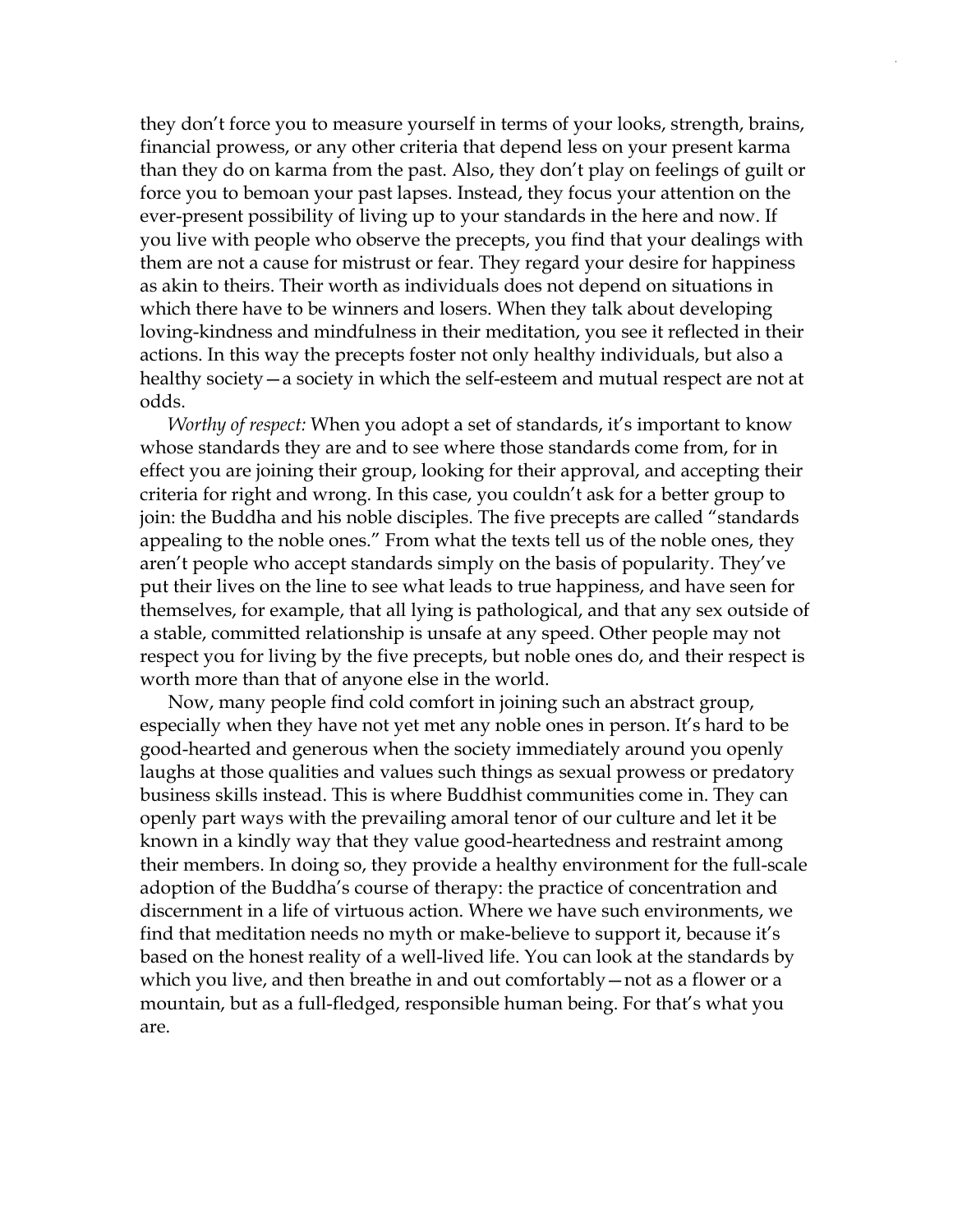# **Right Speech**

As my teacher once said, "If you can't control your mouth, there's no way you can hope to control your mind.' This is why right speech is so important in day-to-day practice.

Right speech, explained in negative terms, means avoiding four types of harmful speech: lies (words spoken with the intent of misrepresenting the truth); divisive speech (spoken with the intent of creating rifts between people); harsh speech (spoken with the intent of hurting another person's feelings); and idle chatter (spoken with no purposeful intent at all).

Notice the focus on intent: this is where the practice of right speech intersects with the training of the mind. Before you speak, you focus on *why* you want to speak. This helps get you in touch with all the machinations taking place in the committee of voices running your mind. If you see any unskillful motives lurking behind the committee's decisions, you veto them. As a result, you become more aware of yourself, more honest with yourself, more firm with yourself. You also save yourself from saying things that you'll later regret. In this way you strengthen qualities of mind that will be helpful in meditation, at the same time avoiding any potentially painful memories that would get in the way of being attentive to the present moment when the time comes to meditate.

In positive terms, right speech means speaking in ways that are trustworthy, harmonious, comforting, and worth taking to heart. When you make a practice of these positive forms of right speech, your words become a gift to others. In response, other people will start listening more to what you say, and will be more likely to respond in kind. This gives you a sense of the power of your actions: the way you act in the present moment *does* shape the world of your experience. You don't need to be a victim of past events.

For many of us, the most difficult part of practicing right speech lies in how we express our sense of humor. Especially here in America, we're used to getting laughs with exaggeration, sarcasm, group stereotypes, and pure silliness—all classic examples of wrong speech. If people get used to these sorts of careless humor, they stop listening carefully to what we say. In this way, we cheapen our own discourse. Actually, there's enough irony in the state of the world that we don't need to exaggerate or be sarcastic. The greatest humorists are the ones who simply make us look directly at the way things are.

Expressing our humor in ways that are truthful, useful, and wise may require thought and effort, but when we master this sort of wit we find that the effort is well spent. We've sharpened our own minds and have improved our verbal environment. In this way, even our jokes become part of our practice: an opportunity to develop positive qualities of mind and to offer something of intelligent value to the people around us.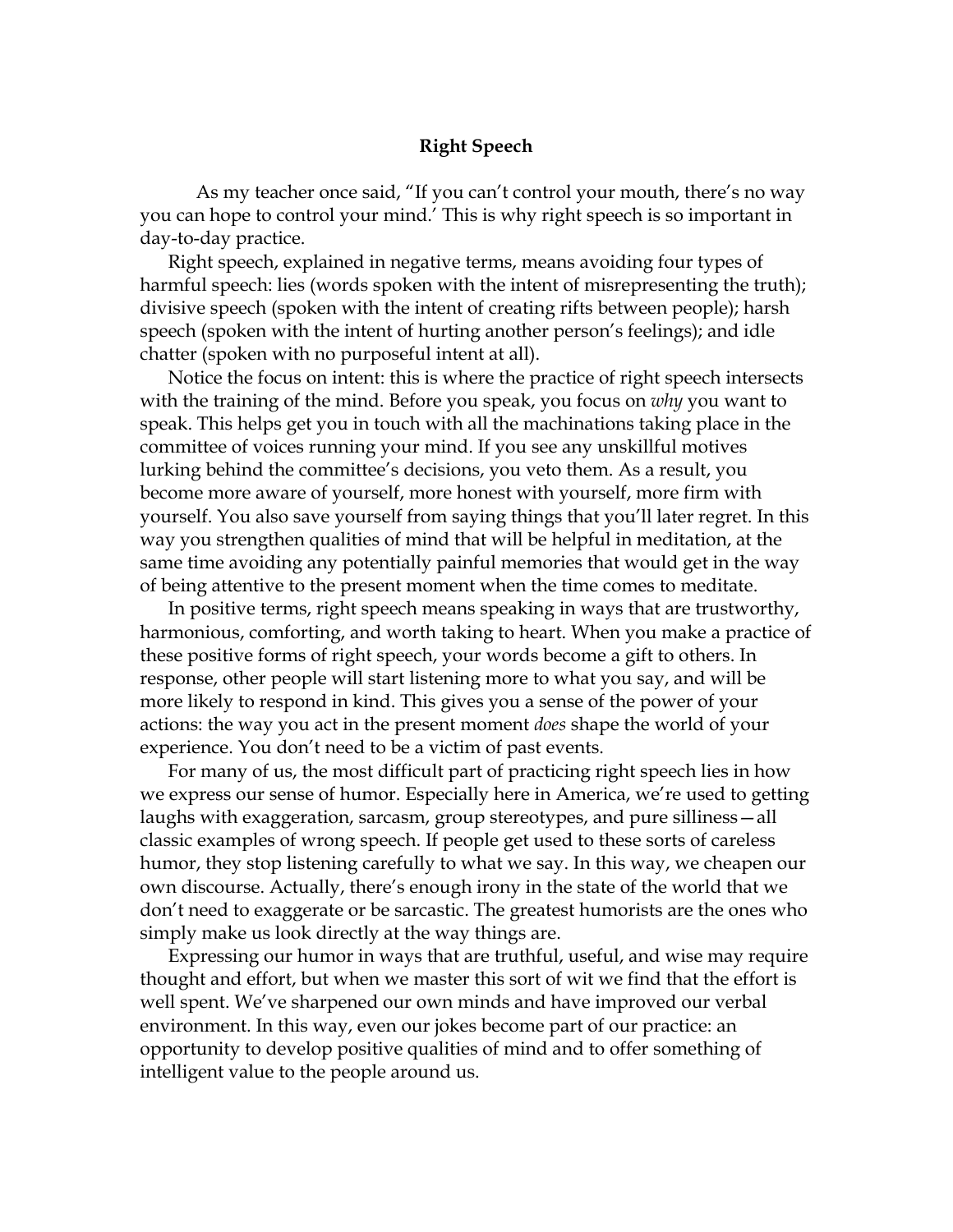So pay close attention to what you say—and to why you say it. When you do, you'll discover that an open mouth doesn't have to be a mistake.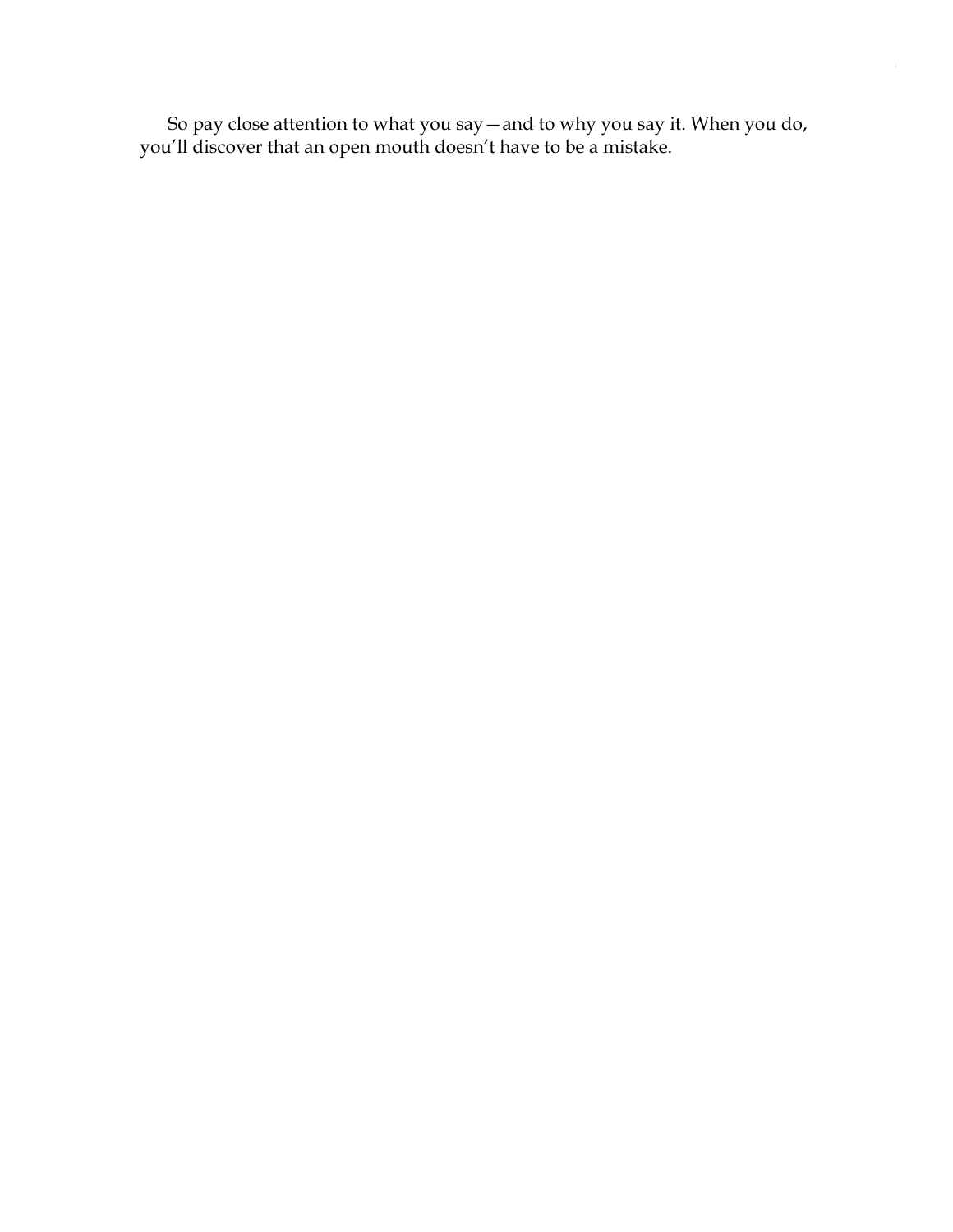# **Trading Candy for Gold**

## *Renunciation as a Skill*

Buddhism takes a familiar American principle—the pursuit of happiness and inserts two important qualifiers. The happiness it aims at is *true:* ultimate, unchanging, and undeceitful. Its pursuit of that happiness is *serious,* not in a grim sense, but dedicated, disciplined, and willing to make intelligent sacrifices.

What sort of sacrifices are intelligent? The Buddhist answer to this question resonates with another American principle: an intelligent sacrifice is any in which you gain a greater happiness by letting go of a lesser one, in the same way you'd give up a bag of candy if offered a pound of gold in exchange. In other words, an intelligent sacrifice is like a profitable trade. This analogy is an ancient one in the Buddhist tradition. "I'll make a trade," one of the Buddha's disciples once said, "aging for the Ageless, burning for the Unbound: the highest peace, the unexcelled safety from bondage."

There's something in all of us that would rather not give things up. We'd prefer to keep the candy *and* get the gold. But maturity teaches us that we can't have everything, that to indulge in one pleasure often involves denying ourselves another, perhaps better, one. Thus we need to establish clear priorities for investing our limited time and energies where they'll give the most lasting returns.

That means giving top priority to the mind. Material things and social relationships are unstable and easily affected by forces beyond our control, so the happiness they offer is fleeting and undependable. But the well-being of a welltrained mind can survive even aging, illness, and death. To train the mind, though, requires time and energy. This is one reason why the pursuit of true happiness demands that we sacrifice some of our external pleasures.

Sacrificing external pleasures also frees us of the mental burdens that holding onto them often entails. A famous story in the Canon tells of a former king who, after becoming a monk, sat down at the foot of a tree and exclaimed, "What bliss! What bliss!" His fellow monks thought he was pining for the pleasures he had enjoyed as king, but he later explained to the Buddha exactly what bliss he had in mind:

"Before … I had guards posted within and without the royal apartments, within and without the city, within and without the countryside. But even though I was thus guarded, thus protected, I dwelled in fear—agitated, distrustful, and afraid. But now, on going alone to a forest, to the foot of a tree, or to an empty dwelling, I dwell without fear, unagitated, confident, and unafraid—unconcerned, unruffled, my wants satisfied, with my mind like a wild deer."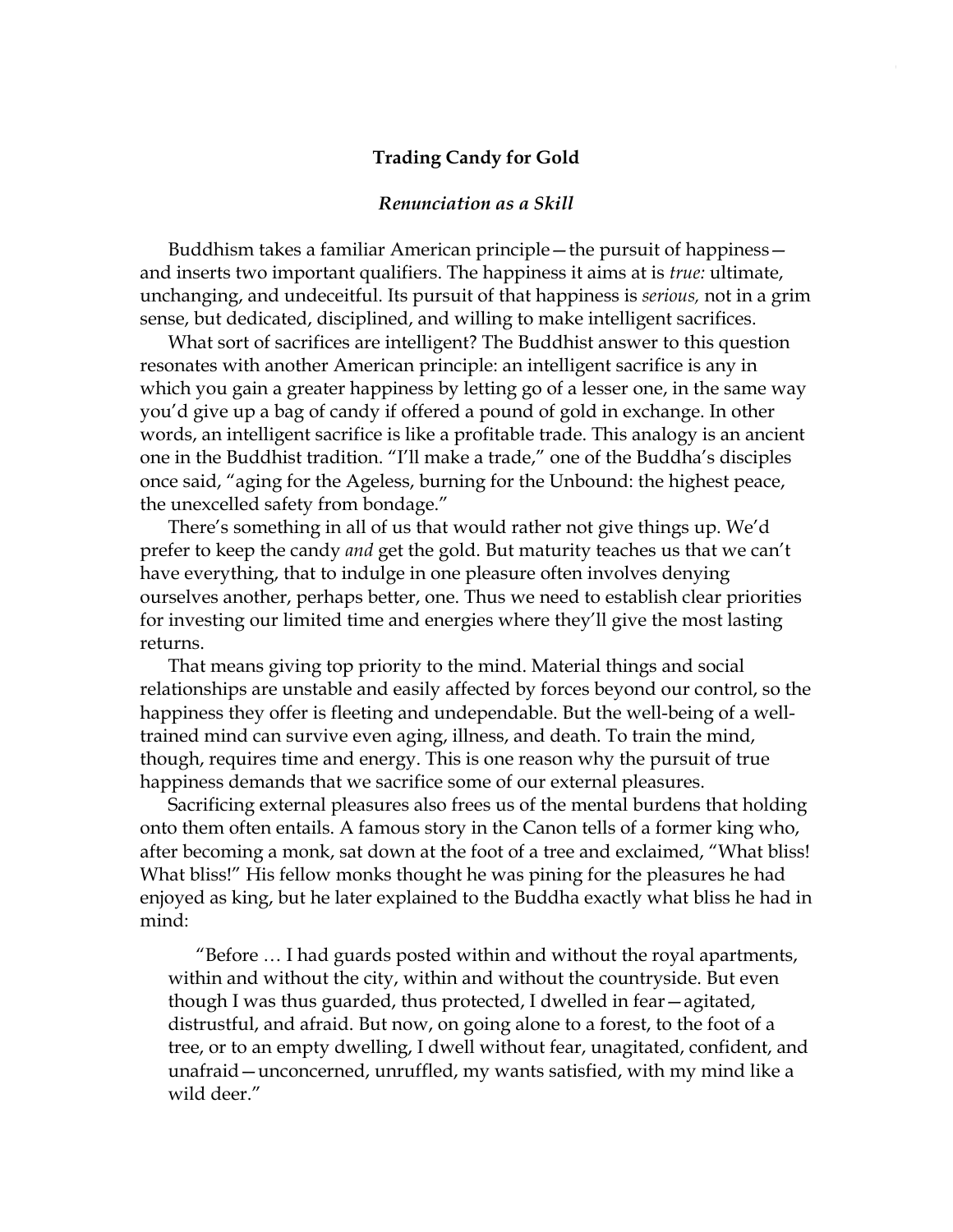A third reason for sacrificing external pleasures is that in pursuing some pleasures—such as our addictions to eye-candy, ear-candy, nose-, tongue-, and body-candy—we foster qualities of greed, anger, and delusion that actively block the qualities needed for inner peace. Even if we had all the time and energy in the world, the pursuit of these pleasures would lead us further and further away from the goal. They are spelled out in the path factor called Right Resolve: the resolve to forego any pleasures involving sensual passion, ill will, and harmfulness. "Sensual passion" covers not only sexual desire, but also any hankering for the pleasures of the senses that disrupts the peace of the mind. "Ill will" covers any wish for suffering, either for oneself or for others. And "harmfulness" is any activity that would bring that suffering about. Of these three categories, the last two are the easiest to see as worth abandoning. They're not always easy to abandon, perhaps, but the resolve to abandon them is obviously a good thing. The first resolve, though—to renounce sensual passion is difficult even to make, to say nothing of following it through.

Part of our resistance to this resolve is universally human. People everywhere relish their passions. Even the Buddha admitted to his disciples that, when he set out on the path of practice, his heart didn't leap at the idea of renouncing sensual passion, didn't see it as offering peace. But an added part of our resistance to renunciation is peculiar to Western culture. Modern pop psychology teaches that the only alternative to a healthy indulgence of our sensual passions is an unhealthy, fearful repression. Yet *both* of these alternatives are based on fear: repression, on a fear of what the passion might do when expressed or even allowed into consciousness; indulgence, on a fear of deprivation and of the under-the-bed monster the passion might become if resisted and driven underground. Both alternatives place serious limitations on the mind. The Buddha, aware of the drawbacks of both, had the imagination to find a third alternative: a fearless, skillful approach that avoids the dangers of either side.

To understand his approach, though, we have to see how Right Resolve relates to other parts of the Buddhist path, in particular Right View and Right Concentration. In the formal analysis of the path, Right Resolve builds on Right View; in its most skillful manifestation, it functions as the directed thought and evaluation that bring the mind to Right Concentration. Right View provides a skillful understanding of sensual pleasures and passions, so that our approach to the problem doesn't go off-target; Right Concentration provides an inner stability and bliss so that we can clearly see the roots of passion and at the same time not fear deprivation at the prospect of pulling them out.

There are two levels to Right View, focusing (1) on the results of our actions in the narrative of our lives and (2) on the issues of stress and its cessation within the mind. The first level points out the drawbacks of sensual passion: sensual pleasures are fleeting, unstable, and stressful; passion for them lies at the root of many of the ills of life, ranging from the hardships of gaining and maintaining wealth, to quarrels within families and wars between nations. This level of Right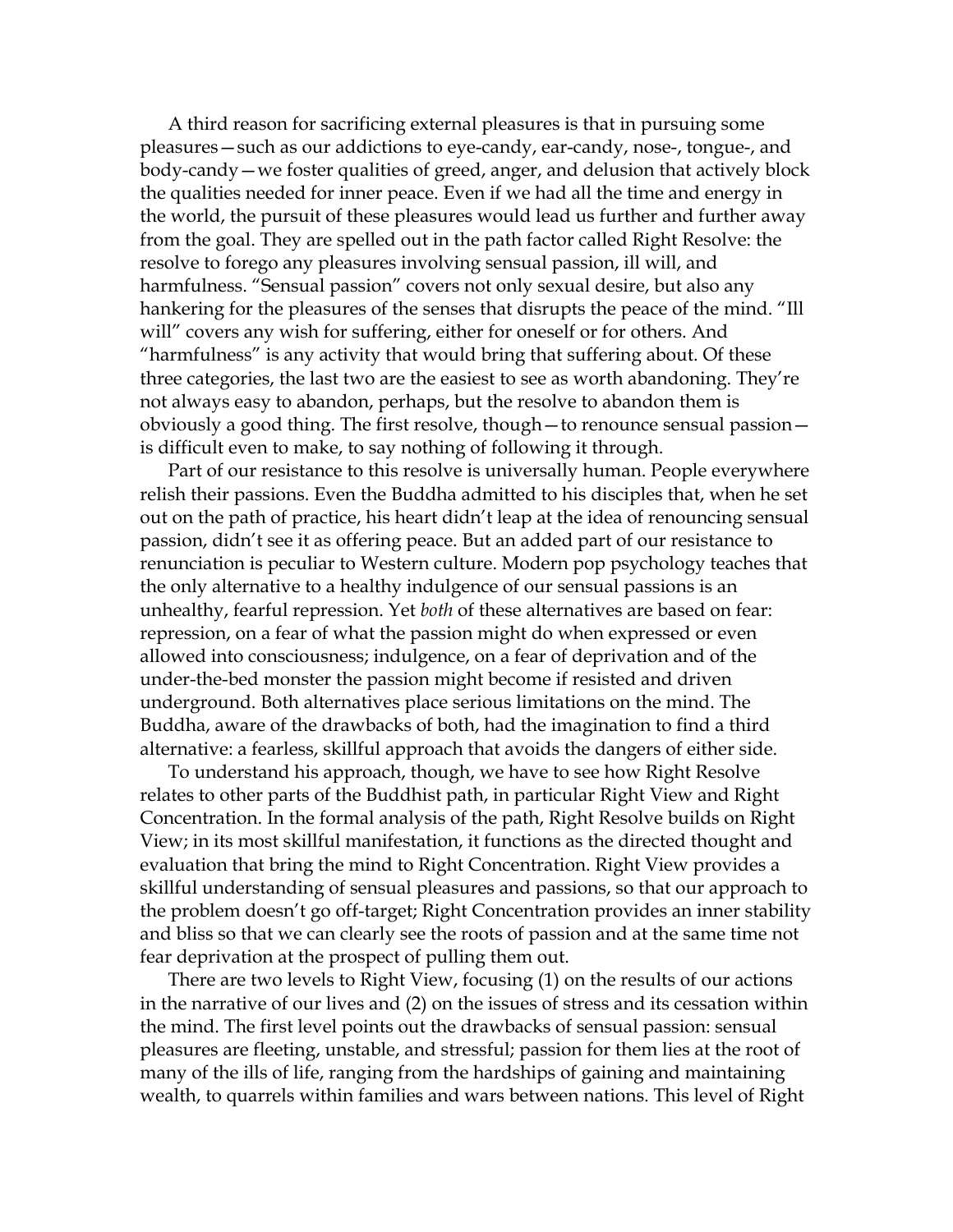View prepares us to see the indulgence of sensual passion as a problem. The second level—viewing things in terms of the four noble truths—shows us how to solve this problem in our approach to the present moment. It points out that the root of the problem lies not in the pleasures but in the passion, for passion involves attachment, and any attachment for pleasures based on conditions leads inevitably to stress and suffering, in that all conditioned phenomena are subject to change. In fact, our attachment to sensual passion tends to be stronger and more constant than our attachments to particular pleasures. This attachment is what has to be renounced.

How is this done? By bringing it out into the open. Both sides of sensual attachment—as habitual patterns from the past and our willingness to give into them again in the present—are based on misunderstanding and fear. As the Buddha pointed out, sensual passion depends on aberrant perceptions: we project notions of constancy, ease, beauty, and self onto things that are actually inconstant, stressful, unattractive, and not-self. These misperceptions apply both to our passions and to their objects. We perceive the expression of our sensuality as something appealing, a deep expression of our self-identity offering lasting pleasure; we see the objects of our passion as enduring and alluring enough, as lying enough under our control, to provide us with a satisfaction that won't turn into its opposite. Actually, none of this is the case, and yet we blindly believe our projections because the power of our passionate attachments has us too intimidated to look them straight in the eye. Their special effects thus keep us dazzled and deceived. As long as we deal only in indulgence and repression, attachment can continue operating freely in the dark of the sub-conscious. But when we consciously resist it, it has to come to the surface, articulating its threats, demands, and rationalizations. So even though sensual pleasures aren't evil, we have to systematically forego them as a way of drawing the agendas of attachment out into the open. This is how skillful renunciation serves as a learning tool, unearthing latent agendas that both indulgence and repression tend to keep underground.

At the same time, we need to provide the mind with strategies to withstand those agendas and to cut through them once they appear. This is where Right Concentration comes in. As a skillful form of indulgence, Right Concentration suffuses the body with a non-sensual rapture and pleasure that can help counteract any sense of deprivation in resisting sensual passions. In other words, it provides higher pleasures—more lasting and refined—as a reward for abandoning attachment to lower ones. At the same time it gives us the stable basis we need so as not to be blown away by the assaults of our thwarted attachments. This stability also steadies the mindfulness and alertness we need to see through the misperceptions and delusions that underlie sensual passion. And once the mind can see through the processes of projection, perception, and misperception to the greater sense of freedom that comes when they are transcended, the basis for sensual passion is gone.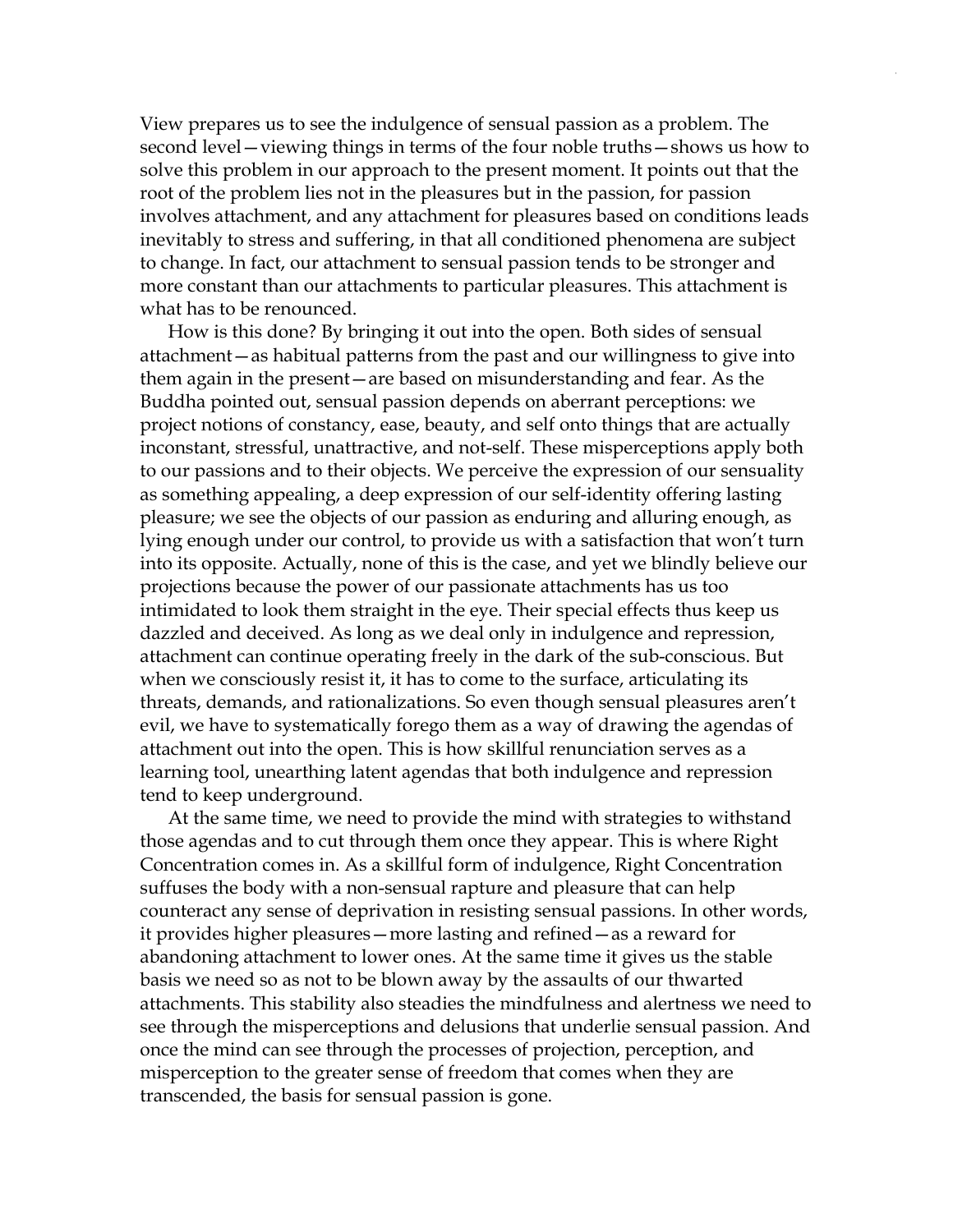At this stage, we can then turn to analyze our attachment to the pleasures of Right Concentration. When our understanding is complete, we abandon *all* need for attachment of any sort, and thus meet with the pure gold of a freedom so total that it can't be described.

The question remains: how does this strategy of skillful renunciation and skillful indulgence translate into everyday practice? People who ordain as monastics take vows of celibacy and are expected to work constantly at renouncing sensual passion, but for many people this is not a viable option. The Buddha thus recommended that his lay followers observe day-long periods of temporary renunciation. Four days out of each month— traditionally on the new- , full-, and half-moon days—they can take the eight precepts, which add the following observances to the standard five: celibacy, no food after noon, no watching of shows, no listening to music, no use of perfumes and cosmetics, and no use of luxurious seats and beds. The purpose of these added precepts is to place reasonable restraints on all five of the senses. The day is then devoted to listening to the Dhamma, to clarify Right View; and to practicing meditation, to strengthen Right Concentration. Although the modern work-week can make the lunar scheduling of these day-long retreats impractical, there are ways they can be integrated into weekends or other days off from work. In this way, anyone interested can, at regular intervals, trade the cares and complexities of everyday life for the chance to master renunciation as a skill integral to the serious pursuit of happiness in the truest sense of the word.

And isn't that an intelligent trade?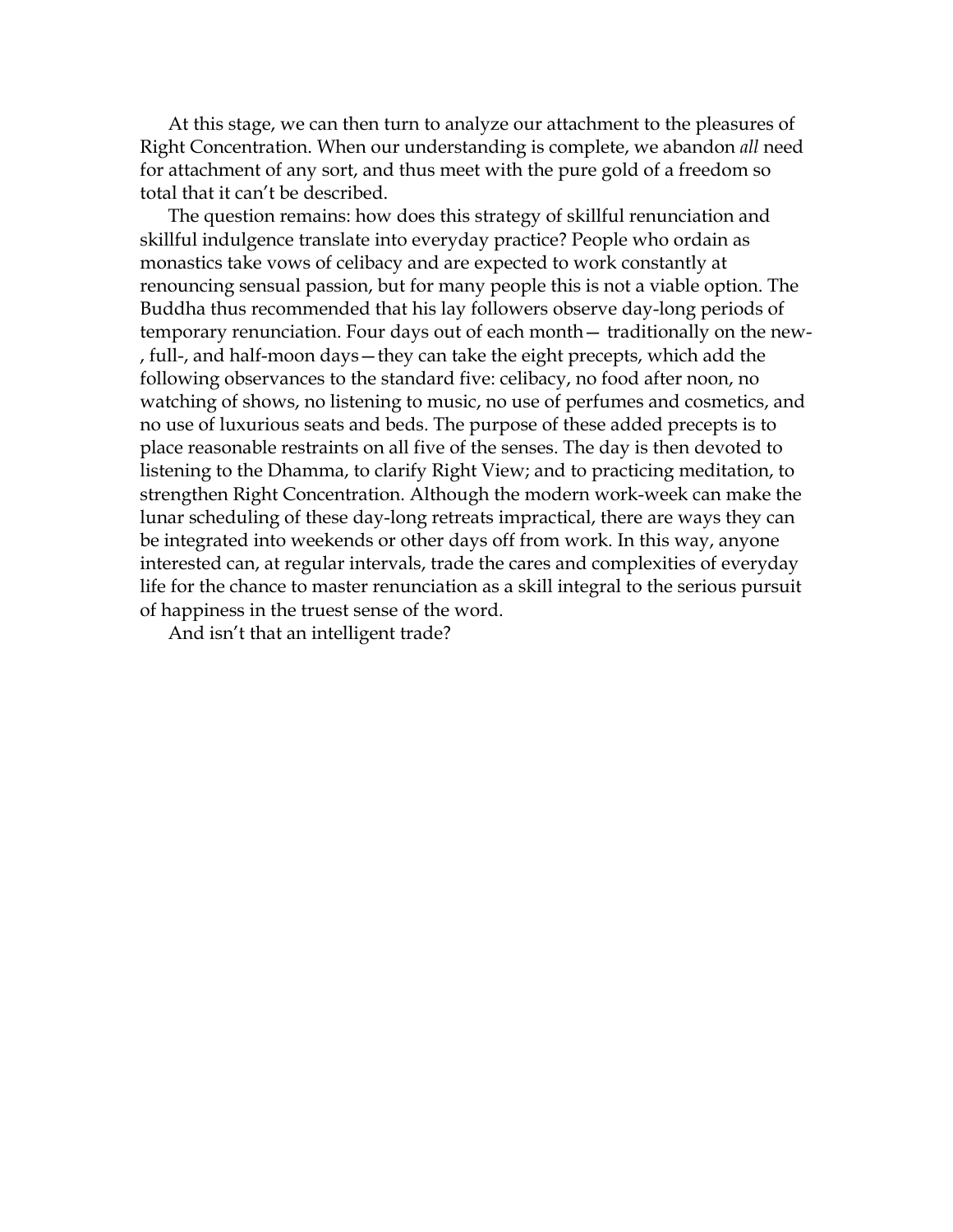## **A Guided Meditation**

Sit comfortably erect, without leaning forward or backward, left or right. Close your eyes and think thoughts of good will. Thoughts of good will go first to yourself, because if you can't think good will for yourself—if you can't feel a sincere desire for your own happiness—there's no way you can truly wish for the happiness of others. So just tell yourself, "May I find true happiness." Remind yourself that true happiness is something that comes from within, so this is not a selfish desire. In fact, if you find and develop the resources for happiness within you, you're able to radiate it out to other people. It's a happiness that doesn't depend on taking away anything away from anyone else.

So now spread good will to other people. First, people who are close to your heart—your family, your parents, your very close friends: May they find true happiness, as well. Then spread those thoughts out in ever widening circles: people you know well, people you don't know so well, people you like, people you know and are neutral about, and even people you don't like. Don't let there be any limitations on your good will, for if there are, there will be limitations on your mind. Now spread thoughts of good will to people you don't even know and not just people; all living beings of all kinds in all directions: east, west, north, south, above, and below, out to infinity. May they find true happiness, too.

Then bring your thoughts back to the present. If you want true happiness, you have to find it in the present, for the past is gone and the future is an uncertainty. So you have to dig down into the present. What do you have right here? You've got the body, sitting here and breathing. And you've got the mind, thinking and aware. So bring all these things together. Think about the breath and then be aware of the breath as it comes in and goes out. Keeping your thoughts directed to the breath: that's mindfulness. Being aware of the breath as it comes in and out: that's alertness. Keep those two aspects of the mind together. If you want, you can use a meditation word to strengthen your mindfulness. Try "Buddho," which means "awake." Think "bud-" with the in-breath, "dho" with the out.

Try to breathe as comfortably as possible. A very concrete way of learning how to provide for your own happiness in the immediate present—and at the same time, strengthening your alertness—is to let yourself breathe in a way that's comfortable. Experiment to see what kind of breathing feels best for the body right now. It might be long breathing, short breathing; in long, out short; or in short, out long. Heavy or light, fast or slow, shallow or deep. Once you find a rhythm that feels comfortable, stay with it for a while. Learn to savor the sensation of the breathing. Generally speaking, the smoother the texture of the breath, the better. Think of the breath, not simply as the air coming in and out of the lungs, but as the entire energy flow that courses through the body with each in-and-out breath. Be sensitive to the texture of that energy flow. You may find that the body changes after a while. One rhythm or texture may feel right for a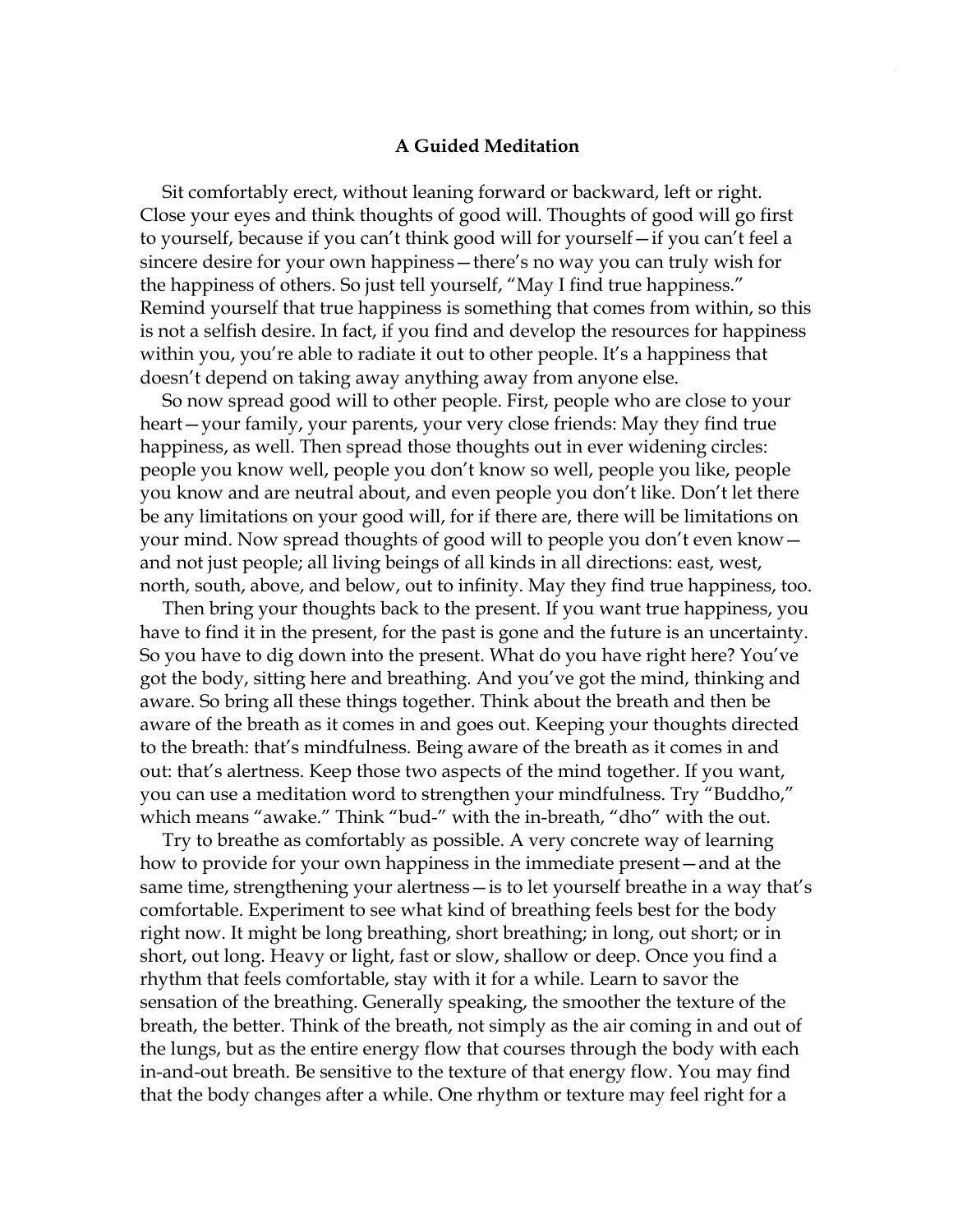while, and then something else will feel more comfortable. Learn how to listen and respond to what the body is telling you right now. What kind of breath energy does it need? How can you best provide for that need? If you feel tired, try to breathe in a way that energizes the body. If you feel tense, try to breathe in a way that's relaxing.

If your mind wanders off, gently bring it right back. If it wanders off ten times, a hundred times, bring it back ten times, a hundred times. Don't give in. This quality is called ardency. In other words, as soon as you realize that the mind has slipped away, you bring it right back. You don't spend time aimlessly sniffing at the flowers, looking at the sky, or listening to the birds. You've got work to do: work in learning how to breathe comfortably, how to let the mind settle down in a good space here in the present moment.

When the breath starts feeling comfortable, you can start exploring it in other areas of the body. If you simply stay with the comfortable breath in a narrow range, you'll tend to doze off. So consciously expand your awareness. A good place to focus first is right around the navel. Locate that part of the body in your awareness: where is it right now? Then notice: how does it feel there as you breathe in? How does it feel when you breathe out? Watch it for a couple of breaths, and notice if there's any sense of tension or tightness in that part of the body, either with the in-breath or with the out-breath. Is it tensing up as you breathe in? Are you holding onto the tension as you breathe out? Are you putting too much force on the out-breath? If you catch yourself doing any of these things, just relax. Think of that tension dissolving away in the sensation of the in-breath, the sensation of the out-breath. If you want, you can think of the breath energy coming into the body right there at the navel, working through any tension or tightness that you might feel there ….

Then move your awareness to the right—to the lower right-hand corner of your abdomen—and follow the same three steps there: 1) locate that general part of the body in your awareness; 2) notice how it feels as you breathe in, how it feels as you breathe out; and 3) if you sense any tension or tightness in the breath, just let it relax …. Now move your awareness to the left, to the lower lefthand corner of your abdomen, and follow the same three steps there.

Now move your awareness up to the solar plexus …. and then to the right, to the right flank …. to the left flank …. to the middle of the chest …. After a while move up to the base of the throat … and then to the middle of the head. Be very careful with the breath energy in the head. Think of it very gently coming in, not only through the nose but also through the eyes, the ears, down from the top of the head, in from the back of the neck, very gently working through and loosening up any tension you may feel, say, around your jaws, the back of your neck, around your eyes, or around your face ….

From there you can move your attention gradually down the back, out the legs, to the tips of the toes, the spaces between the toes. As before, focus on a particular part of the body, notice how it feels with the in-breath and out-breath,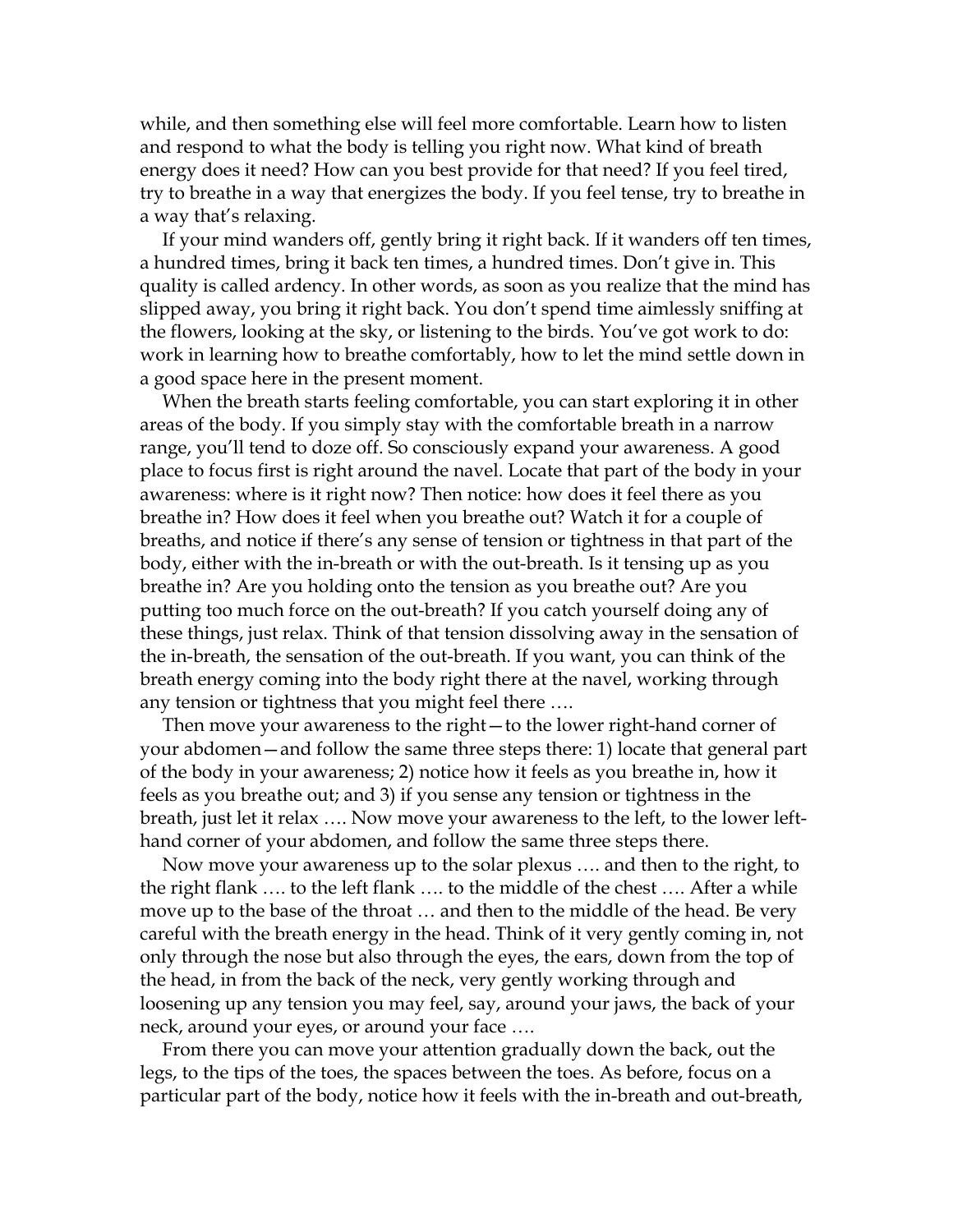relax any sensation of tension or tightness you might feel there, so that the breath energy can flow more freely, and then move on until you've reached the tips of the toes. Then repeat the process, beginning at the back of the neck and going down the shoulders, through the arms, past your wrists, and out through your fingers.

You can repeat this survey of the body as many times as you like until the mind feels ready to settle down.

Then let your attention return to any spot in the body where it feels most naturally settled and centered. Simply let your attention rest there, at one with the breath. At the same time let the range of your awareness spread out so that it fills the entire body, like the light of a candle in the middle of a room: the candle flame is in one spot, but its light fills the entire room. Or like a spider on a web: the spider's in one spot, but it knows the whole web. Be keen on maintaining that broadened sense of awareness. You'll find that it tends to shrink, like a balloon with a small hole in it, so keep broadening its range, thinking "whole body, whole body, breath in the whole body, from the top of the head down into the tips of the toes." Think of the breath energy coming in and out of the body through every pore. Make a point of staying with this centered, broadened awareness as long as you can. There's nothing else you have to think about right now, nowhere else to go, nothing else to do. Just stay with this centered, broadened awareness of the present ….

When the time comes to leave meditation, remind yourself that there's a skill to leaving. In other words, you don't just jump right out. My teacher, Ajaan Fuang, once said that when most people meditate, it's as if they're climbing a ladder up to the second story of a building: step-by-step-by-step, rung-by-rung, slowly up the ladder. But as soon as they get to the second story, they jump out the window. Don't let yourself be that way. Think of how much effort went into getting yourself centered. Don't throw it away.

The first step in leaving is to spread thoughts of good will once more to all the people around you. Then, before you open your eyes, remind yourself that even though you're going to have your eyes open, you want your attention to stay centered in the body, at the breath. Try to maintain that center as long as you can, as you get up, walk around, talk, listen, whatever. In other words, the skill of leaving meditation lies in learning how not to leave it, regardless of whatever else you may be doing. Act from that sense of being centered. If you can keep the mind centered in this way, you'll have a standard against which you can measure its movements, its reactions to the events around it and within it. Only when you have a solid center like this can you gain insight into the movements of the mind.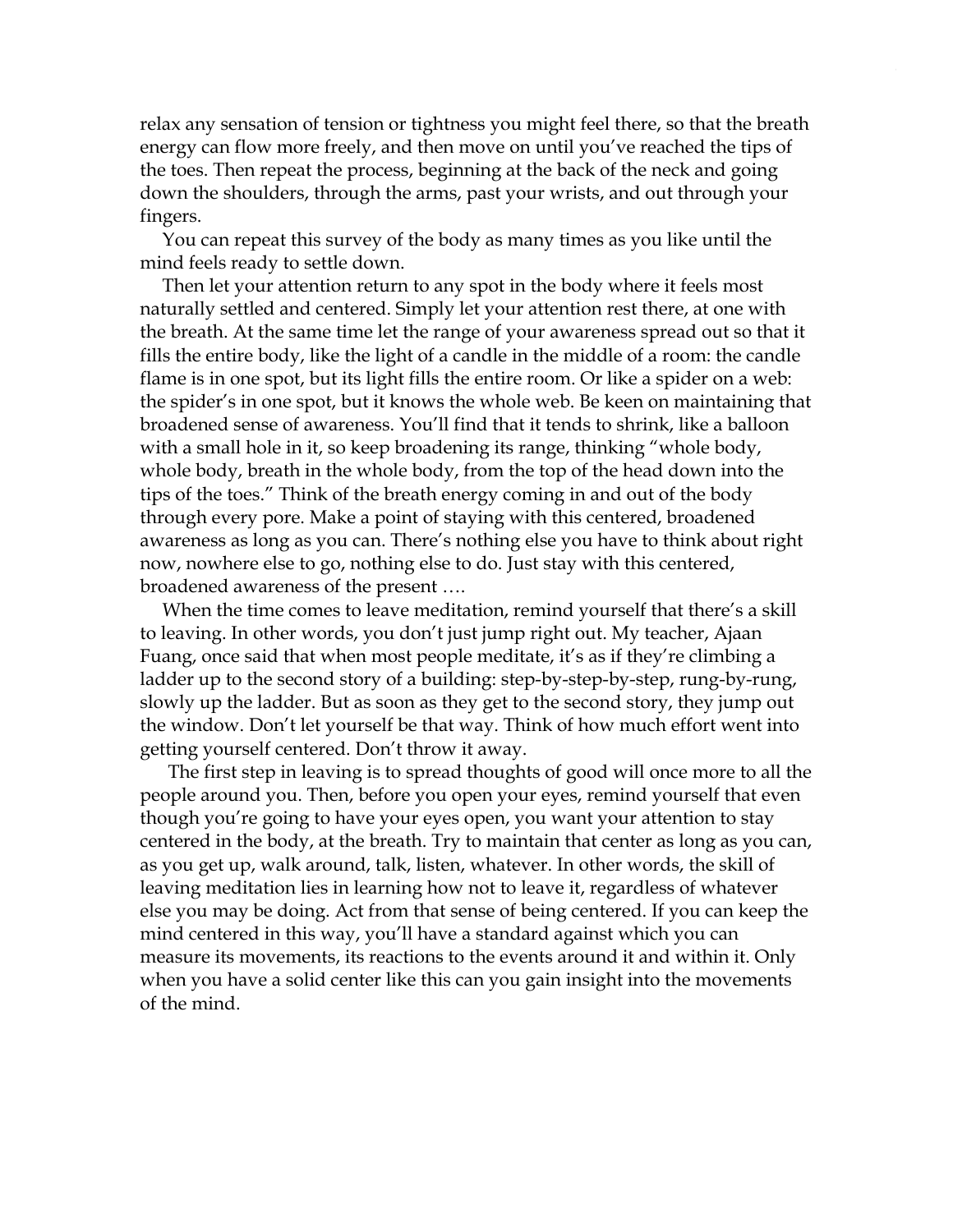#### **The Path of Concentration & Mindfulness**

Many people tell us that the Buddha taught two different types of meditation—mindfulness meditation and concentration meditation. Mindfulness meditation, they say, is the direct path, while concentration practice is the scenic route that you take at your own risk because it's very easy to get caught there and you may never get out. But when you actually look at what the Buddha taught, he never separates these two practices. They are parts of a single whole. Every time he explains mindfulness and its place in the path, he states clearly that the purpose of mindfulness practice is to lead the mind into a state of Right Concentration: to get the mind to settle down and to find a place where it can really feel stable, at home, where it can look at things steadily and see them for what they are.

Part of the "two practices" issue centers on how we understand the word *jhana,* which is a synonym for Right Concentration. Many of us have heard that jhana is a very intense trance-like state that requires intense staring and shutting out the rest of the world. It sounds nothing like mindfulness at all. But if you look at the Buddha's descriptions of jhana, that's not the kind of state he's talking about. To be in jhana is to be absorbed, very pleasurably, in the sense of the whole body. A very broad sense of awareness fills the entire body. One of the images the Buddha used to describe this state is that of a person kneading water into dough so that the water permeates throughout the flour. Another is a lake in which a cool spring comes welling up and suffuses the entire lake.

Now, when you're with the body as a whole, you're very much in the present moment. As the Buddha says, the fourth jhana—in which the body is filled with bright awareness—is the point where mindfulness and equanimity become pure. So there should be no problem in combining mindfulness practice with a wholebody awareness that's very settled and still. In fact, the Buddha himself combines them in his description of the first four steps of breath meditation: (1) being aware of long breathing, (2) being aware of short breathing, (3) being aware of the whole body as you breathe in and breathe out, and then (4) calming the sensation of the breath within the body. This, as the texts tell us, is basic mindfulness practice. It's also a basic concentration practice. You're getting into the first jhana—Right Concentration—right there, at the same time you're practicing Right Mindfulness.

To see how Right Mindfulness and Right Concentration help each other in the practice, we can look at the three stages of mindfulness practice given in the Discourse on the Foundations of Mindfulness. Take the body as an example. The first stage is to stay focused on the body in and of itself, putting aside greed and distress with reference to the world. What this means is looking at the body simply as a body, without thinking about it in terms of what it means or what it can do in the world. Whether it's good- or bad-looking, strong or weak, agile or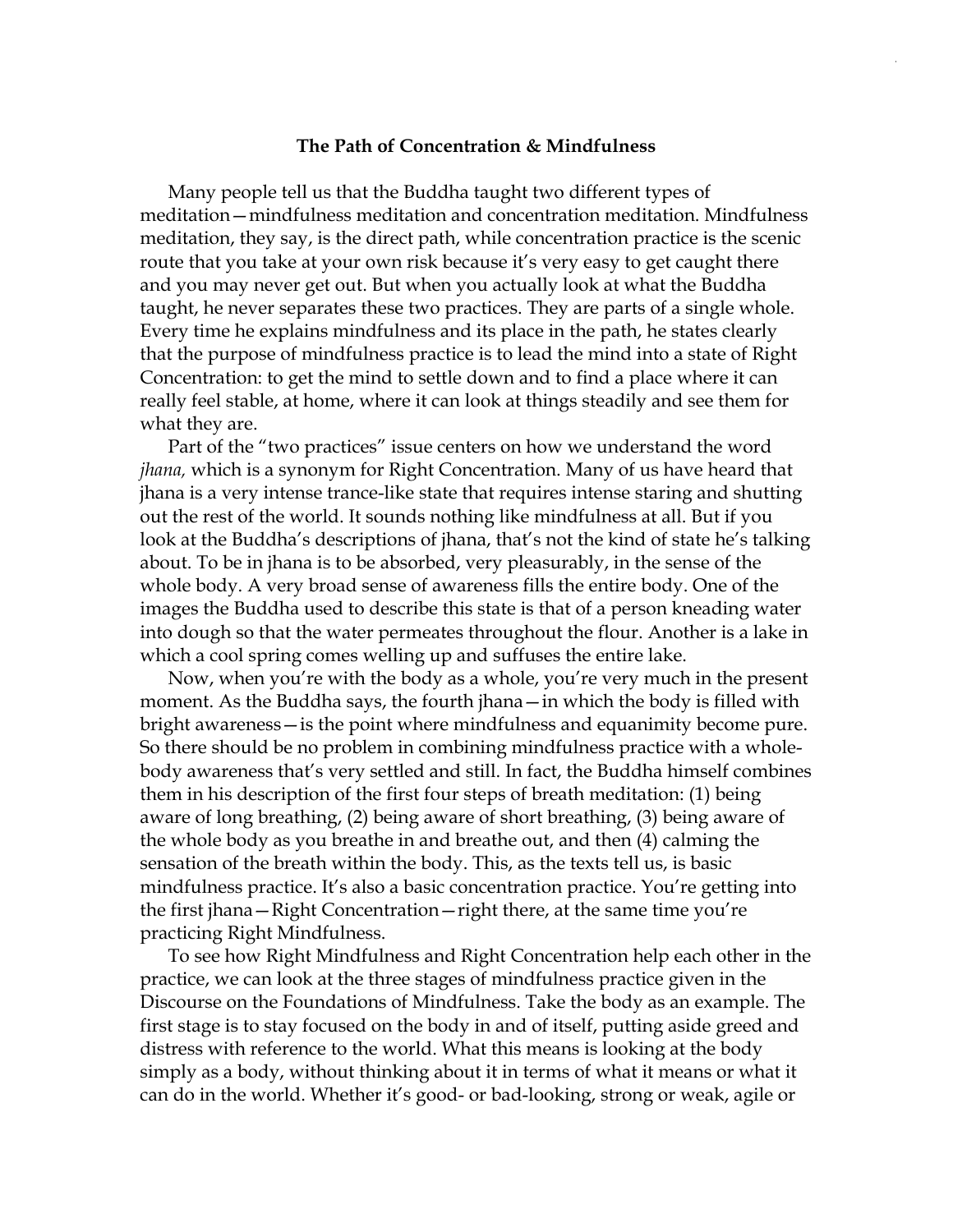clumsy—all the issues we tend to worry about when we think about ourselves in the context of the world: the Buddha says to put those issues aside.

Just be with the body in and of itself, sitting right here. When you close your eyes, what do you have? There's the sensation of "bodiness" you're sitting with. That's your frame of reference. Try to stay with it. Keep bringing the mind back to this sense of the body until it gets the message and begins to settle down. In the beginning of the practice you find the mind going out to grasp this or that, so you note what's happening enough to tell it to let go, return to the body, and hold on there. Then the mind goes out to grasp something else, so you tell it to let go, come back, and latch onto the body again. Eventually, though, you reach a point where your awareness actually grasps hold of the breath and you don't let go. You keep holding onto it. From that point on, whatever else may come into your awareness is like something coming up and brushing the back of your hand. You don't have to note it. You stay with the body as your basic frame of reference. Other things come and go, you're aware of them, but you don't drop the breath and go grasping after them. This is when you really have established the body as a solid frame of reference.

As you do this, you develop three qualities of mind. One is mindfulness *(sati).* The term mindfulness means being able to remember, to keep something in mind. In the case of establishing the body as a frame of reference, it means remembering to see things in terms of the body. You don't let yourself forget. The second quality, alertness *(sampajañña),* means being aware of what is actually going on in the present. Are you with the body? Are you with the breath? Is the breath comfortable? Simply notice what's actually happening in the present moment. We tend to confuse mindfulness with alertness, but actually they're two separate things: mindfulness means being able to remember where you want to keep your awareness; alertness means being aware of what's actually happening. The third quality, ardency *(atappa),* means two things. One, if you realize that the mind has wandered off, you bring it right back. Immediately. You don't let it go grazing around the pasture. Two, when the mind is with its proper frame of reference, ardency means trying to be as sensitive as possible to what's going on—not just drifting in the present moment, but really trying to penetrate more and more into the subtle details of what's actually happening with the breath or the mind.

When you have these three qualities focused on the body in and of itself, you can't help but settle down and get really comfortable with the body in the present moment. That's when you're ready for the second stage in the practice, which is described as being aware of the phenomenon of origination and the phenomenon of passing away. This is a stage where you're trying to understand cause and effect as they occur in the present. In terms of concentration practice, once you've got the mind to settle down, you want to understand the interaction of cause and effect in the process of concentration so that you can become more skillful in the practice, so that you can get the mind to settle down more solidly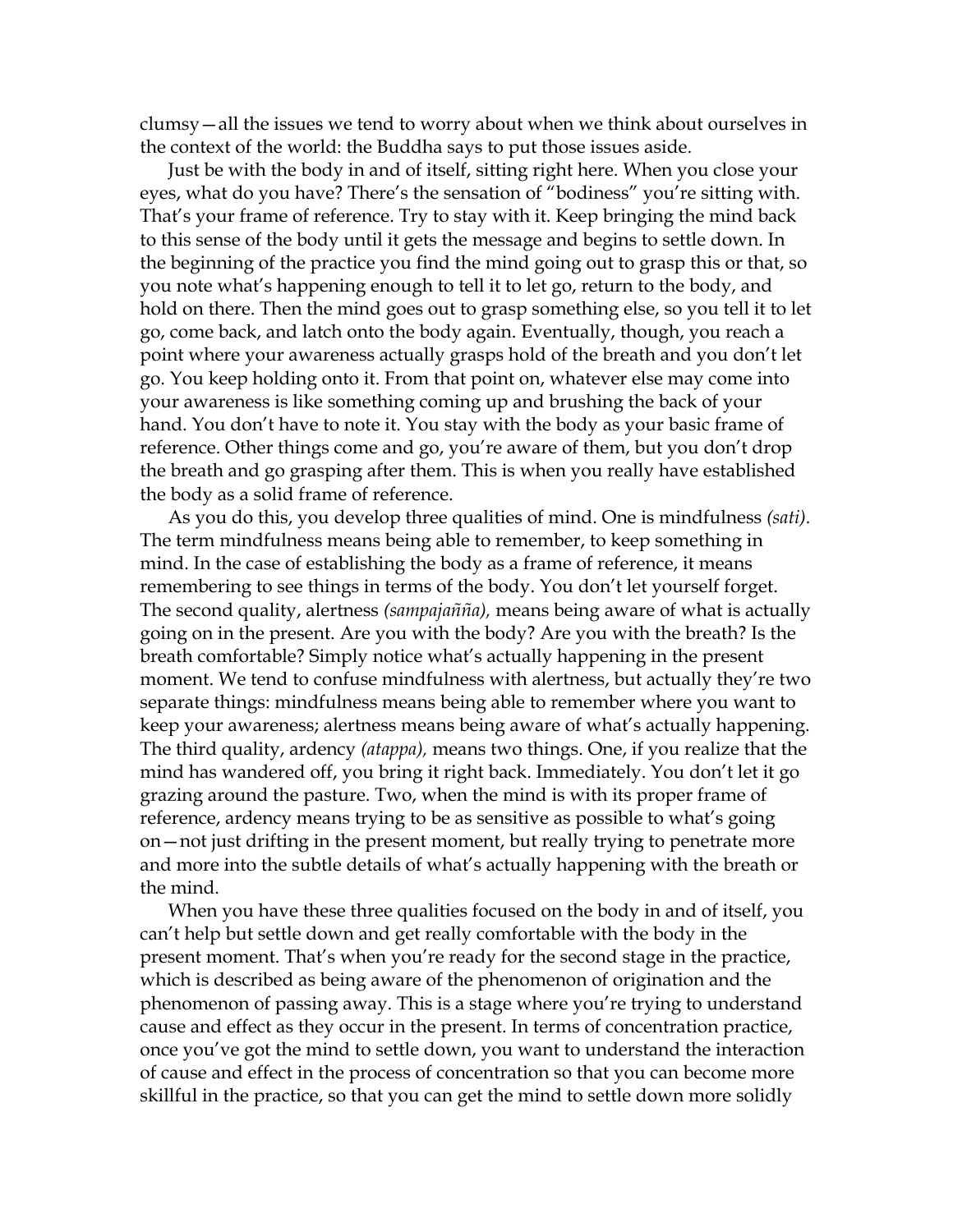for longer periods of time in all sorts of situations, on the cushion and off. To do this, you have to learn about how things arise and pass away in the mind, not by simply watching them, but by actually getting involved in their arising and passing away.

You can see this in the Buddha's instructions for dealing with the hindrances. In the first stage, he says to be aware of the hindrances as they come and go. Some people think that this is an exercise in "choiceless awareness," where you don't try to will the mind in any direction, where you simply sit and watch willynilly whatever comes into range. In actual practice, though, the mind isn't yet ready for that. What you need at this stage is a fixed point of reference for evaluating the events in the mind, just as when you're trying to gauge the motion of clouds through the sky: You need to choose at a fixed point—like a roof gable or a light pole—at which to stare so that you can get a sense of which direction and how fast the clouds are moving. The same holds true with the comings and goings of sensual desire, ill will, etc., in the mind. You have to maintain a fixed reference point for the mind—like the breath—if you want to be really sensitive to when there are hindrances in the mind—getting in the way of your reference point—and when there aren't.

Suppose that anger is interfering with your concentration. Instead of getting involved in the anger, you try simply to be aware of when it's there and when it's not. You look at the anger as an event in and of itself—as it comes, as it goes. But you don't stop there. The next step—as you're still working at focusing on the breath—is recognizing how anger can be made to go away. Sometimes simply watching it is enough to make it go away; sometimes it's not, and you have to deal with it in other ways, such as arguing with the reasoning behind the anger or reminding yourself of the drawbacks of anger. In the course of dealing with it, you have to get your hands dirty. You've got to try and figure out why the anger is coming, why it's going, how you can get rid of it, because you realize that it's an unskillful state. And this requires that you improvise. Experiment. You've got to chase your ego and impatience out of the way so that you can have the space to make mistakes and learn from them, so that you can develop a skill in dealing with the anger. It's not just a question of hating the anger and trying to push it away, or of loving the anger and welcoming it. These approaches may give results in the short run, but in the long run they're not especially skillful. What's called for here is the ability to see what the anger is composed of; how can you take it apart.

One technique that gives results—when anger is present and you're in a situation where you don't immediately have to react to people—is simply to ask yourself in a good-natured way, "Okay, why are you angry?" Listen to what the mind has to say. Then pursue the matter: "But why are you angry at *that?"* "Of course, I'm angry. After all...." "Well, why are you angry at *that?"* If you keep this up, the mind will eventually admit to something stupid, such as the assumption that people shouldn't be such-and-such a way—even though they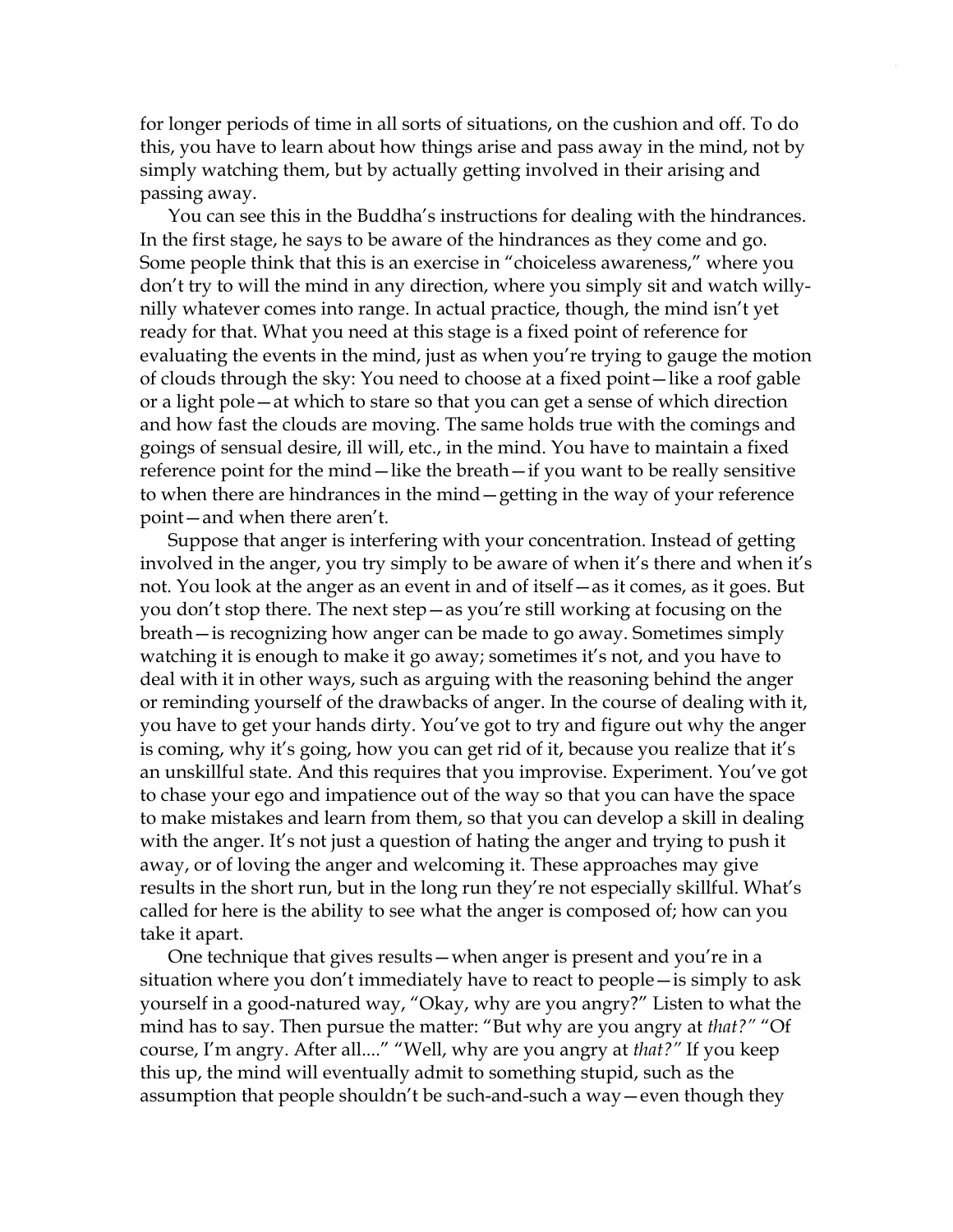blatantly *are* that way—or that people should act in line with your standards, or whatever other assumption the mind finds so embarrassing that it has to keep it hidden from you. But finally, if you keep probing, it'll fess up. You gain a lot of understanding into the anger this way, and can really weaken its power over you.

In dealing with positive qualities—like mindfulness, serenity, and concentration—you make use of a similar process. First, you're aware of when they're there and when they're not. Then you realize that when they're there it's much nicer than when they're not. So you try to figure out *how* they come, how they go. You do this by consciously trying to maintain that state of mindfulness and concentration. If you're really observant—and this is what it's all about, being observant—you begin to see that there are skillful ways of maintaining the state without getting knocked off kilter by any failure or success in doing so, without letting the desire for a settled state of mind actually get in the way of the mind's settling down. You do want to succeed, but you need a balanced attitude toward failure and success so that you can learn from them. Nobody's keeping score or taking grades. You're here to understand for your own sake. So this process of developing your foundation of mindfulness or developing your frame of reference is not "just watching." It's more a participation in the process of arising and passing away—actually playing with the process—so that you can learn from experience how cause and effect work in the mind.

This can be compared to the knowledge that cooks have of eggs. You can learn certain things about an egg just by watching it, but you don't learn very much. To learn about eggs you have to put them in a pan and try to make something out of them. As you do this you begin to understand the variations in eggs, the ways that they react to heat, to oil or butter or whatever. And so by actually working with the egg and trying to make something out of it, you really come to understand eggs. It's similar with clay: you really don't know clay until you become a potter and actually try to make something out of the clay.

And it's the same with the mind: unless you actually try to make something out of the mind, try to get a mental state going and keep it going, you don't really know your own mind. You don't know the processes of cause and effect within the mind. There has to be an element of actual participation in the process. That way you can understand it. This all comes down to being observant and developing a skill. The essence of developing a skill means three things. One, you're aware of a situation as it is given. Two, you're aware of what you put into it. Three, you look at the results. When the Buddha talks about causation, he says that every situation is shaped from two directions: causes coming in from the past and causes you're putting into the present. You need to be sensitive to both. If you aren't sensitive to what you're putting into a situation, you'll never develop any kind of skill. As you're aware of what you're doing, you also look at the results. If something isn't right, you go back and change what you've done, keeping at this until you get the results you want. And in the process, you learn a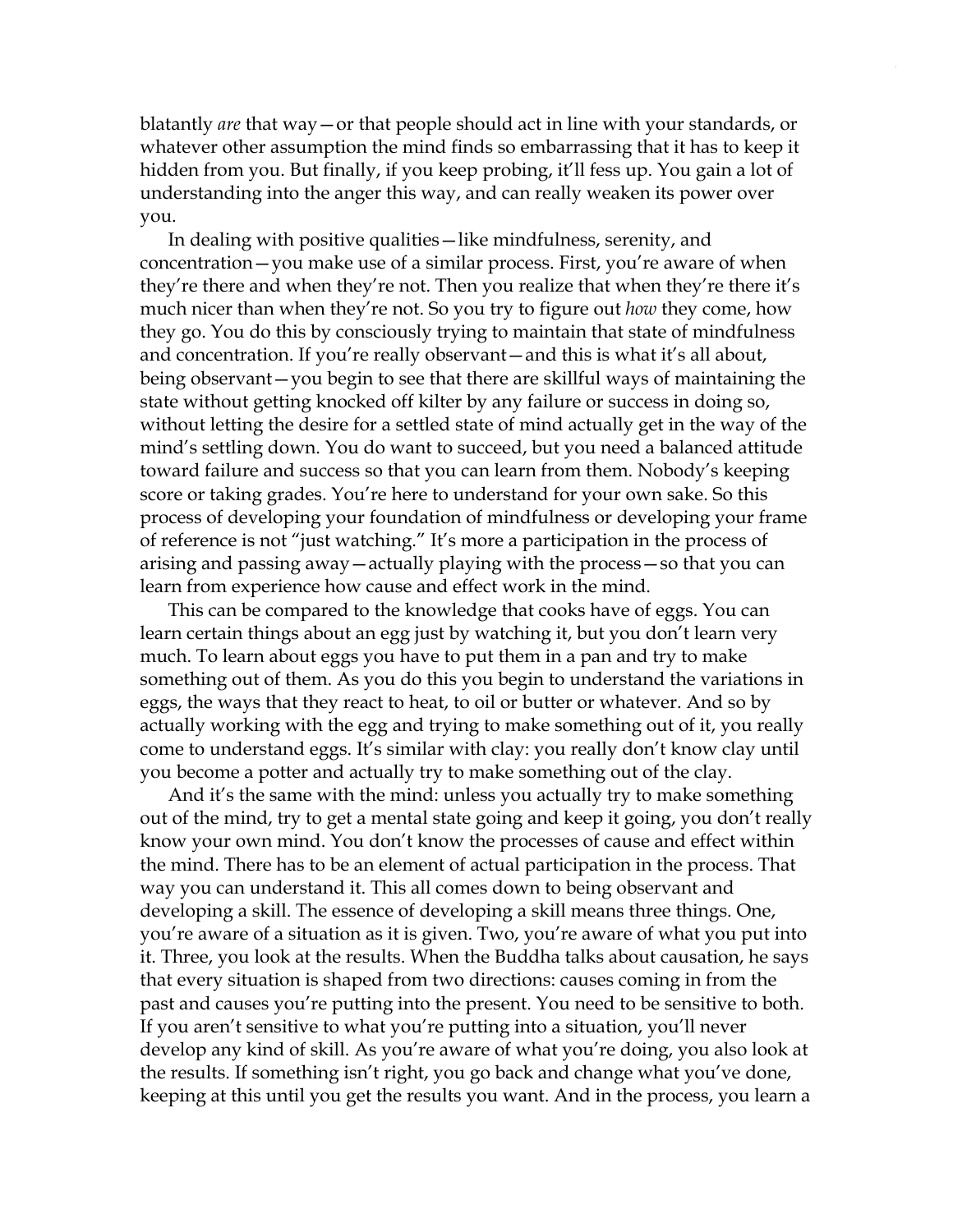great deal from the clay, the eggs, or whatever you're trying to deal with skillfully.

The same holds true with the mind. Of course, you could learn something about the mind by trying to get it into any sort of a state, but for the purpose of developing really penetrating insight, a state of stable, balanced, mindful concentration is the best kind of soufflé or pot you want to make with the mind. The factors of pleasure, ease, and rapture that arise when the mind really settles down help you stay comfortably in the present moment, with a low center of gravity. Once the mind is firmly settled, you have something to look at for a long period of time so that you can see what it's made up of. In the typical unbalanced state of the mind, things are appearing and disappearing too fast for you to notice them clearly. But as the Buddha notes, when you get really skilled at jhana, you can step back a bit and actually see what you've got. You can see, say, where there's an element of attachment, where there's a element of stress, or even where there's inconstancy within your balanced state. This is where you begin to gain insight, as you see the natural dividing lines among the different factors of the mind, and in particular, the line between awareness and the objects of awareness.

Another advantage to this mindful, concentrated state is that as you feel more and more at home in it, you begin to realize that happiness and pleasure are possible without any need to depend on things outside—people, relationships, approval from others, or any of the issues that come from being part of the world. This realization helps pry loose your attachments to external things. Some people are afraid of getting attached to a state of calm, but actually, it's very important that you get attached here, so that you begin to settle down and undo your other attachments. Only when this attachment to calm is the only one left do you begin work on loosening it up as well.

Still another reason for why solid concentration is necessary for insight is that when discernment comes to the mind, the basic lesson it will teach you is that you've been stupid. You've held onto things even though deep down inside you should have known better. Now, try telling that to people when they're hungry and tired. They'll come right back with, "You're stupid, too," and that's the end of the discussion. Nothing gets accomplished. But if you talk to someone who has eaten a full meal and feels rested, you can broach all kinds of topics without risking a fight. It's the same with the mind. When it has been well fed with the rapture and ease coming from concentration, it's ready to learn. It can accept your criticisms without feeling threatened or abused.

So. This is the role that concentration practice plays in this second stage of mindfulness practice: It gives you something to play with, a skill to develop so you can begin to understand the factors of cause and effect within the mind. You begin to see the mind as simply a flux of causes with their effects coming back at you. Your ideas are part of this flux of cause and effect, your emotions, your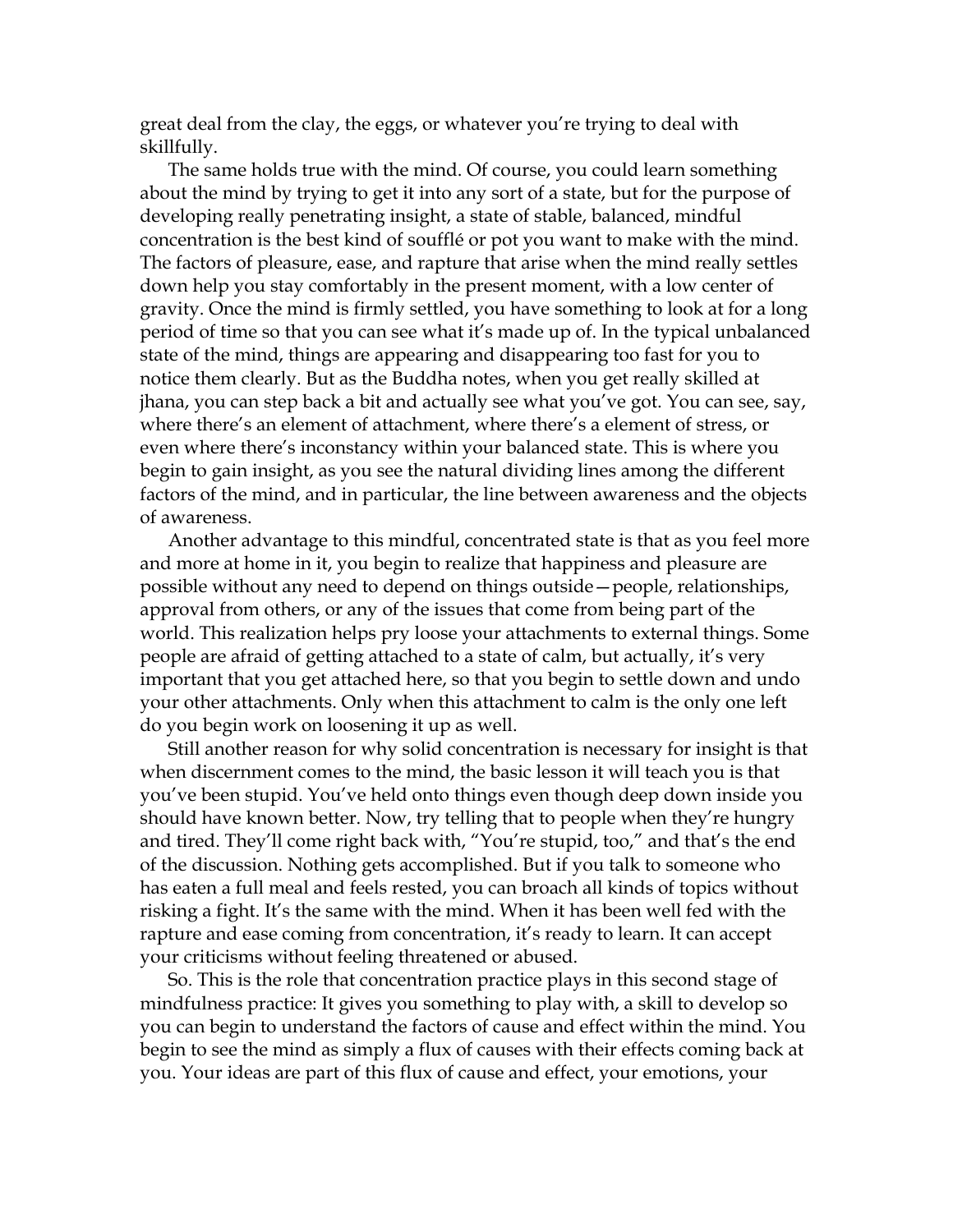sense of who you are. This insight begins to loosen your attachments to the whole process.

What finally happens is that the mind reaches a third level of mindfulness practice where the mind comes to a state of perfect equilibrium—where you've developed this state of concentration, this state of equilibrium to the point where you don't have to put anything more into it. In the Discourse on the Foundations of Mindfulness this is described as simply being aware—if you're using the body as your frame of reference, being aware that "There is a body," just enough for knowledge and mindfulness, without being attached to anything in the world. Other texts call this the state of "non-fashioning." The mind reaches the point where you begin to realize that all causal processes in the mind—including the processes of concentration and insight—are like tar babies. If you pull them toward you, you get stuck; if you fight them off, you get stuck. So what are you going to do? You have to get to the point where you're not really contributing anything more to the present moment. You unravel your participation in it. That's when things open up in the mind.

Many people want to jump right in and begin at this level of not adding anything to the present moment, but it doesn't work that way. You can't be sensitive to the subtle things the mind is habitually adding to the present until you've consciously tried to alter what you're adding. As you get more and more skilled, you become more sensitive to the subtle things you didn't realize you were doing. You reach a point of disenchantment, where you realize that the most skillful way of dealing with the present is to drop all levels of participation that cause even the slightest bit of stress in the mind. You start dismantling the levels of participation that you learned in the second stage of the practice, to the point where things reach equilibrium on their own, where there's letting go and release.

So it's important to realize that there are these three stages to mindfulness practice, and to understand the role that deliberate concentration practice plays in taking you through the first two so that you can arrive at the third. Without aiming at Right Concentration, you can't develop the skills needed for understanding the mind—for it's in the process of mastering the skill of mindful concentration that true insight arises. Just as you don't really understand a herd of cattle until you've successfully herded them—learning from all your failures along the way—you can't get a sense of all the cause-and-effect currents running through the mind until you've learned from your failures and successes in getting them to gather in a state of concentrated mindfulness and mindful concentration. And only when you've really understood and mastered these currents—the currents of craving that cause suffering and stress, and the currents of mindfulness and concentration that form the Path—can you let them go and find true freedom.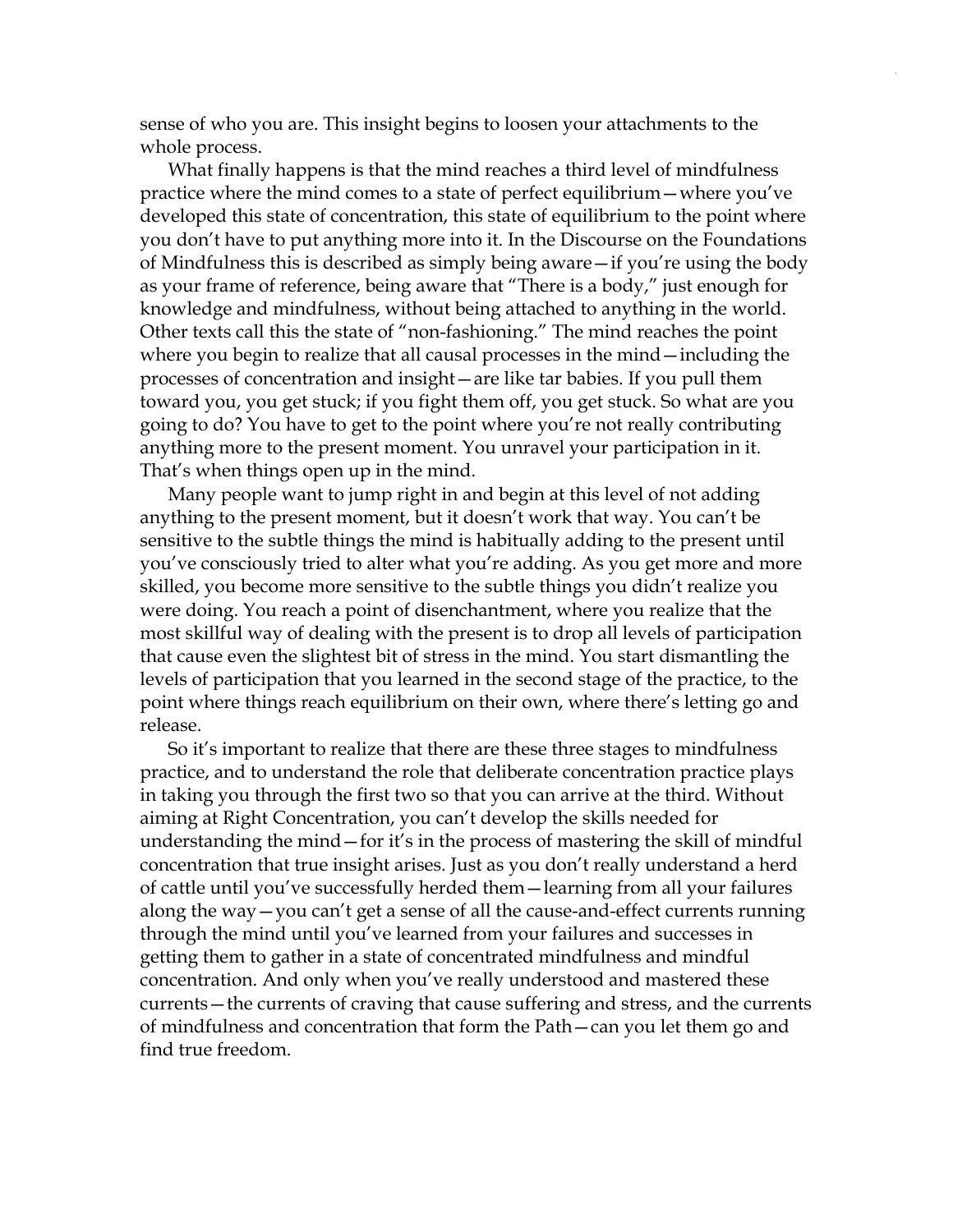## **One Tool among Many**

#### *The Place of Vipassana in Buddhist Practice*

What exactly is vipassana?

Almost any book on early Buddhist meditation will tell you that the Buddha taught two types of meditation: samatha and vipassana. *Samatha,* which means tranquility, is said to be a method fostering strong states of mental absorption, called *jhana. Vipassana*—literally "clear-seeing," but more often translated as insight meditation—is said to be a method using a modicum of tranquility to foster moment-to-moment mindfulness of the inconstancy of events as they are directly experienced in the present. This mindfulness creates a sense of dispassion toward all events, thus leading the mind to release from suffering. These two methods are quite separate, we're told, and of the two, vipassana is the distinctive Buddhist contribution to meditative science. Other systems of practice pre-dating the Buddha also taught samatha, but the Buddha was the first to discover and teach vipassana. Although some Buddhist meditators may practice samatha meditation before turning to vipassana, samatha practice is not really necessary for the pursuit of Awakening. As a meditative tool, the vipassana method is enough for attaining the goal. Or so we're told.

But if you look directly at the Pali discourses—the earliest extant sources for our knowledge of the Buddha's teachings—you'll find that although they do use the word samatha to mean tranquility, and vipassana to mean clear-seeing, they otherwise confirm none of the received wisdom about these terms. Only rarely do they make use of the word vipassana—a sharp contrast to their frequent use of the word jhana. When they depict the Buddha telling his disciples to go meditate, they never quote him as saying "go do vipassana," but always "go do jhana." And they never equate the word vipassana with any mindfulness techniques. In the few instances where they do mention vipassana, they almost always pair it with samatha—not as two alternative methods, but as two qualities of mind that a person may "gain" or "be endowed with," and that should be developed together. One simile, for instance (S.XXXV.204), compares samatha and vipassana to a swift pair of messengers who enter the citadel of the body via the noble eightfold path and present their accurate report—Unbinding, or nirvana—to the consciousness acting as the citadel's commander. Another passage (A.X.71) recommends that anyone who wishes to put an end to mental defilement should—in addition to perfecting the principles of moral behavior and cultivating seclusion—be committed to samatha and endowed with vipassana. This last statement is unremarkable in itself, but the same discourse also gives the same advice to anyone who wants to master the jhanas: be committed to samatha and endowed with vipassana. This suggests that, in the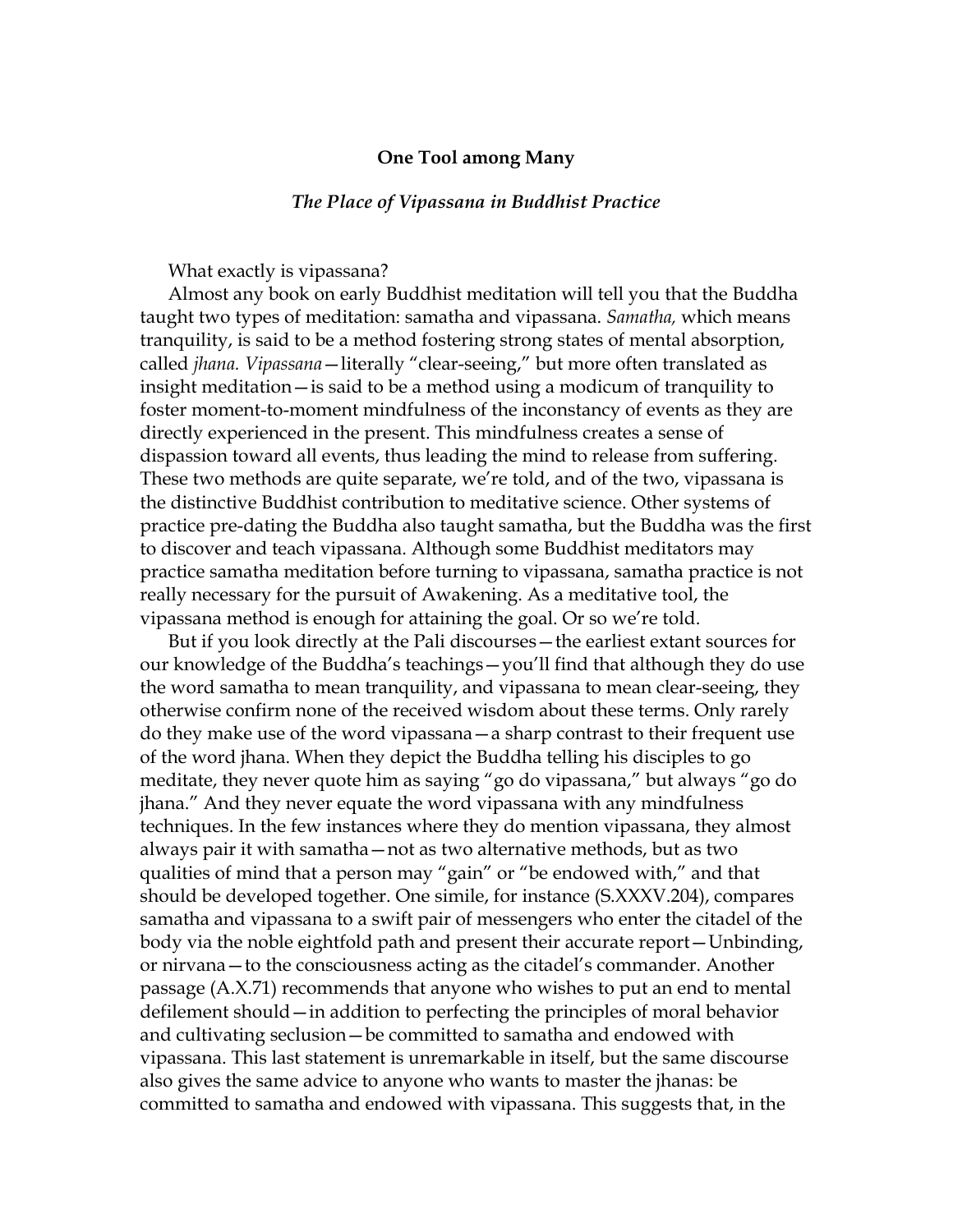eyes of those who assembled the Pali discourses, samatha, jhana, and vipassana were all part of a single path. Samatha and vipassana were used together to master jhana and then—based on jhana—were developed even further to give rise to the end of mental defilement and to bring release from suffering. This is a reading that finds support in other discourses as well.

There's a passage, for instance, describing three ways in which samatha and vipassana can work together to lead to the knowledge of Awakening: either samatha precedes vipassana, vipassana precedes samatha, or they develop in tandem (A.IV.170). The wording suggests an image of two oxen pulling a cart: one is placed before the other or they are yoked side-by-side. Another passage (A.IV.94) indicates that if samatha precedes vipassana—or vipassana, samatha one's practice is in a state of imbalance and needs to be rectified. A meditator who has attained a measure of samatha, but no "vipassana into events based on heightened discernment *(adhipañña-dhamma-vipassana),"* should question a fellow meditator who has attained vipassana: "How should fabrications *(sankhara)* be regarded? How should they be investigated? How should they be viewed with insight?" and then develop vipassana in line with that person's instructions. The verbs in these questions—"regarding," "investigating," "seeing"—indicate that there's more to the process of developing vipassana than a simple mindfulness technique. In fact, as we will see below, these verbs apply instead to a process of skillful questioning called "appropriate attention."

The opposite case—a meditator endowed with a measure of vipassana into events based on heightened discernment, but no samatha—should question someone who has attained samatha: "How should the mind be steadied? How should it be made to settle down? How should it be unified? How should it be concentrated?" and then follow that person's instructions so as to develop samatha. The verbs used here give the impression that "samatha" in this context means jhana, for they correspond to the verbal formula—"the mind becomes steady, settles down, grows unified and concentrated"—that the Pali discourses use repeatedly to describe the attainment of jhana. This impression is reinforced when we note that in every case where the discourses are explicit about the levels of concentration needed for insight to be liberating, those levels are the jhanas.

Once the meditator is endowed with both samatha and vipassana, he/she should "make an effort to establish those very same skillful qualities to a higher degree for the ending of the mental fermentations *(asava*—sensual passion, states of being, views, and ignorance)." This corresponds to the path of samatha and vipassana developing in tandem. A passage in M.149 describes how this can happen. One knows and sees, as they actually are, the six sense media (the five senses plus the intellect), their objects, consciousness at each medium, contact at each medium, and whatever is experienced as pleasure, pain, or neitherpleasure-nor-pain based on that contact. One maintains this awareness in such a way as to stay uninfatuated by any of these things, unattached, unconfused, focused on their drawbacks, abandoning any craving for them: this would count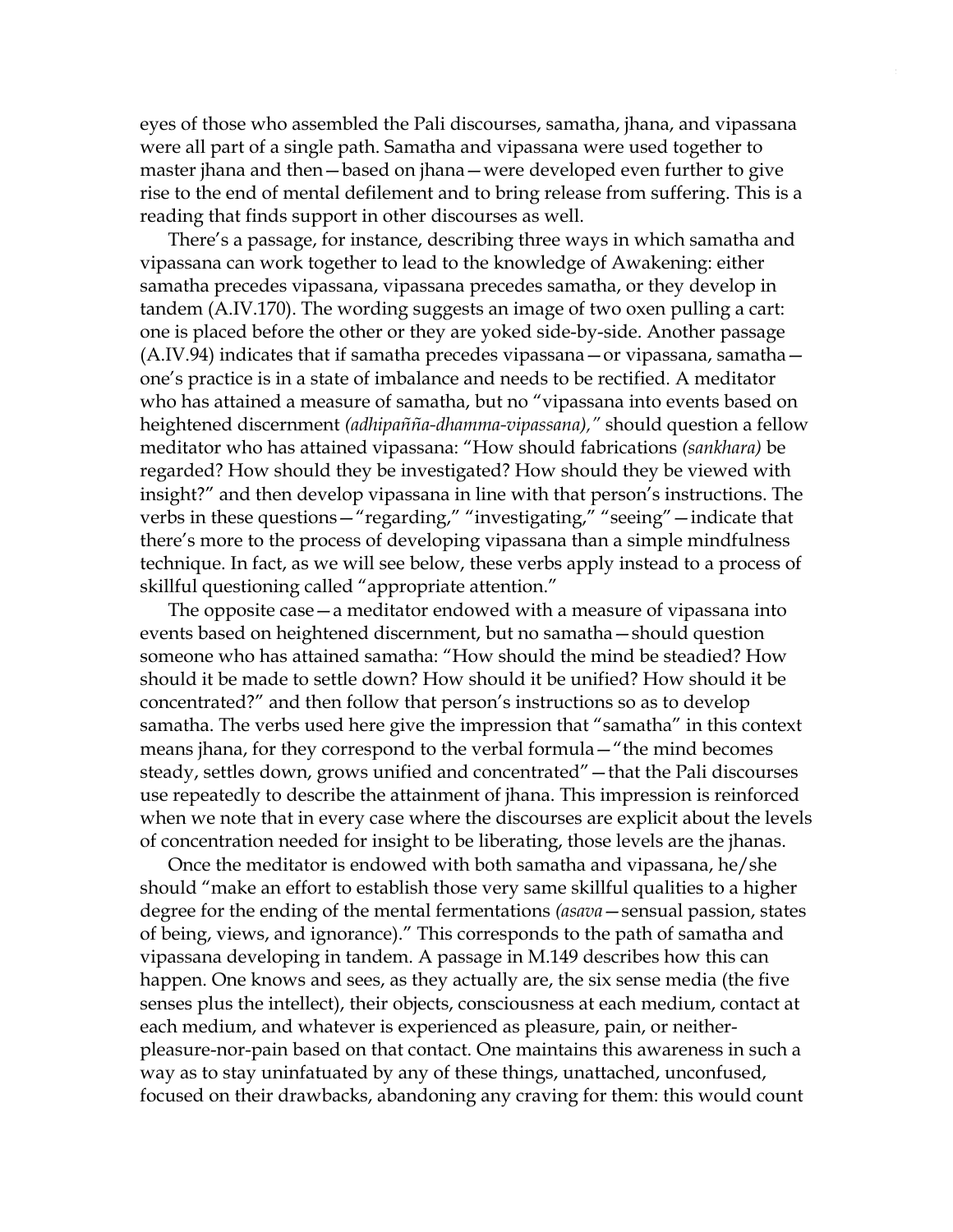as vipassana. At the same time—abandoning physical and mental disturbances, torments, and distresses—one experiences ease in body and mind: this would count as samatha. This practice not only develops samatha and vipassana in tandem, but also brings the 37 Wings to Awakening—which include the attainment of jhana—to the culmination of their development.

So the proper path is one in which vipassana and samatha are brought into balance, each supporting and acting as a check on the other. Vipassana helps keep tranquility from becoming stagnant and dull. Samatha helps prevent the manifestations of aversion—such as nausea, dizziness, disorientation, and even total blanking out—that can occur when the mind is trapped against its will in the present moment.

From this description it's obvious that samatha and vipassana are not separate paths of practice, but instead are complementary ways of relating to the present moment: samatha provides a sense of ease in the present; vipassana, a clear-eyed view of events as they actually occur, in and of themselves. It's also obvious why the two qualities need to function together in mastering jhana. As the standard instructions on breath meditation indicate (M.118), such a mastery involves three things: gladdening, concentrating, and liberating the mind. *Gladdening* means finding a sense of refreshment and satisfaction in the present. *Concentrating* means keeping the mind focused on its object, while *liberating* means freeing the mind from the grosser factors making up a lower stage of concentration so as to attain a higher stage. The first two activities are functions of samatha, while the last is a function of vipassana. All three must function together. If, for example, there is concentration and gladdening, with no letting go, the mind wouldn't be able to refine its concentration at all. The factors that have to be abandoned in raising the mind from stage *x* to stage *y* belong to the set of factors that got the mind to *x* in the first place (A.IX.34). Without the ability clearly to see mental events in the present, there would be no way skillfully to release the mind from precisely the right factors that tie it to a lower state of concentration and act as disturbances to a higher one. If, on the other hand, there is simply a letting go of those factors, without an appreciation of or steadiness in the stillness that remains, the mind would drop out of jhana altogether. Thus samatha and vipassana must work together to bring the mind to right concentration in a masterful way.

The question arises: if vipassana functions in the mastery of jhana, and jhana is not exclusive to Buddhists, then what is Buddhist about vipassana? The answer is that vipassana *per se* is not exclusively Buddhist. What's distinctly Buddhist is (1) the extent to which both samatha and vipassana are developed; and (2) the way they are developed—i.e., the line of questioning used to foster them; and (3) the way they are combined with an arsenal of meditative tools to bring the mind to total release.

In M.73, the Buddha advises a monk who has mastered jhana to further develop samatha and vipassana so as to master six cognitive skills, the most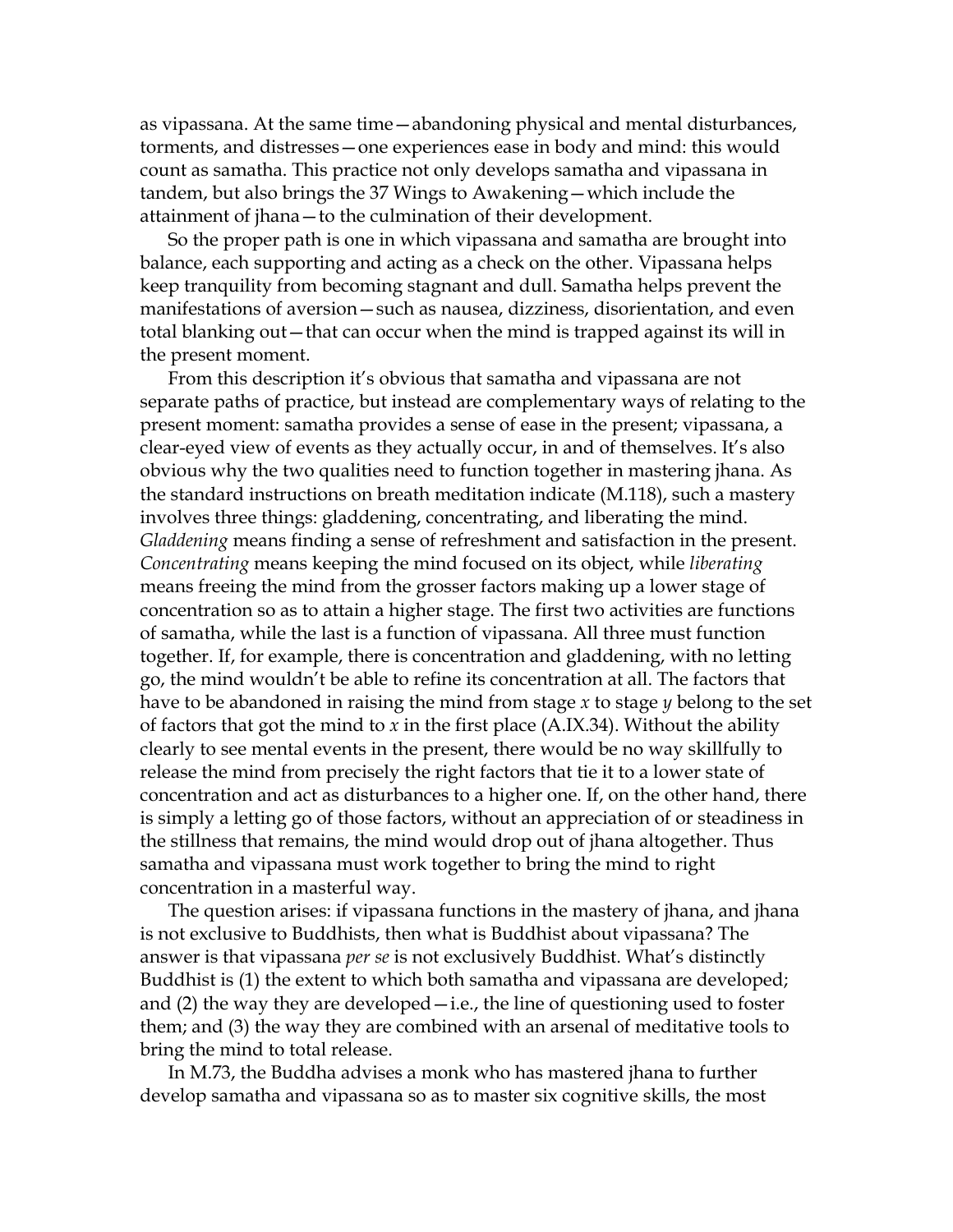important of them being that "through the ending of the mental fermentations, one remains in the fermentation-free release of awareness and release of discernment, having known and made them manifest for oneself right in the here and now." This is a description of the Buddhist goal. Some commentators have asserted that this release is totally a function of vipassana, but there are discourses that indicate otherwise.

Note that release is twofold: release of awareness and release of discernment. Release of awareness occurs when a meditator becomes totally dispassionate toward passion: this is the ultimate function of samatha. Release of discernment occurs when there is dispassion for ignorance: this is the ultimate function of vipassana (A.II.29-30). Thus both samatha and vipassana are involved in the twofold nature of this release.

The *Sabbasava Sutta* (M.2) states that one's release can be "fermentation-free" only if one knows and sees in terms of "appropriate attention" *(yoniso manasikara).* As the discourse shows, appropriate attention means asking the proper questions about phenomena, regarding them not in terms of self/other or being/non-being, but in terms of the four noble truths. In other words, instead of asking "Do I exist? Don't I exist? What am I?" one asks about an experience, "Is this stress? The origination of stress? The cessation of stress? The path leading to the cessation of stress?" Because each of these categories entails a duty, the answer to these questions determines a course of action: stress should be comprehended, its origination abandoned, its cessation realized, and the path to its cessation developed.

Samatha and vipassana belong to the category of the path and so should be developed. To develop them, one must apply appropriate attention to the task of comprehending stress, which is comprised of the five aggregates of clinging clinging to physical form, feeling, perception, mental fabrications, and consciousness. Applying appropriate attention to these aggregates means viewing them in terms of their drawbacks, as "inconstant, stressful, a disease, a cancer, an arrow, painful, an affliction, alien, a dissolution, an emptiness, notself" (S.XXII.122). A list of questions, distinctive to the Buddha, aids in this approach: "Is this aggregate constant or inconstant?" "And is anything inconstant easeful or stressful?" "And is it fitting to regard what is inconstant, stressful, subject to change as: 'This is mine. This is my self. This is what I am'?" (S.XXII.59). These questions are applied to every instance of the five aggregates, whether "past, future, or present; internal or external; blatant or subtle, common or sublime, far or near." In other words, the meditator asks these questions of all experiences in the cosmos of the six sense media.

This line of questioning is part of a strategy leading to a level of knowledge called "knowing and seeing things as they actually are *(yatha-bhuta-ñanadassana),"* where things are understood in terms of a fivefold perspective: their arising, their passing away, their drawbacks, their allure, and the escape from them—the escape, here, lying in dispassion.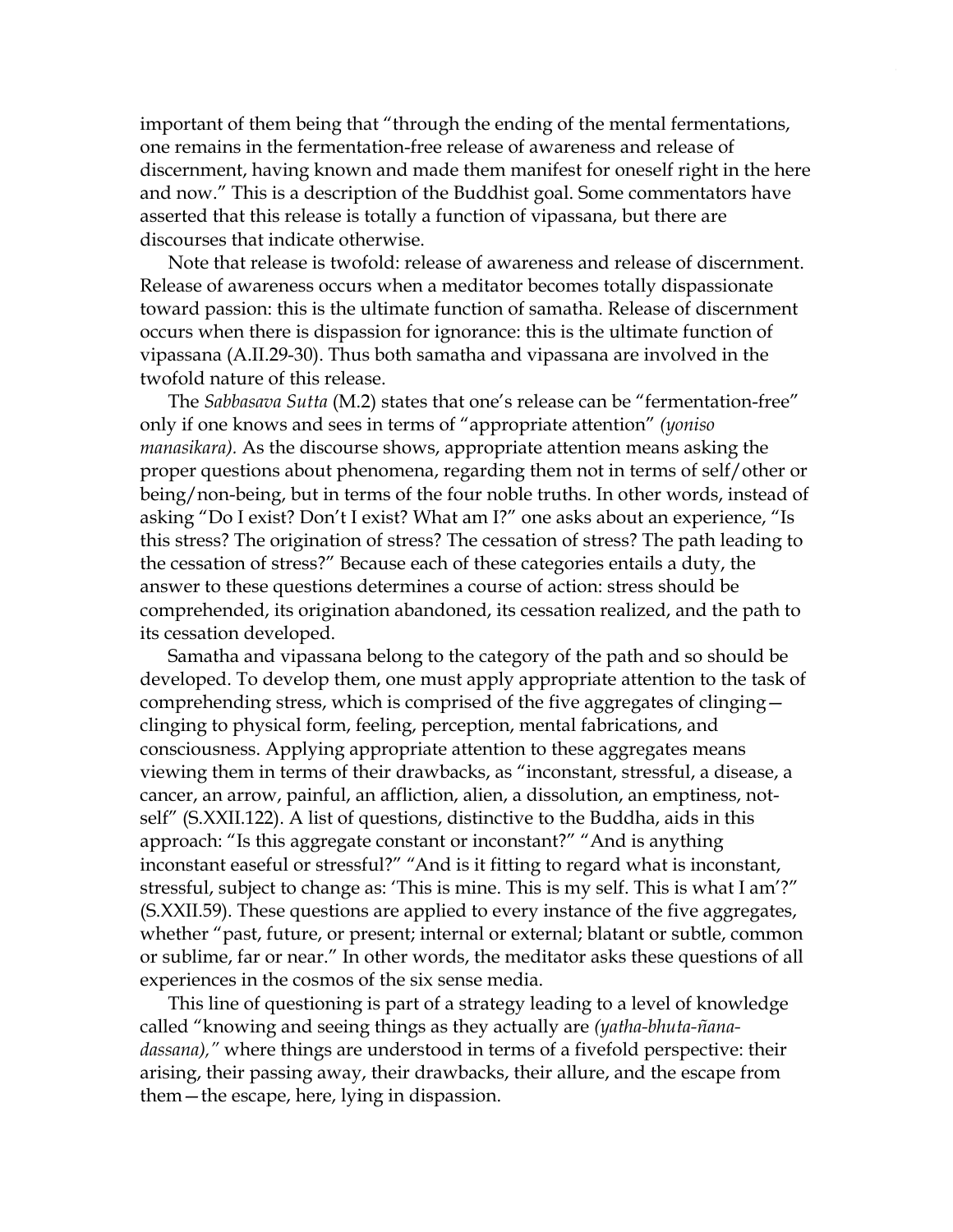Some commentators have suggested that, in practice, this fivefold perspective can be gained simply by focusing on the arising and passing away of these aggregates in the present moment; if one's focus is relentless enough, it will lead naturally to a knowledge of drawbacks, allure, and escape, sufficient for total release. The texts, however, don't support this reading, and practical experience would seem to back them up. As M.101 points out, individual meditators will discover that, in some cases, they can develop dispassion for a particular cause of stress simply by watching it with equanimity; but in other cases, they will need to make a conscious exertion to develop the dispassion that will provide an escape. The discourse is vague—perhaps deliberately so—as to which approach will work where. This is something each meditator must test for him or herself in practice.

The *Sabbasava Sutta* expands on this point by listing seven approaches to take in developing dispassion. Vipassana, as a quality of mind, is related to all seven, but most directly with the first: "seeing," i.e., seeing events in terms of the four noble truths and the duties appropriate to them. The remaining six approaches cover ways of carrying out those duties: restraining the mind from focusing on sense data that would provoke unskillful states of mind; reflecting on the appropriate reasons for using the requisites of food, clothing, shelter, and medicine; tolerating painful sensations; avoiding obvious dangers and inappropriate companions; destroying thoughts of sensual desire, ill will, harmfulness, and other unskillful states; and developing the seven factors of awakening: mindfulness, analysis of qualities, persistence, rapture, serenity, concentration, and equanimity.

Each of these approaches covers a wide subset of approaches. Under "destroying," for instance, one may eliminate an unskillful mental state by replacing it with a skillful one, focusing on its drawbacks, turning one's attention away from it, relaxing the process of thought-fabrication that formed it, or suppressing it with the brute power of one's will (M.20). Many similar examples could be drawn from other discourses as well. The overall point is that the ways of the mind are varied and complex. Different fermentations can come bubbling up in different guises and respond to different approaches. One's skill as a meditator lies in mastering a variety of approaches and developing the sensitivity to know which approach will work best in which situation.

On a more basic level, however, one needs strong motivation to master these skills in the first place. Because appropriate attention requires abandoning dichotomies that are so basic to the thought patterns of all people—"being/not being" and "me/not me"—meditators need strong reasons for adopting it. This is why the *Sabbasava Sutta* insists that anyone developing appropriate attention must first must hold the noble ones (here meaning the Buddha and his awakened disciples) in high regard. In other words, one must see that those who have followed the path are truly exemplary. One must also be well-versed in their teaching and discipline. According to M.117, "being well-versed in their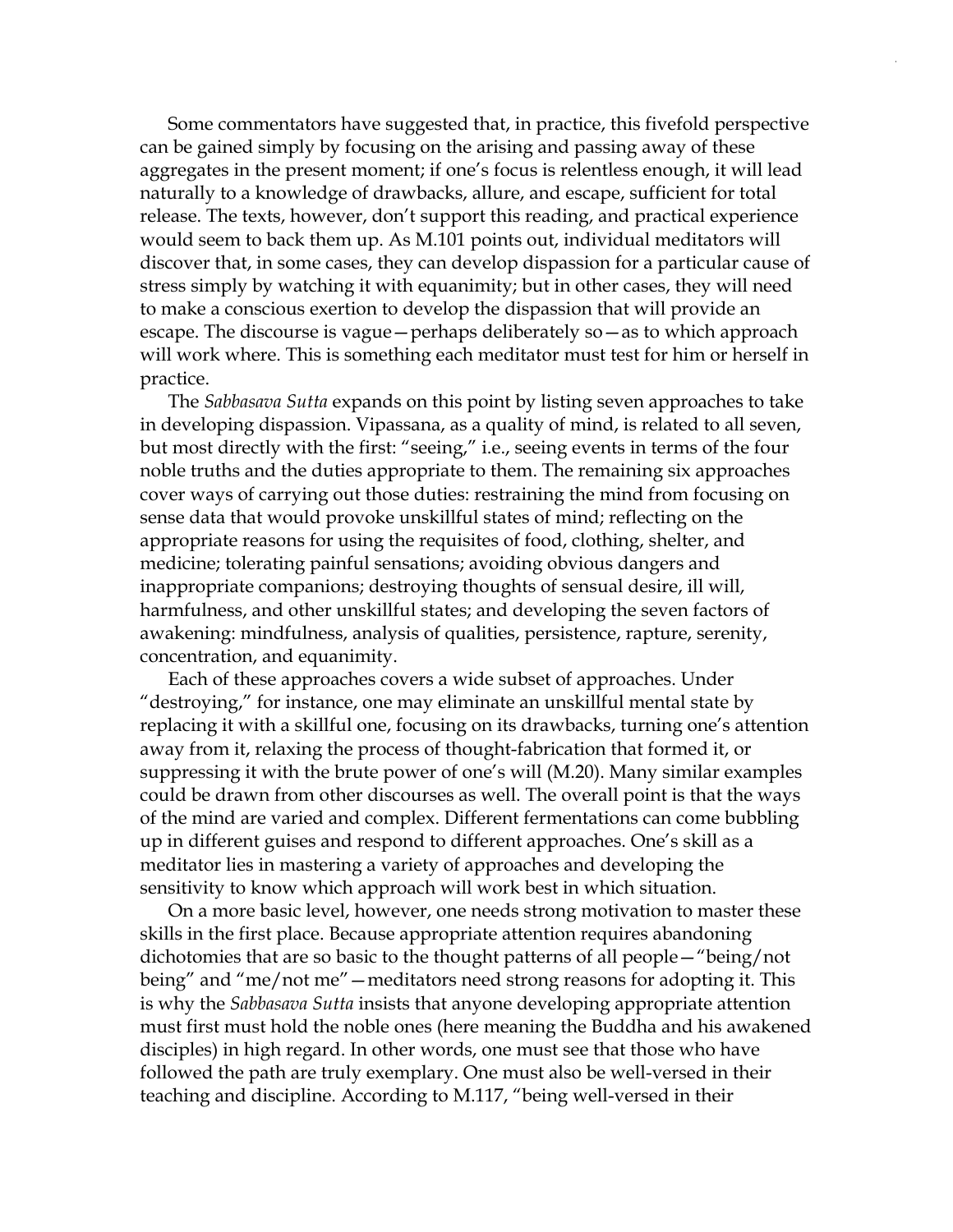teaching" begins with having conviction in their teachings about karma and rebirth, which provide intellectual and emotional context for adopting the four noble truths as the basic categories of experience. Being well-versed in the discipline of the noble ones would include, in addition to observing the precepts, having some skill in the seven approaches mentioned above for abandoning the fermentations.

Without this sort of background, meditators might bring the wrong attitudes and questions to the practice of watching arising and passing away in the present moment. For instance, they might be looking for a "true self" and end up identifying—consciously or unconsciously—with the vast, open sense of awareness that embraces all change, from which it all seems to come and to which it all seems to return. Or they might long for a sense of connectedness with the vast interplay of the universe, convinced that—as all things are changing any desire for changelessness is neurotic and life-denying. For people with agendas like these, the simple experience of events arising and passing away in the present won't lead to fivefold knowledge of things as they are. They'll resist recognizing that the ideas they hold to are a fermentation of views, or that the experiences of calm that seem to verify those ideas are simply a fermentation in the form of a state of being. As a result, they won't be willing to apply the four noble truths to those ideas and experiences. Only a person willing to see those fermentations as such, and convinced of the need to transcend them, will be in a position to apply the principles of appropriate attention to them and thus get beyond them.

So, to answer the question with which we began: Vipassana is not a meditation technique. It's a quality of mind—the ability to see events clearly in the present moment. Although mindfulness is helpful in fostering vipassana, it's not enough for developing vipassana to the point of total release. Other techniques and approaches are needed as well. In particular, vipassana needs to be teamed with samatha—the ability to settle the mind comfortably in the present—so as to master the attainment of strong states of absorption, or jhana. Based on this mastery, samatha and vipassana are then applied to a skillful program of questioning, called appropriate attention, directed at all experience: exploring events not in terms of me/not me, or being/not being, but in terms of the four noble truths. The meditator pursues this program until it leads to a fivefold understanding of all events: in terms of their arising, their passing away, their drawbacks, their allure, and the escape from them. Only then can the mind taste release.

This program for developing vipassana and samatha, in turn, needs the support of many other attitudes, mental qualities, and techniques of practice. This was why the Buddha taught it as part of a still larger program, including respect for the noble ones, mastery of all seven approaches for abandoning the mental fermentations, and all eight factors of the noble path. To take a reductionist approach to the practice can produce only reduced results, for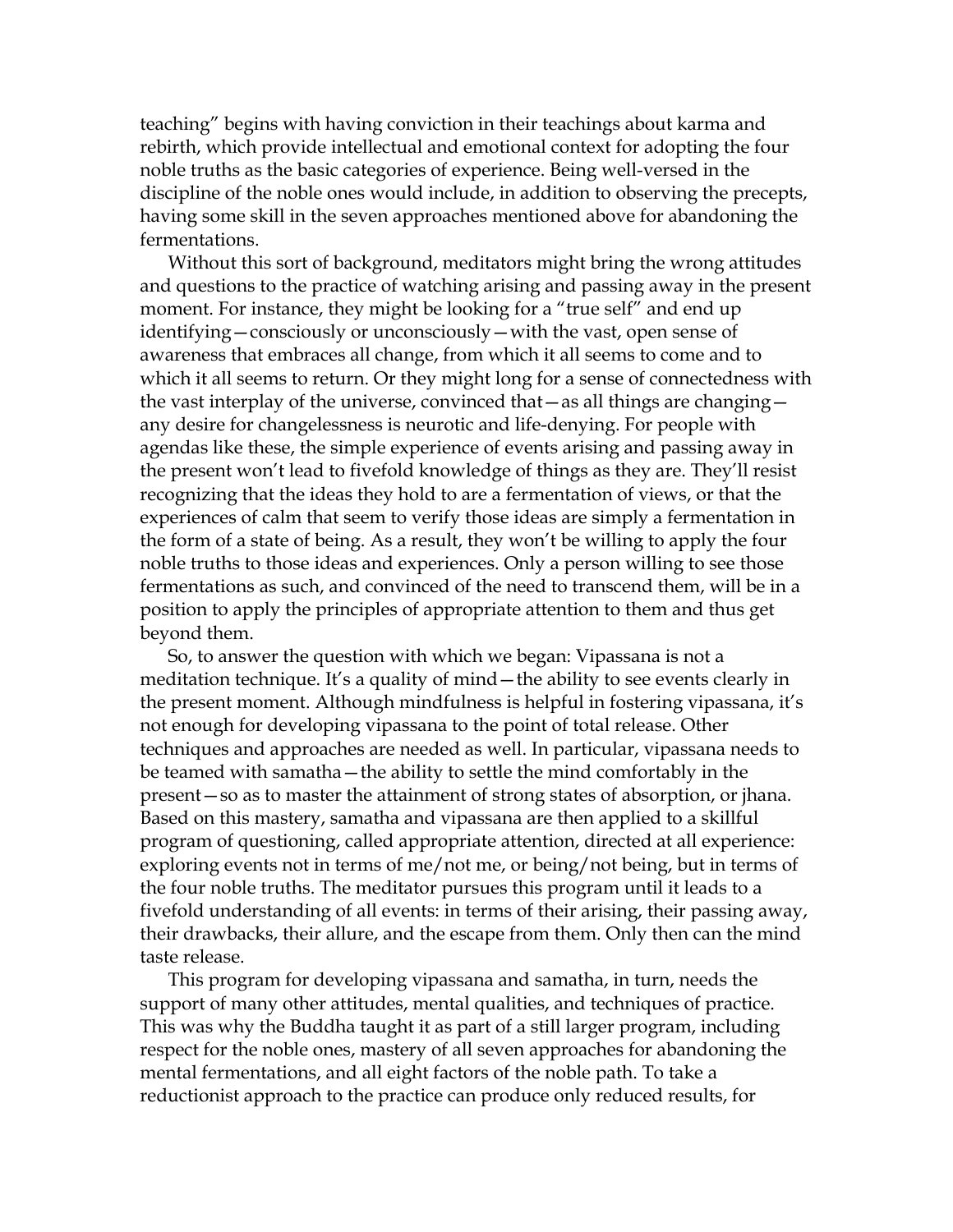meditation is a skill like carpentry, requiring a mastery of many tools in response to many different needs. To limit ourselves to only one approach in meditation would be like trying to build a house when our motivation is uncertain and our tool box contains nothing but hammers.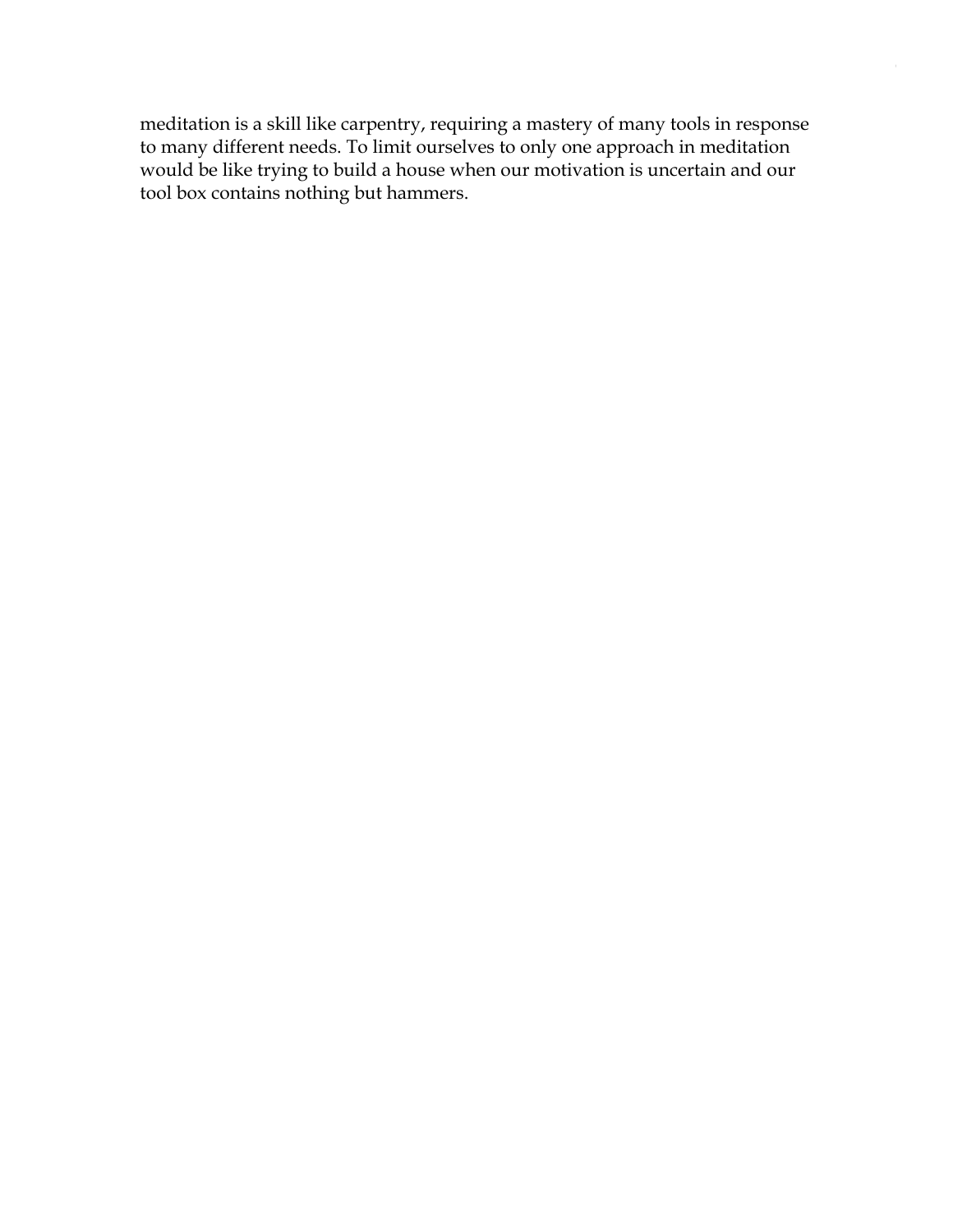#### **What is Emptiness?**

Emptiness is a mode of perception, a way of looking at experience. It adds nothing to and takes nothing away from the raw data of physical and mental events. You look at events in the mind and the senses with no thought of whether there's anything lying behind them.

This mode is called emptiness because it's empty of the presuppositions we usually add to experience to make sense of it: the stories and world-views we fashion to explain who we are and to define the world we live in. Although these stories and views have their uses, the Buddha found that some of the more abstract questions they raise—of our true identity and the reality of the world outside—pull attention away from a direct experience of how events influence one another in the immediate present. Thus they get in the way when we try to understand and solve the problem of suffering.

Say for instance, that you're meditating, and a feeling of anger toward your mother appears. Immediately, the mind's reaction is to identify the anger as "my" anger, or to say that "I'm" angry. It then elaborates on the feeling, either working it into the story of your relationship to your mother, or to your general views about when and where anger toward one's mother can be justified. The problem with all this, from the Buddha's perspective, is that these stories and views entail a lot of suffering. The more you get involved in them, the more you get distracted from seeing the actual cause of the suffering: the labels of "I" and "mine" that set the whole process in motion. As a result, you can't find the way to unravel that cause and bring the suffering to an end.

 If, however, you can adopt the emptiness mode—by not acting on or reacting to the anger, but simply watching it as a series of events, in and of themselves you can see that the anger is empty of anything worth identifying with or possessing. As you master the emptiness mode more consistently, you see that this truth holds not only for such gross emotions as anger, but also for even the most subtle events in the realm of experience. This is the sense in which all things are empty. When you see this, you realize that labels of "I" and "mine" are inappropriate, unnecessary, and cause nothing but stress and pain. You can then drop them. When you drop them totally, you discover a mode of experience that lies deeper still, one that's totally free.

To master the emptiness mode of perception requires training in firm virtue, concentration, and discernment. Without this training, the mind tends to stay in the mode that keeps creating stories and world views. And from the perspective of that mode, the teaching of emptiness sounds simply like another story or world view with new ground rules. In terms of the story of your relationship with your mother, it seems to be saying that there's really no mother, no you. In terms of your views about the world, it seems to be saying either that the world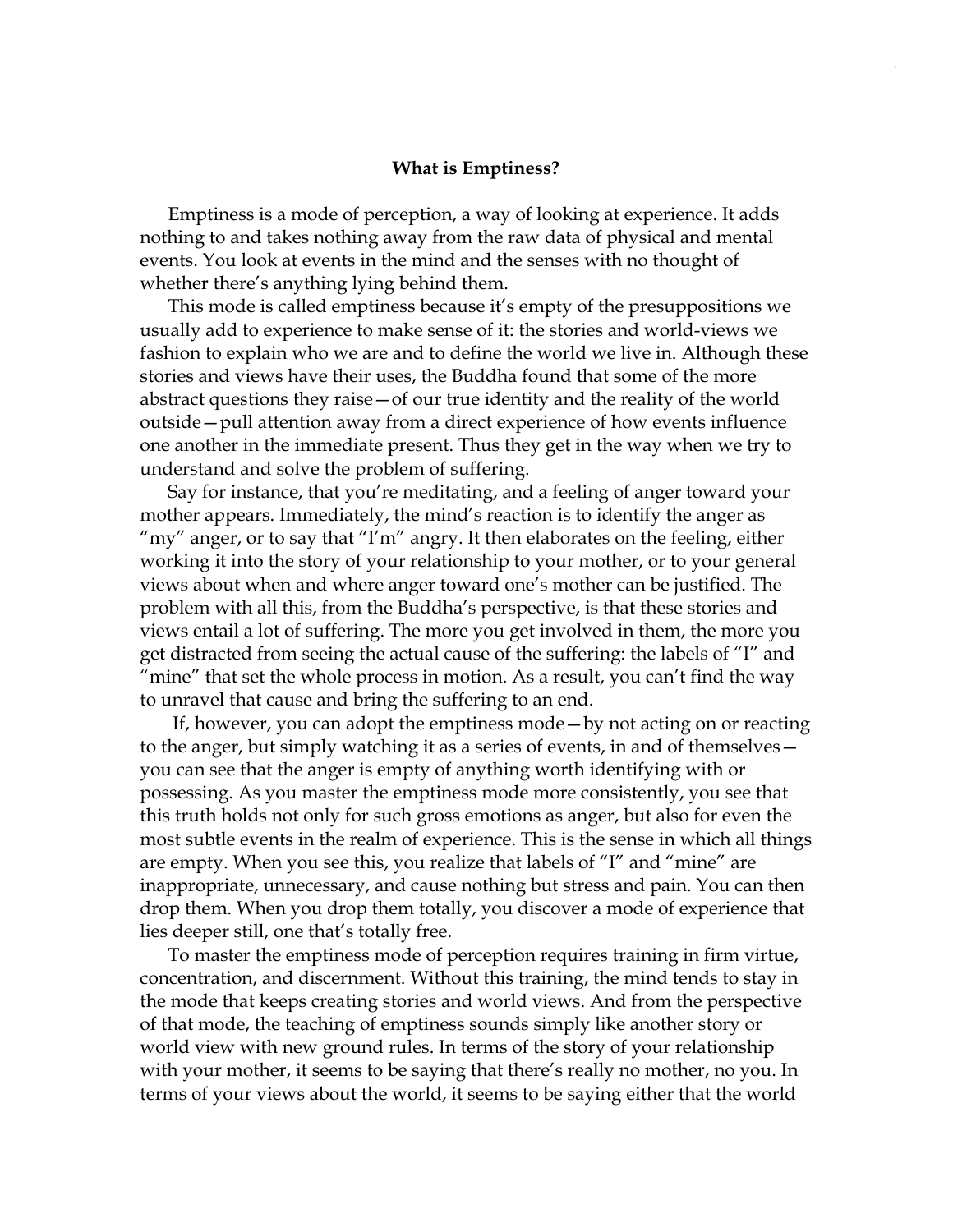doesn't really exist, or else that emptiness is the great undifferentiated ground of being from which we all came to which someday we'll all return.

These interpretations not only miss the meaning of emptiness but also keep the mind from getting into the proper mode. If the world and the people in the story of your life don't really exist, then all the actions and reactions in that story seem like a mathematics of zeros, and you wonder why there's any point in practicing virtue at all. If, on the other hand, you see emptiness as the ground of being to which we're all going to return, then what need is there to train the mind in concentration and discernment, since we're all going to get there anyway? And even if we need training to get back to our ground of being, what's to keep us from coming out of it and suffering all over again? So in all these scenarios, the whole idea of training the mind seems futile and pointless. By focusing on the question of whether or not there really is something behind experience, they entangle the mind in issues that keep it from getting into the present mode.

Now, stories and world views do serve a purpose. The Buddha employed them when teaching people, but he never used the word *emptiness* when speaking in these modes. He recounted the stories of people's lives to show how suffering comes from the unskillful perceptions behind their actions, and how freedom from suffering can come from being more perceptive. And he described the basic principles that underlie the round of rebirth to show how bad intentional actions lead to pain within that round, good ones lead to pleasure, while really skillful actions can take you beyond the round altogether. In all these cases, these teachings were aimed at getting people to focus on the quality of the perceptions and intentions in their minds in the present—in other words, to get them into the emptiness mode. Once there, they can use the teachings on emptiness for their intended purpose: to loosen all attachments to views, stories, and assumptions, leaving the mind empty of all greed, anger, and delusion, and thus empty of suffering and stress. And when you come right down to it, that's the emptiness that really counts.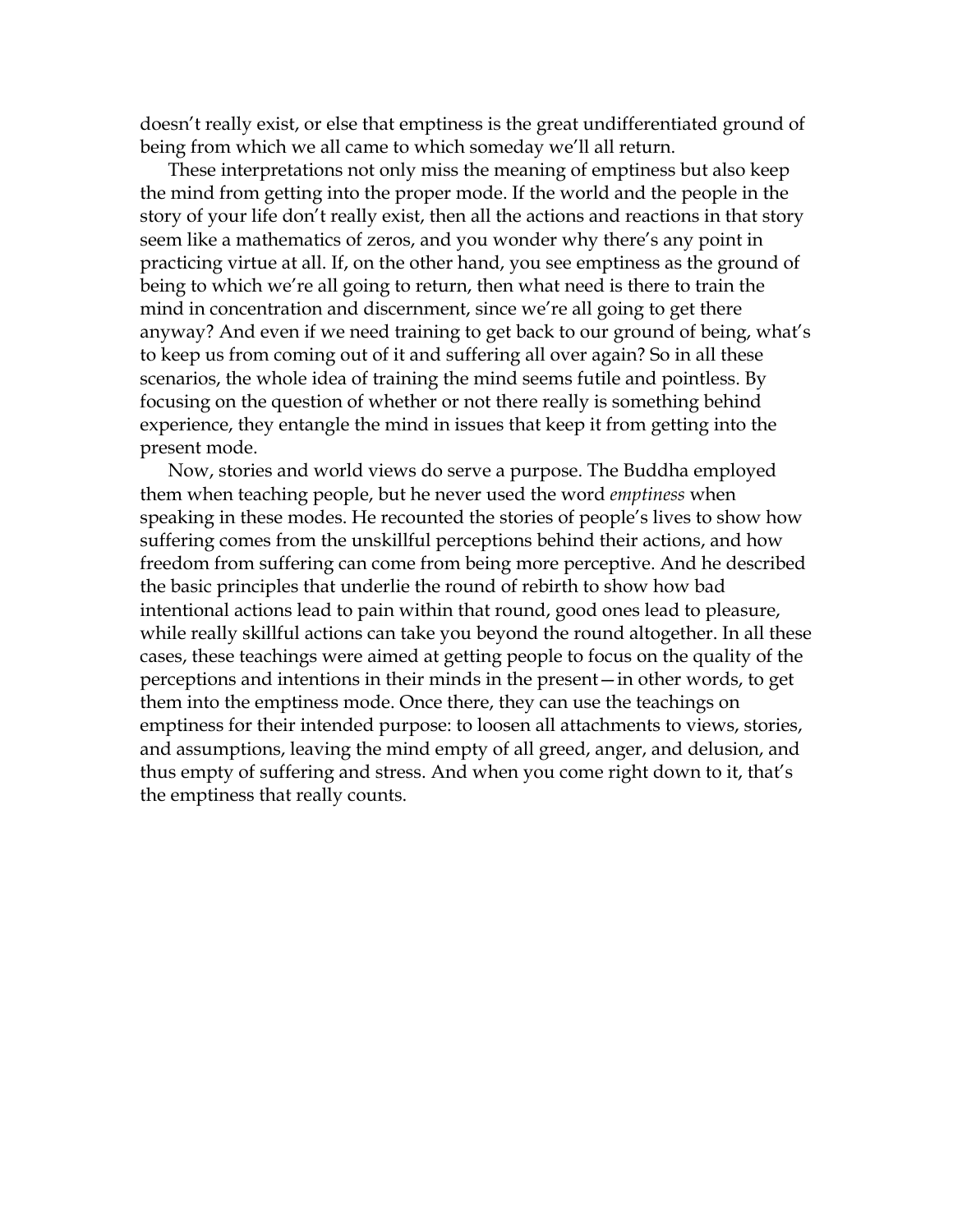## **No-self or Not-self?**

One of the first stumbling blocks in understanding Buddhism is the teaching on *anatta,* often translated as no-self. This teaching is a stumbling block for two reasons. First, the idea of there being no self doesn't fit well with other Buddhist teachings, such as the doctrine of karma and rebirth: If there's no self, what experiences the results of karma and takes rebirth? Second, it seems to negate the whole reason for the Buddha's teachings to begin with: If there's no self to benefit from the practice, then why bother? Many books try to answer these questions, but if you look at the Pali Canon you won't find them addressed at all. In fact, the one place where the Buddha was asked point-blank whether or not there was a self, he refused to answer. When later asked why, he said that to answer either yes, there is a self, or no, there isn't, would be to fall into extreme forms of wrong view that make the path of Buddhist practice impossible. Thus the question should be put aside. To understand what his silence on this question says about the meaning of anatta, we first have to look at his teachings on how questions should be asked and answered, and how to interpret his answers.

The Buddha divided all questions into four classes: those that deserve a categorical (straight yes or no) answer; those that deserve an analytical answer, defining and qualifying the terms of the question; those that deserve a counterquestion, putting the ball back in the questioner's court; and those that deserve to be put aside. The last class of question consists of those that don't lead to the end of suffering and stress. The first duty of a teacher, when asked a question, is to figure out which class the question belongs to, and then to respond in the appropriate way. You don't, for example, say yes or no to a question that should be put aside. If you are the person asking the question and you get an answer, you should then determine how far the answer should be interpreted. The Buddha said that there are two types of people who misrepresent him: those who draw inferences from statements that shouldn't have inferences drawn from them, and those who don't draw inferences from those that should.

These are the basic ground rules for interpreting the Buddha's teachings, but if we look at the way most writers treat the anatta doctrine, we find these ground rules ignored. Some writers try to qualify the no-self interpretation by saying that the Buddha denied the existence of an *eternal* self or a *separate* self, but this is to give an analytical answer to a question that the Buddha showed should be put aside. Others try to draw inferences from the few statements in the discourse that seem to imply that there is no self, but it seems safe to assume that if one forces those statements to give an answer to a question that should be put aside, one is drawing inferences where they shouldn't be drawn.

So, instead of answering "no" to the question of whether or not there is a self—interconnected or separate, eternal or not— the Buddha felt that the question was misguided to begin with. Why? No matter how you define the line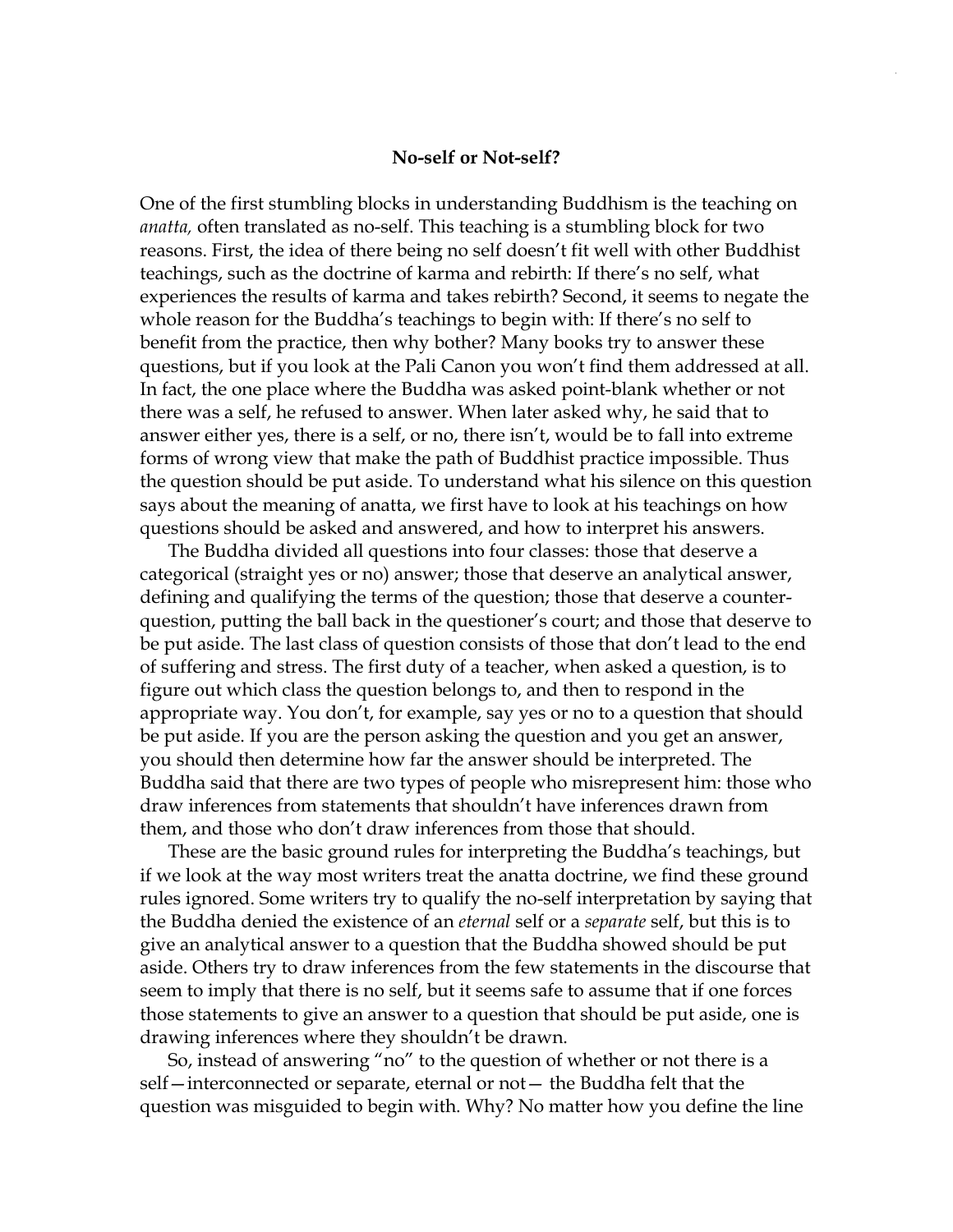between "self" and "other," the notion of self involves an element of selfidentification and clinging, and thus suffering and stress. This holds as much for an interconnected self, which recognizes no "other," as it does for a separate self; if one identifies with all of nature, one is pained by every felled tree. It also holds for an entirely "other" universe, in which the sense of alienation and futility would become so debilitating as to make the quest for happiness—one's own or that of others—impossible. For these reasons, the Buddha advised paying no attention to such questions as "Do I exist?" or "Don't I exist?" for however you answer them, they lead to suffering and stress.

To avoid the suffering implicit in questions of "self" and "other," he offered an alternative way of dividing up experience: the four Noble Truths of stress, its cause, its cessation, and the path to its cessation. These truths aren't assertions; they're categories of experience. Rather than viewing these categories as pertaining to self or other, he said, we should recognize them simply for what they are, in and of themselves, as they are directly experienced, and then perform the duty appropriate to each. Stress should be comprehended, its cause abandoned, its cessation realized, and the path to its cessation developed. These duties form the context in which the anatta doctrine is best understood. If you develop the path of virtue, concentration, and discernment to a state of calm well-being and use that calm state to look at experience in terms of the Noble Truths, the questions that occur to the mind are not "Is there a self? What is my self?" but rather "Does holding onto this particular phenomenon cause stress and suffering? Is it really me, myself, or mine? If it's stressful but not really me or mine, why hold on?" These last questions merit straightforward answers, as they then help you to comprehend stress and to chip away at the attachment and clinging—the residual sense of self-identification—that cause stress, until ultimately all traces of self-identification are gone and all that's left is limitless freedom.

In this sense, the anatta teaching is not a doctrine of no-self, but a not-self strategy for shedding suffering by letting go of its cause, leading to the highest, undying happiness. At that point, questions of self, no-self, and not-self fall aside. Once there's the experience of such total freedom, where would there be any concern about what's experiencing it, or about whether or not it's a self?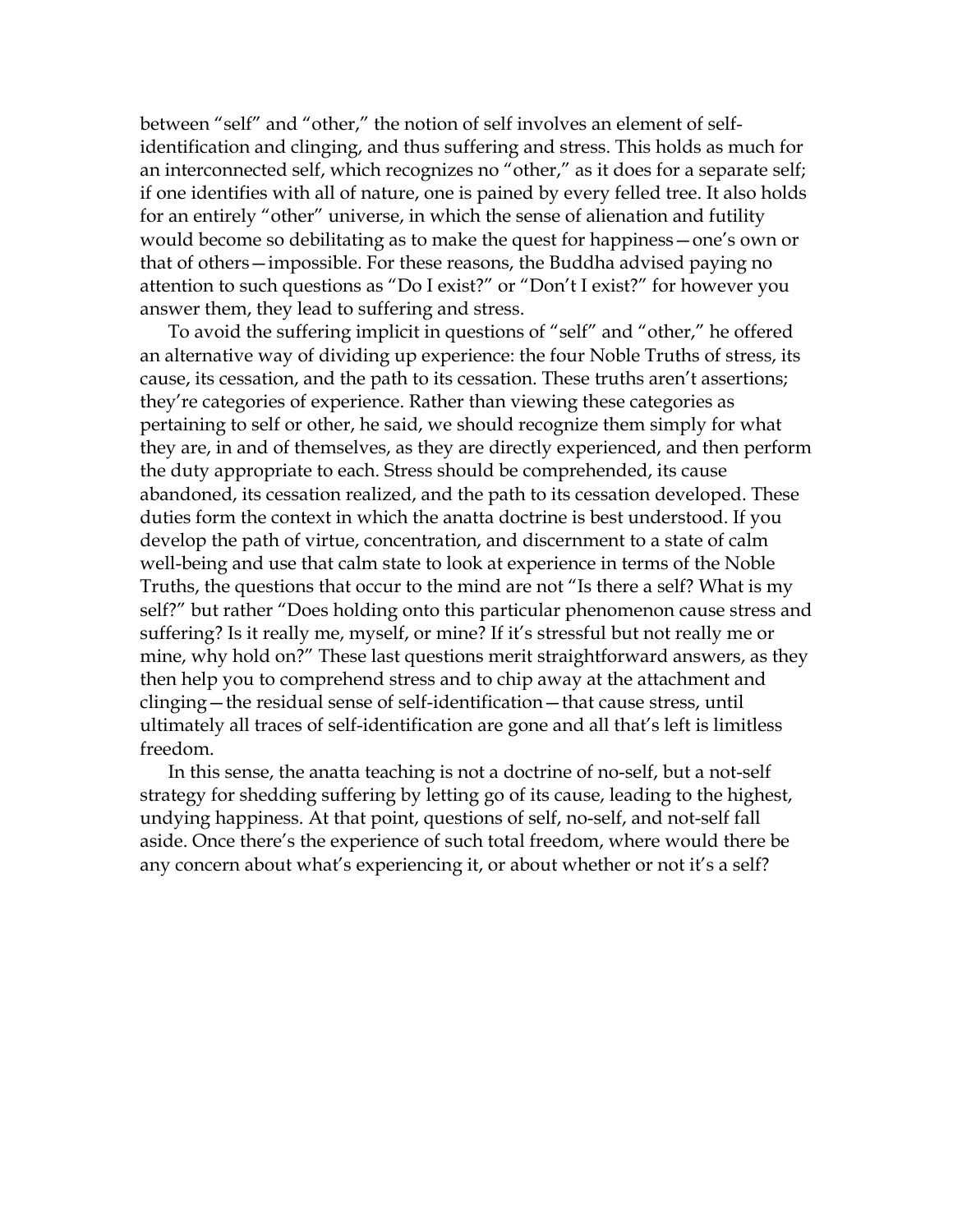## **The Image of Nirvana**

We all know what happens when a fire goes out. The flames die down and the fire is gone for good. So when we first learn that the name for the goal of Buddhist practice, *nirvana (nibbana),* literally means the extinguishing of a fire, it's hard to imagine a deadlier image for a spiritual goal: utter annihilation. It turns out, though, that this reading of the concept is a mistake in translation, not so much of a word as of an image. What did an extinguished fire represent to the Indians of the Buddha's day? Anything but annihilation.

According to the ancient Brahmins, when a fire was extinguished it went into a state of latency. Rather than ceasing to exist, it became dormant and, in that state—unbound from any particular fuel—diffused throughout the cosmos. When the Buddha used the image to explain nirvana to the Indian Brahmins of his day, he bypassed the question of whether an extinguished fire continues to exist or not, and focused instead on the impossibility of defining a fire that doesn't burn: thus his statement that the person who has gone totally "out" can't be described.

However, when teaching his own disciples, the Buddha used nirvana more as an image of freedom. Apparently, all Indians at the time saw burning fire as agitated, dependent, and trapped, both clinging and being stuck to its fuel as it burned. To ignite a fire, one had to "seize" it. When fire let go of its fuel, it was "freed," released from its agitation, dependence, and entrapment—calm and unconfined. This is why Pali poetry repeatedly uses the image of extinguished fire as a metaphor for freedom. In fact, this metaphor is part of a pattern of fire imagery that involves two other related terms as well. *Upadana,* or clinging, also refers to the sustenance a fire takes from its fuel. *Khandha* means not only one of the five "heaps" (form, feeling, perception, thought processes, and consciousness) that define all conditioned experience, but also the trunk of a tree. Just as fire goes out when it stops clinging and taking sustenance from wood, so the mind is freed when it stops clinging to the khandhas.

Thus the image underlying nirvana is one of freedom. The Pali commentaries support this point by tracing the word nirvana to its verbal root, which means "unbinding." What kind of unbinding? The texts describe two levels. One is the unbinding in this lifetime, symbolized by a fire that has gone out but whose embers are still warm. This stands for the enlightened arahant, who is conscious of sights and sounds, sensitive to pleasure and pain, but freed from passion, aversion, and delusion. The second level of unbinding—symbolized by a fire so totally out that its embers have grown cold—is what the arahant experiences after this life. All input from the senses cools away and he/she is totally freed from even the subtlest stresses and limitations of existence in space and time.